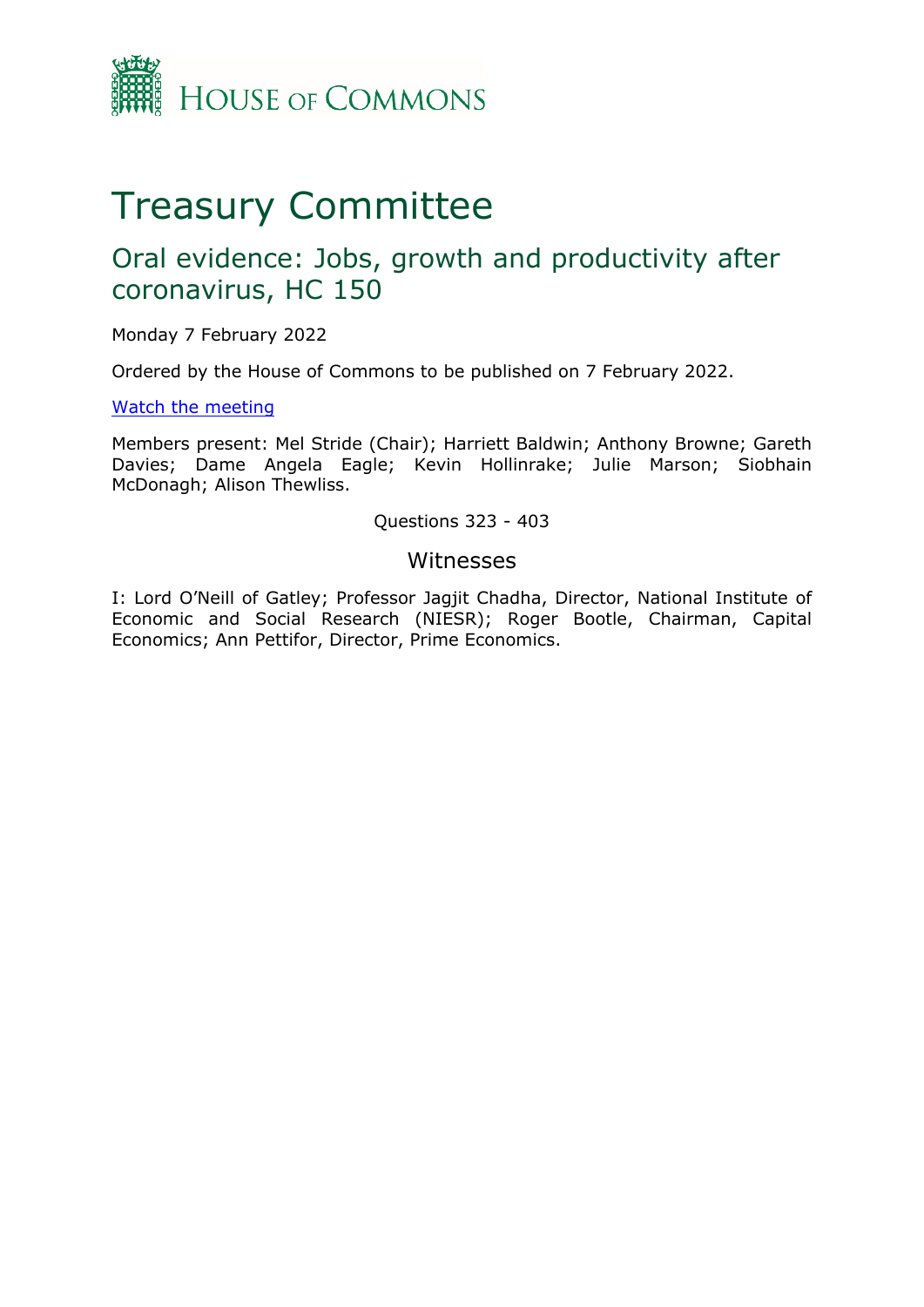

### Examination of witnesses

Witnesses: Lord O'Neill of Gatley, Professor Jagjit Chadha, Roger Bootle and Ann Pettifor.

Q323 **Chair:** Good afternoon and welcome to the Treasury Committee and our hearing as part of our inquiry into jobs, growth and productivity after coronavirus. I am very pleased to be joined by four witnesses this afternoon. I am going to ask each of them to just very briefly introduce themselves to the Committee.

*Roger Bootle:* I am Roger Bootle, chairman of Capital Economics. Thank you very much for inviting me here. I have given evidence a fair few times before.

**Chair:** You have, and I think you were a special adviser to this Committee at some point in the past, were you not?

*Roger Bootle:* I was for almost 20 years.

**Chair:** You have never been forgotten, Roger. If I am correct, Jagjit was also a special adviser.

*Ann Pettifor:* I am Ann Pettifor, director of Policy Research in Macroeconomics. I have given evidence before, but I do not think I have ever been invited as an adviser.

**Chair:** There is always the future.

*Lord O'Neill of Gatley:* This is all very pressurising. Jim O'Neill—Lord Jim O'Neill, no less! At one time in my life, I had a brief period as Treasury Minister, as I am sure most of you know. I have done various other things and still am doing them. It is nice to be here.

**Professor Chadha:** I am absolutely delighted to be here this afternoon. What a pleasure it is to see everyone in person. Thank you very much for managing to do that. I have to say it is an absolute delight to wander over from Smith Square. I am Jagjit Chadha, director of the National Institute of Economic and Social Research. I am absolutely delighted to have a chance to discuss some of the critical issues facing the UK with you this afternoon.

Q324 **Chair:** Thank you, Jagjit, and welcome to everybody. I will start with an open question to all of you. Inflation is going up to quite a high level by April—7%-plus. The Bank of England has constantly under-forecast where it will go and how persistent it is likely to be. Do you have any thoughts on how well the Bank of England and the MPC have performed in that respect? What is your assessment of where inflation is going and for how long it will persist?

*Professor Chadha:* The inflation shock is large and worrying. Seven per cent. or more in the first half of this year is far above the inflation target that we have managed to hit throughout the nearly 25 years of the MPC. It leads to concern as to whether that will lead to what economists call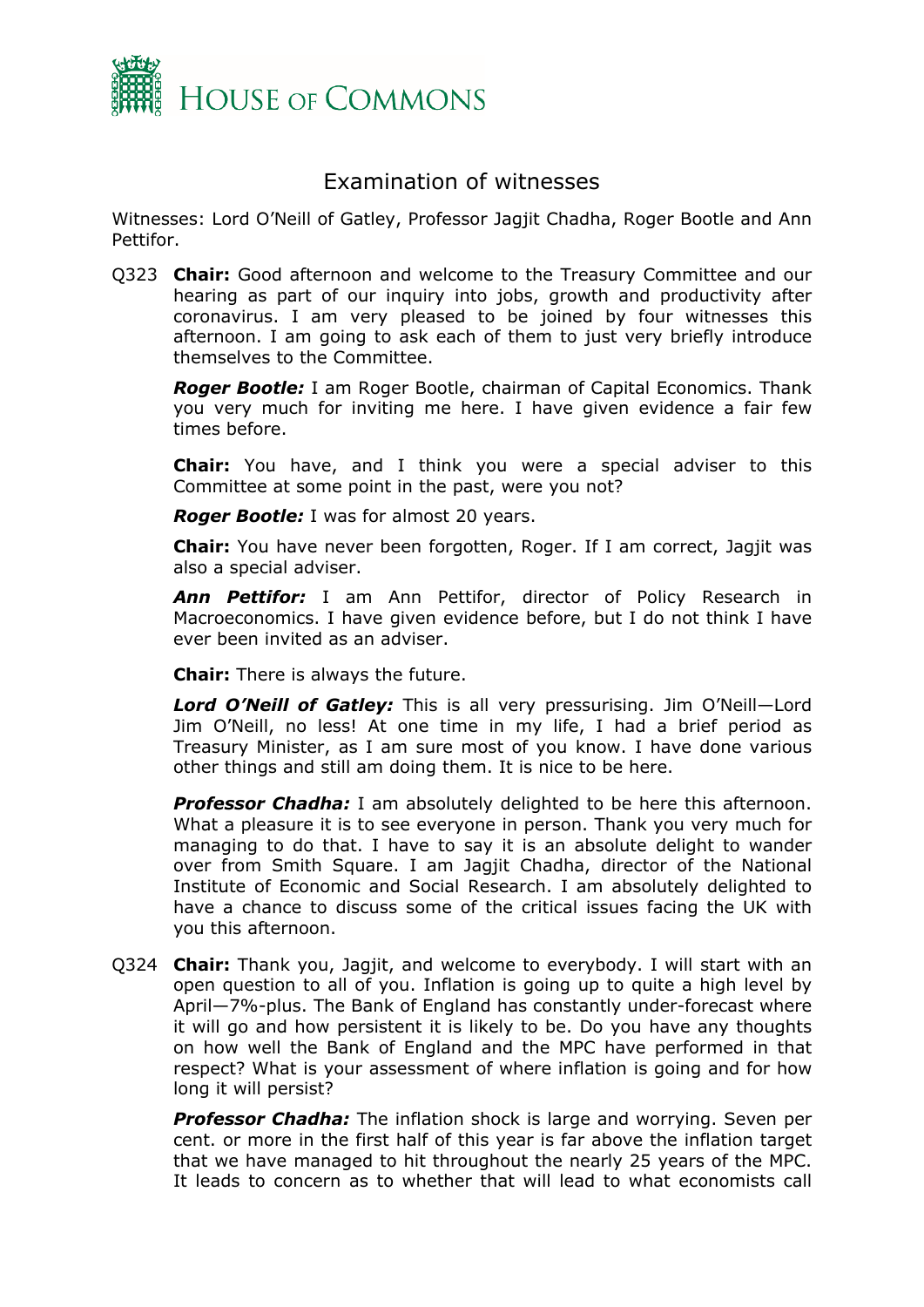

second-round effects, which means whether price and wage setters decide to factor that higher level of inflation into their plans for the next couple of years. Inflation far above 2% is not consistent with price stability, which is an important precondition of a strong recovery from the Covid crisis, but also, more importantly, to implement the real-side reforms and progress of the economy that we see.

It is critical, therefore, that the Bank acts to control those second-round effects and to bring inflation down as quickly as possible without inducing excess output volatility, which is economists' language for a recession. That is the clear thing that needs to be avoided. The Bank is facing particular trouble because both public and household debt is high around the same size as GDP—which means that both these important elements of the economy will be very sensitive to those interest rate changes.

What we would like to see is a gradual increase in interest rates to signal the end of extraordinarily loose monetary policy. Bank rate near zero for over a decade now has been extraordinarily loose. You will recall that we had the emergency cut in March 2020 to deal with the onset of the pandemic, and it was becoming increasingly clear last year that, by this time this year, the pandemic was going to be behind us. In a sense, monetary policy has to be forward-looking, partly because it works with lags. When interest rates change, they affect the economy with a lag of a year to 18 months, so it is important that the MPC signalled its willingness to act last year and continues to act this year.

Q325 **Chair:** Did it act quickly enough? I know it was constrained, as you say, by lockdown and the fragility of the economy to put rates up early, but you think that it was quick enough off the mark to react.

*Professor Chadha:* There were some unfortunate attempts to engage with monetary policy tightening, in that the mistake—if it is a mistake that might have been made was to mistake a change in interest rates for the level of interest rates. Even though interest rates have now changed, the level is still very low and offering an expansionary impulse to the economy. Some of the language could have been a bit clearer about that. You can raise interest rates quite a lot at the moment without it bearing down on the economy too much. If we think about where neutral interest rates are, they are probably going to lie somewhere between 2% and 3% at the moment.

Until we get to those kinds of levels, even if they are increasing gradually and slowly, they are not necessarily tight, because they are not above the neutral rate. The Bank may have wanted to be a little bit clearer on that last year, but it has now engaged and started a process of normalisation in interest rates. That is going to be important in order to control the level of inflation and, more importantly, its persistence—how we get it back down to something that is consistent with price stability.

Q326 **Chair:** On this issue of what is happening in the labour market, where we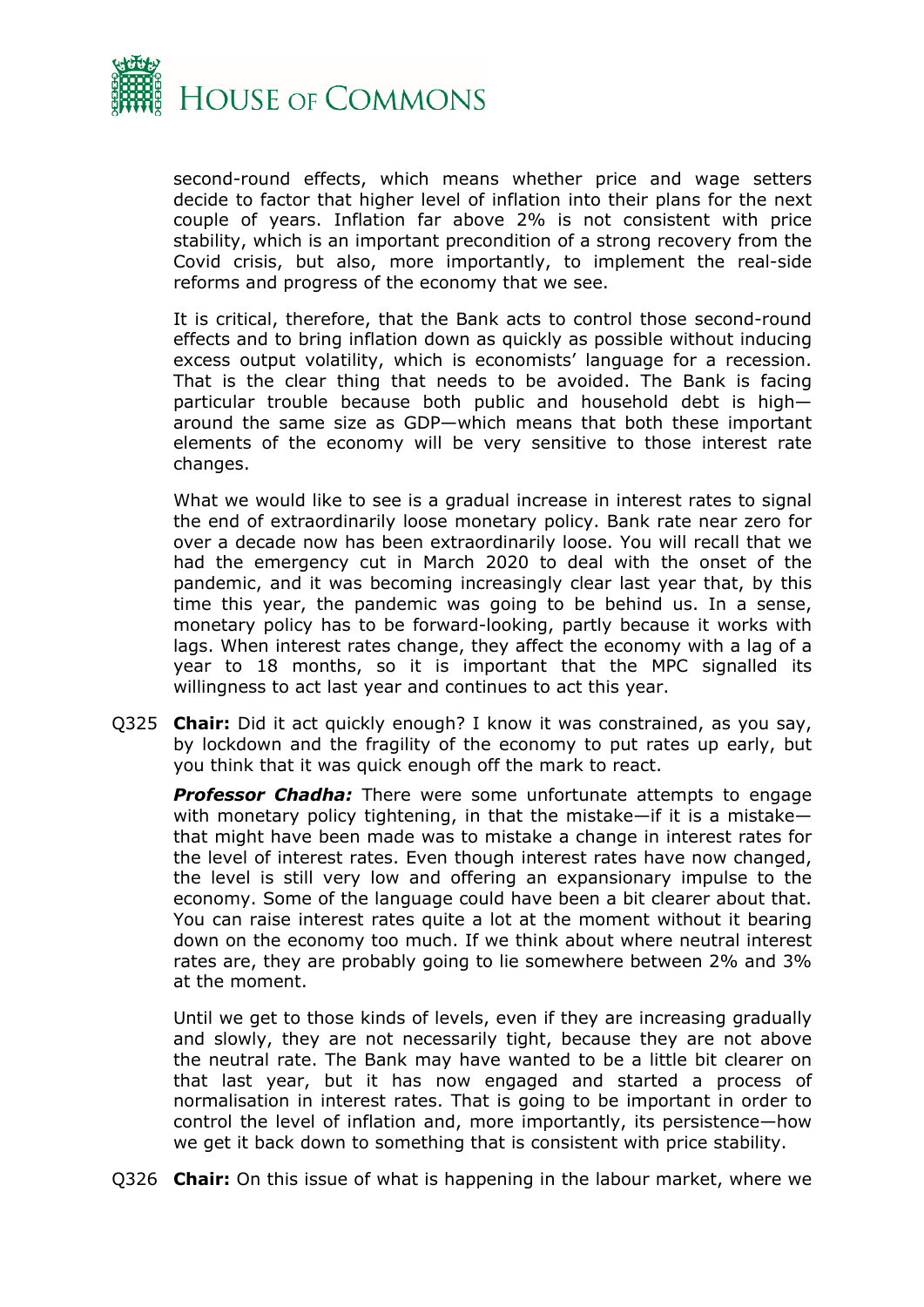

have had very hot areas, and then there has been a question about to what degree that is spilling over into the broader labour market, some of the evidence cited by the MPC through its surveys and agents et cetera, is that there seems to be some indication that the labour market is getting quite hot in terms of pricing increasing expectations on inflation into wage bargaining and so on. Perhaps I can throw this to the rest of the panel, if somebody would like to come in on that. Is there a danger that expectations are getting de-anchored and have moved up quite a lot, and that this is going to feed into the labour market wage-price spiral territory?

*Roger Bootle:* Yes, this is a very real danger. Often, this issue is slightly misunderstood, in that people concentrate on expectations. Important though they are, an awful lot of wage bargaining is, in my experience, rather about referring to what is happening now or what has happened in the recent past. It is about maintaining real incomes. If we go through a phase when inflation is something like 7% or above, people are going to think, "My pay settlement has to be something significantly higher than it used to be—maybe 7% or so—even to stay where I was". That is without inflation expectations taking off. If there is a danger that they will, the whole thing gets worse.

May I comment on your earlier question about the Bank with regard to inflation, forecasting and reaction? We all know that forecasting is an extremely difficult thing and I would venture to suggest that everyone on this panel has made their fair share of forecasting mistakes, so it is important to bear that in mind. Having said that, the Bank has not covered itself in glory on the inflation issue. It was slow to recognise the dangers. In particular, there were many statements along the lines of, "This is to do with energy prices. It is supply driven. Therefore, monetary policy does not have a role".

I was, frankly, dumbfounded by this, because, in particular, in the 1970s, a large part of two upsurges of inflation in oil prices were supply related, but then the big question was about how monetary policy was going to respond. How monetary policy responded would make a big difference and have a big impact on how interest rates behaved. You had a big contrast between Germany, where monetary policy was very tough, and the United States and the UK, where it was not. Even if it is supplier generated, it is still a key role for monetary policy.

Q327 **Chair:** On that point, do you think, therefore, they should have acted on interest rates earlier?

*Roger Bootle:* Yes, I do. That is was I was coming to. This is not easy but they were rather slow to act. There was, of course, that unfortunate occasion in November, I think, when they flagged that they were going to put up interest rates but then they did not. It is a very difficult situation, because they want to go gently, not to jeopardise the recovery, as we have heard. There are certain asset markets—the housing market—that are in danger, so you do not want to move suddenly.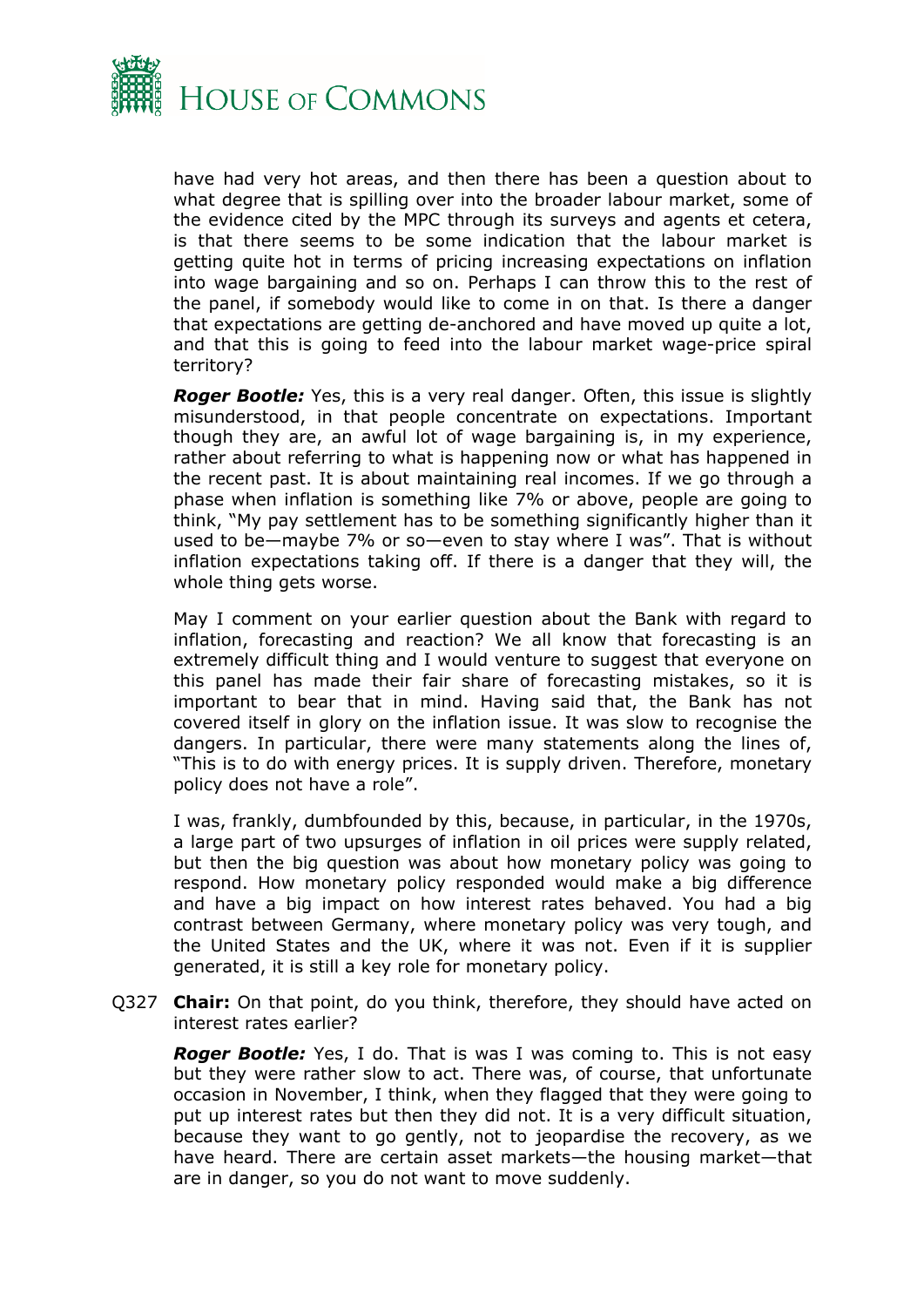

At the same time, they look to me as though they are way behind the curve. We have just increased interest rates by a total of 0.4%, when the inflation forecast has gone up by something like 2% or 3%. There seems to me to be a mismatch between the degree of tightening of policy and how quickly the inflation danger is picking up.

Q328 **Chair:** Given the delay in the transmission mechanism of monetary policy—how long it takes to feed through—that sounds like a major problem, does it not? We have this near-term 7%-plus in April that is looming on the horizon, yet we have a lever that has been pulled that might not kick in for up to 18 months in terms of having full effect. Is that a fair concern to have?

*Roger Bootle:* That is absolutely right. One of the faults of the Bank of England's approach to these issues—as I say, it is very difficult and no one gets it completely right—is that, in my view, it is too mechanistic. Monetary policy is more of an art than a science. The Bank has not communicated clearly enough how tough it may need to be. It has to tried to influence behaviour now, even though the economic effects of rate rises will not come through for quite a while, really.

*Ann Pettifor:* I do not think that we should be critical of the Bank. I am always usually critical of the Bank but, in this case, this is a global phenomenon. This is a matter of price rises in freight, fuel and the dysfunctional global energy market. The Bank cannot be held responsible for that. Similarly, prices will rise because of international forces, and I do not know that the Bank increasing interest rates can do much about that.

I would like to take up a point that Roger made about the 1970s. For me, the problem is not the Bank of England; the problem is the economic model, which was shaped, first, by the Bank of England and, in August 1971, Nixon unilaterally dismantling the international financial architecture. In September 1971, the Bank of England introduced something called credit and competition control, which everyone knows was all competition and no control.

Basically, what it did then was deregulate lending. Thenceforth, credit rationing was decided by price and not by control, and so whoever was willing to pay the highest price—the highest rate of interest—on credit had credit made available by the banks. Banks could not believe their luck. We had a 72% increase in the money supply—what Dr Needham has called the most intense period of monetary chaos in recent British history, which lasted from 1971 to 1973. Then came the oil shock.

Getting wages into the picture instead of looking at the model of easy money fuelling easy consumption for some, and the fact that we have global markets in energy now, means that these are forces that are beyond the control of the Bank. Putting up interest rates when the economy is still quite weak and business investment is 12% below what it was before the pandemic is not the right way to manage an economy that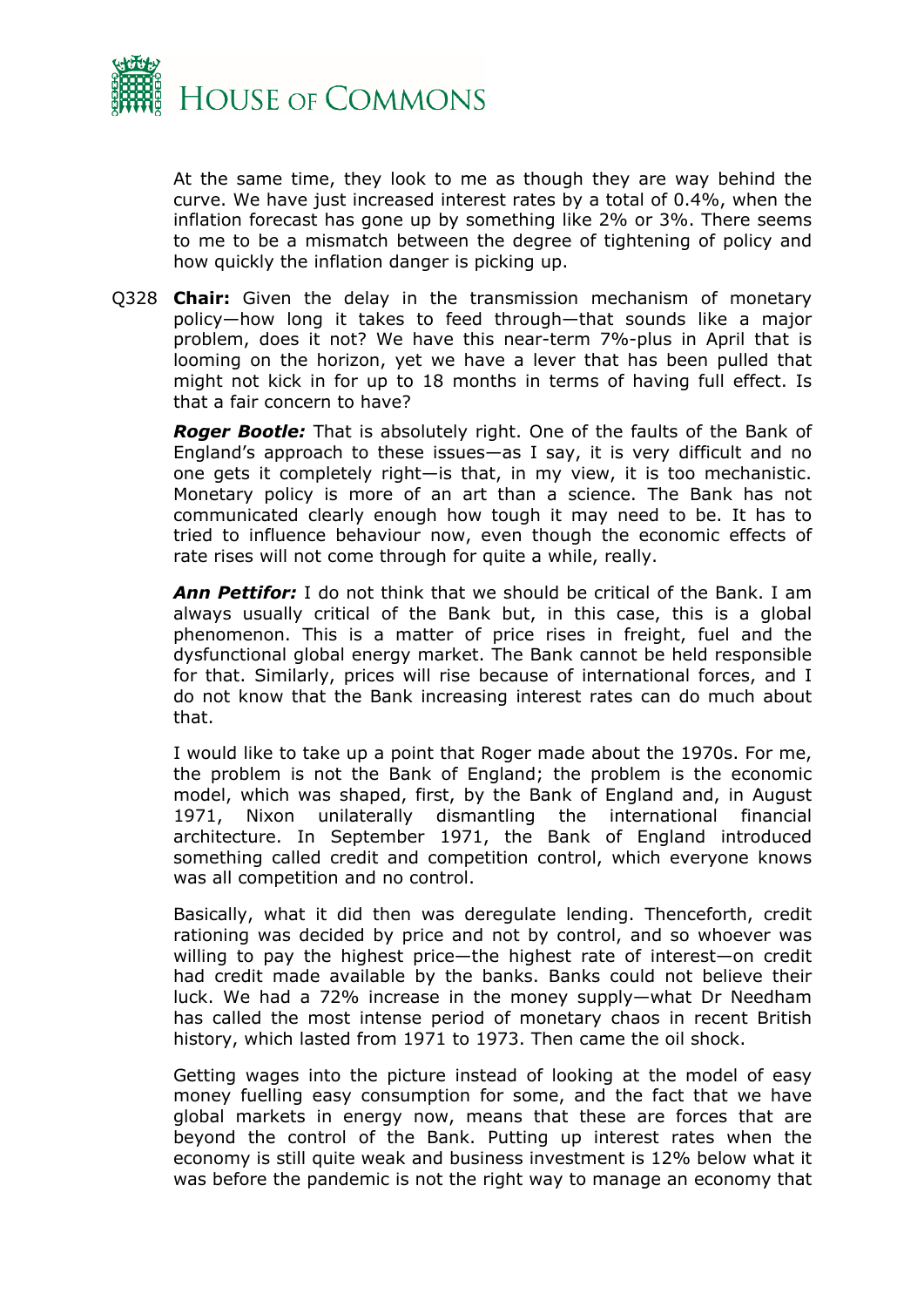

has still not fully recovered from the great financial crisis. I am perhaps not being terribly helpful but I really think that the Committee should look at the model as such and not blame, if you like, the micro level of decision making that takes place at the Bank.

**Chair:** Thank you. It is interesting to have a contrary view there.

*Lord O'Neill of Gatley:* I have some nuances. I should start by saying that this question alone, never mind the other ones, could take days to give a proper answer on, so I will try to be succinct about my nuances on this.

Cyclically—as in where we have come from, let us say, a year ago—it has all been, by standard cyclical economic forecasting models, one of the most predictable that I can ever recall, not least because I managed to think that where we are is where it would be broadly. As Roger intimated, that is not something that one can always say.

Looking at issues now, going forward, I cannot quite recall when there have been so many issues that I know about that have very uncertain outcomes, never mind ones that we do not know about. In that sense, I have sympathy for anybody who has to deal with it as opposed to just talk about it.

However, as touched on by Roger mostly—we might get into this if we have time, linked to some of the other questions—the whole framework for inflation targeting and how the Bank has operated has outlived its sell-by date. Separately, the persistent QE approach, a long time before Covid, had gone beyond its purpose of what it was initially done for. As is topical in the media, and partly why the Governor's comments last week are, understandably, so sensitive, the QE approach appears to have been most influential through what it did on financial conditions, which is perceived as widening inequality et cetera.

One wonders why, so far after the seeming reason for its introduction to deal with the immediacy of the issues of the financial crisis, that still went on. The answer is because inflation was constantly undershooting. It is issues to do with the rest of the world and it became fashionable to want some kind of overshoot. As soon as it shows the first signs of having one, everyone panics, because they do not know how much of an overshoot it is going to be.

There are quite a lot of legitimate uncertainties as to where the inflation profile will go, not least because—I strongly support Roger here—it depends on what they do. If we persist in having staggeringly low what economists or others would call real interest rates, monetary policy alone is not really going to do much to get it under control.

Q329 **Chair:** Just very quickly on QE, is the Bank in the right position where it says, "We have hit 0.5% for interest rates and, therefore, we will passively unwind QE and more actively unwind the bond element within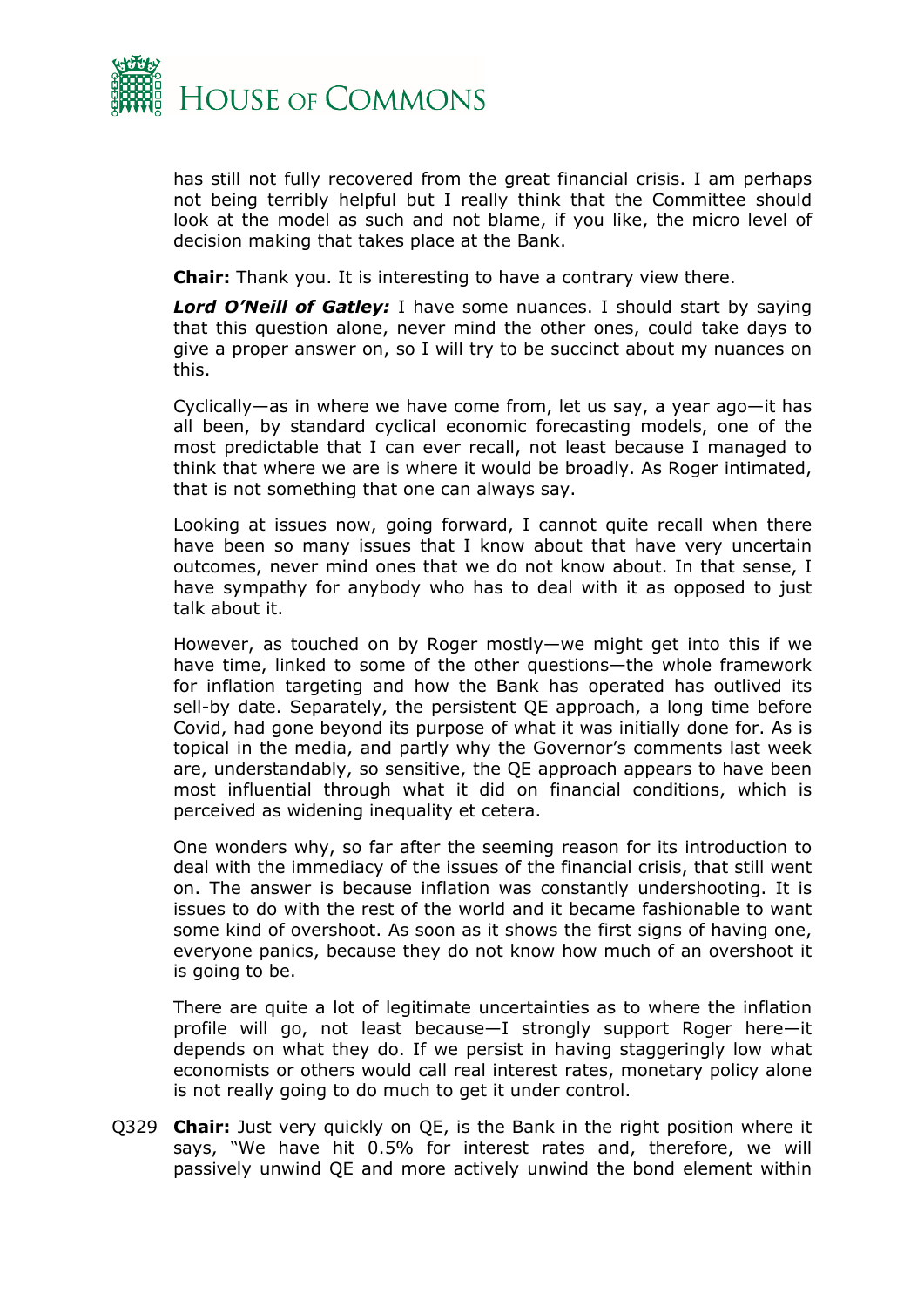

QE. We will wait until we get to 1% and then start to more actively unwind QE"? Is that the right sort of approach when it comes to quantitative easing?

*Lord O'Neill of Gatley:* My honest answer is I have no idea. They have created a problem for themselves, linked to how long it has gone on for. We have had a staggering decade of persistently rising bond and equity prices, and with it exceptionally easy financial conditions. As we saw in January, which was the worst month for international equities since 2009, at the first hint of unwinding this stuff, all hell breaks loose.

I spent a long time in my so-called earlier career trying to use these things as lead indicators. If you have a severe tightening of financial conditions, things will probably slow down faster than most people think. In that sense, like so many other things, where people have this understandable but slightly simplistic view of the timeframe of the transmission mechanism, I am not sure that it is 18 months anymore. If we have a few more months of what happened in January around the western world, we will see high-frequency coincident lead indicators slowing dramatically.

*Professor Chadha:* We are agreed that QE needs to be unwound. We could have been clearer, having ratcheted up QE in March 2020, to have reversed that relatively quickly, once we knew we were approaching relatively normal conditions again. I do not think that it is an easy task to get financial markets to reabsorb £800 billion-plus of sterling debt, and that is the issue that we have to think very carefully about.

That tendency to have the financial markets not have any great appetite for risk, which is something that Jim just referred to, is a problem out there. The bond markets have got used to this very long bull run. Any sense in which QE was going to be unwound leads to this broiling of financial conditions, which may be counterproductive at a time when you are trying to control the yield curve as well as monetary and financial conditions.

That is why we need a bit more clarity about the path of QE, and to take that back into Treasury or debt management control. We have this large amount of debt that, at the moment, the financial markets are not having to hold. We need to manage their reabsorption of that debt in a way that would match their own wish to hold that debt. I do not think that it should necessarily be done passively in that way. It needs to be managed really by the DMO—the Debt Management Office—that has the relationship with those who want to hold Government debt in a particular way, to avoid, first, the issue of extreme sensitivity of bond prices. If you are suddenly going to dump 20% to 30% of debt on the market, there is a danger that forward-looking markets will sell off that debt very quickly.

Secondly, you then have an additional problem that has not been touched upon. At the moment, the QE operation has yielded an overall return to the Treasury from the APF of over £100 billion, because the coupons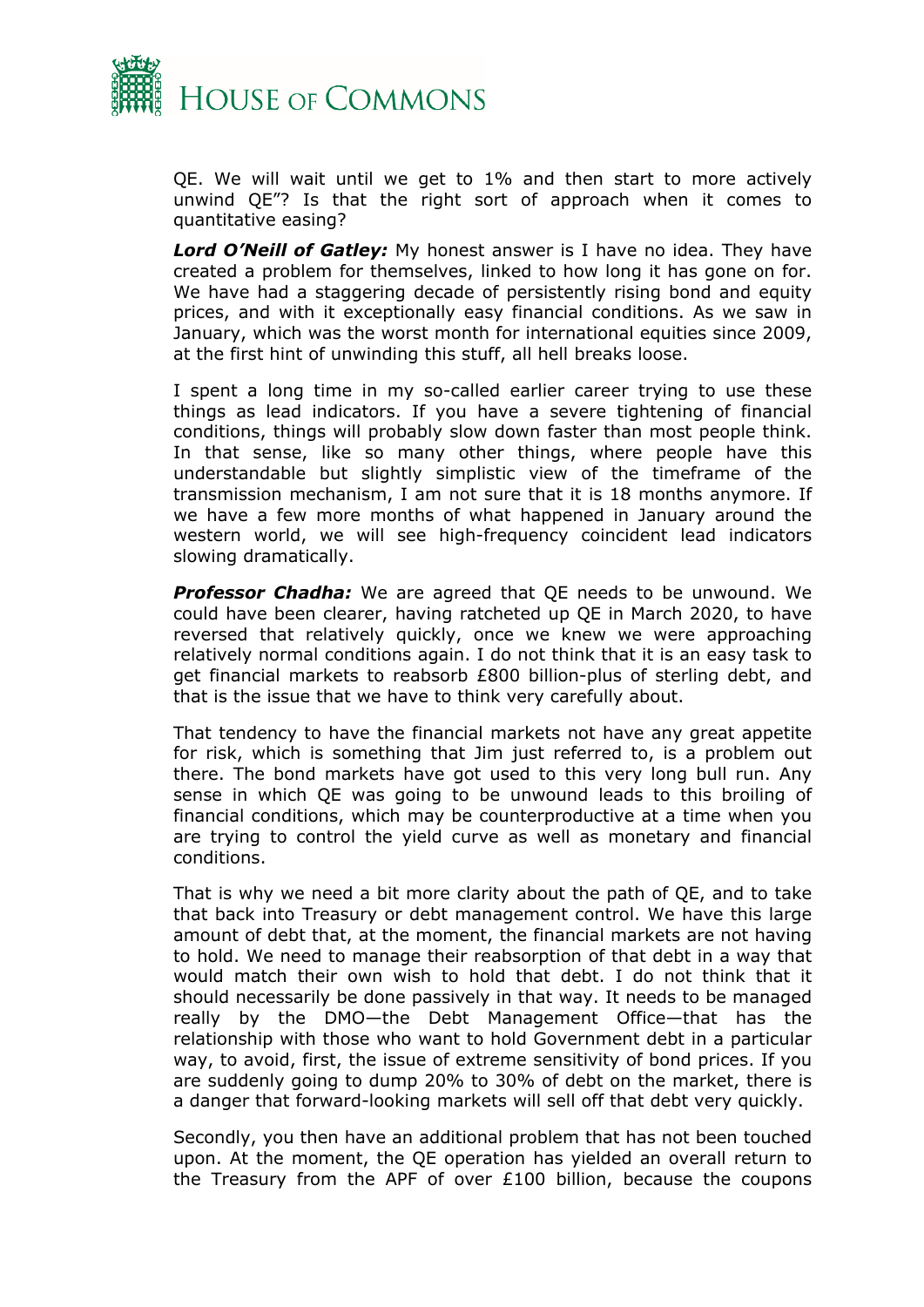

being clipped have given a higher return than the amount that you have had to pay on reserves. As interest rates start to go to 1% or above, that flow will reverse and we will have a world in which some of those interest payments are going to be coming back to the financial sector.

We are then in a world in which we are not quite sure why interest rates may not be going up. Is it because of inflation prospects or because we are worried about reversing that flow of income? There are a lot of issues out there to discuss as to whether those reserves should be remunerated or not, or whether the DMO might adopt some operations to try to limit the impact on markets from that. Handling that QE thing is an enormous problem for us and it has been in place a bit too long.

I will make a very quick point on wages. What we have at the moment in the labour market are some structural areas of activity in which there is a shortage of labour. People need to move to those areas. In those areas in any market, it is right and proper that wages should go up to incentivise people to move to them. We have some existing and long-lived problems with labour mobility in the country, which have not been helped by the increase in house prices that we have observed in the last few years. Therefore, we have to be careful about talking about an aggregate wage level that is appropriate or not.

There is a lot of—economists' term coming up—heterogeneity; a lot of differences in wages that should be required in different areas, depending upon the shortages, or the excesses that we see elsewhere. It is clear that, following the crisis we have just lived through, there are shortages in many parts of the public sector, whether it is social care and health, education or infrastructure. These are areas that we want to be thinking about attracting labour into. Therefore, thinking about the wage market as an aggregate is slightly problematic at the moment, because we have these structural imbalances that need to be addressed.

*Ann Pettifor:* This goes back to the economic model. The reason why it is so difficult for the Bank of England to think about unwinding its bond purchases is that the financial markets want those bonds for safety. The reason why there is such a high demand for Treasury bonds is because of the degree of fear that is out there. The degree of fear is related to the weakness of economic recovery since the GFC.

It is a global as well as a British problem. The Bank of England can hang on to those purchases, but if only we could move away from the model of monetary dominance and fiscal quietude—fiscal policy being weak—and instead move into a new model of both monetary and fiscal policy working together to revive the private sector above all else and to revive private as well as public sector investment, we could begin to see economic recovery, which would then limit the degree of fear that there is and the reason why bond purchases have been so attractive to the financial markets.

Q330 **Kevin Hollinrake:** I would just like to revisit this debate about the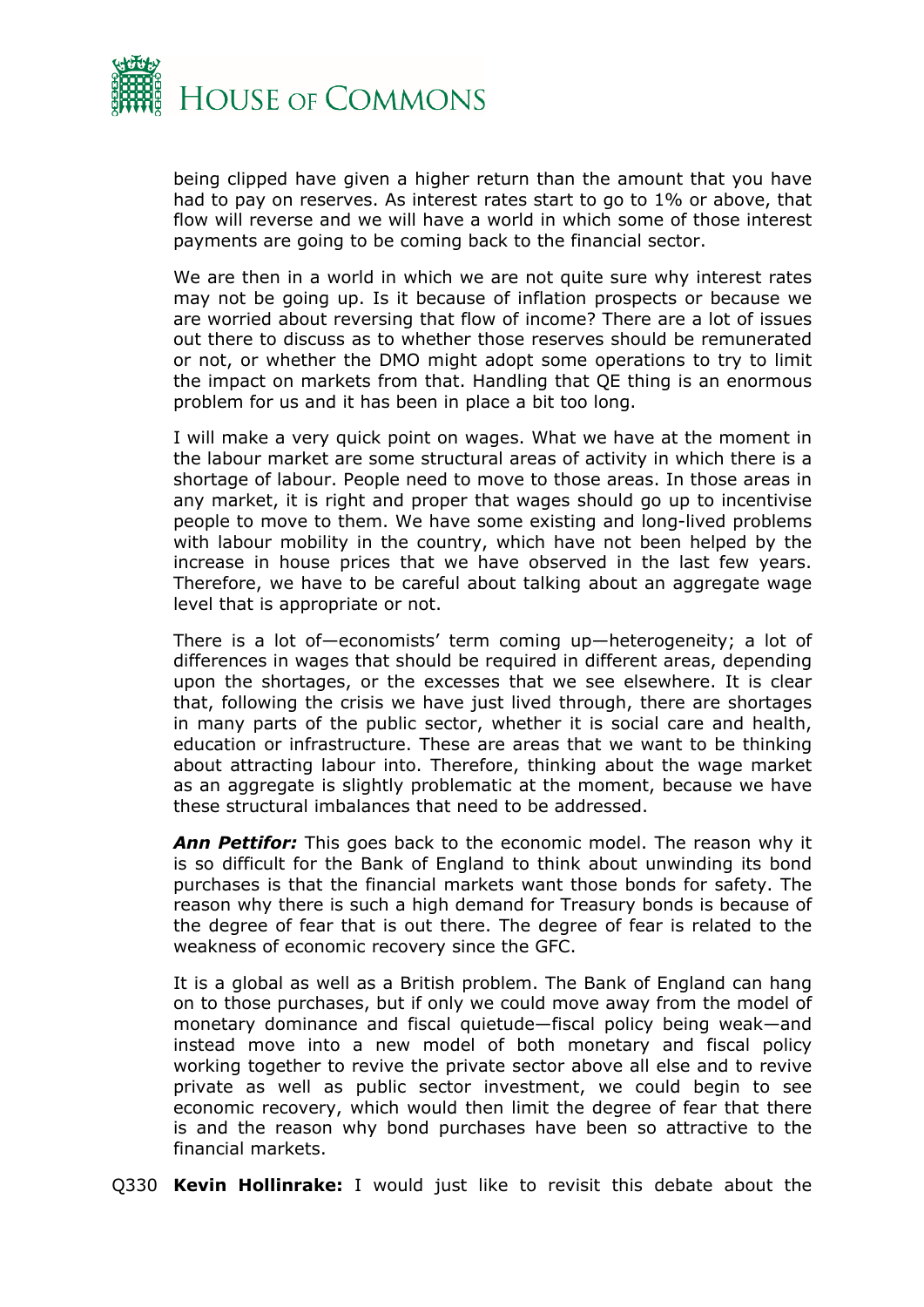

Monetary Policy Committee and different opinions. I know that Churchill said, "If you put two economists in the same room, you get two opinions, unless one is Lord Keynes, in which case you get three opinions". Roger, you seem to think that it had been too slow. You cited Germany but, to be fair, is inflation not higher there? You said that it acted more decisively but inflation is higher in Germany than it is in the UK, is it not?

*Roger Bootle:* That is right. I was referring to the 1970s, when German monetary policy was independent. This time, of course, there is no independence. You are quite right that German inflation is higher.

Q331 **Kevin Hollinrake:** Your view is that the MPC was too slow and should have done something about it more quickly.

*Roger Bootle:* Yes. I have a general suspicion that the members of the MPC are not as aware of what is going on in what I might term the real world. Thank goodness for the Bank of England's agents, who are plugged in. It seems to have been the reports of the agents recently that have woken up policy setters to how serious the danger is.

I am sure that other people on the panel do this as well, but I talk to quite a lot of businesspeople around the country at various functions, and I do find this a very useful antidote or something to have in addition to what the economic models are throwing out—to talk to people running businesses about what is happening. From a long time ago, it was pretty obvious not just to me but lots of people that we were going to face a significant inflationary danger. You could tell from the pressures that they were under. That is one problem that the Bank faces. It is too dominated by model-based forecasting.

Q332 **Kevin Hollinrake:** Is there groupthink within the MPC? Is there some real challenge in there or not?

*Roger Bootle:* There probably is, yes. It is a very difficult position to hold and it is difficult to fill those places at the best of times, but I suspect that one could do with somewhat more diverse thinking.

Q333 **Kevin Hollinrake:** Ann, your point was that the economy was only just recovering from the Covid crisis and, therefore, had limited room for manoeuvre. What is your perspective?

*Ann Pettifor:* It is both from the GFC and the pandemic. We have not recovered fully from 2007, and incomes are certainly still below what they were in 2007 in real terms. Given this world of easy money, QE and deregulated finance, we have very high levels of private and public debt. The reason why the markets panic is that, the minute rates go up, that debt begins to become unaffordable for companies that were borrowing at 0% not long ago but are not making the sales that they need to make in order to be profitable.

Because of cuts in real wages and declines in living standards, we have a cut in purchasing power, which has led to underconsumption and excess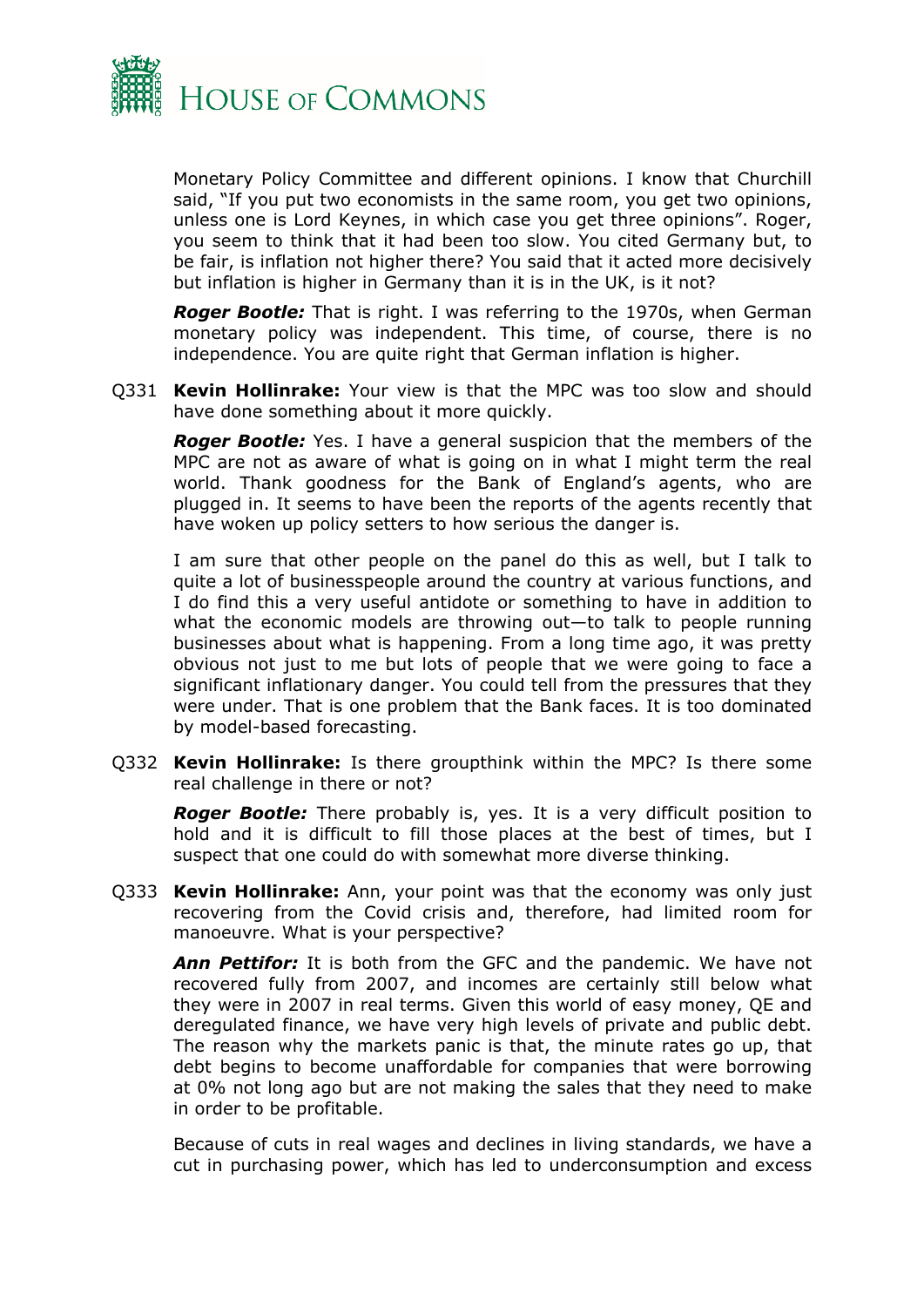

production. Companies cannot sell at prices they wish to sell at, because the demand is not there. One of my problems is that the way we look at this is always from the supply side. We ought to look at it also from the demand side. I am a Keynesian.

Q334 **Kevin Hollinrake:** Jim, if you had been on the MPC, would you have voted for interest rate rises more quickly?

*Lord O'Neill of Gatley:* I would have done the whole of the past year, because, as I said in my first answer, a year ago, for one of the few times in my life, everything seems to have turned out how it looked from pretty obvious standard cyclical forecasting models.

I want to very quickly emphasise again the three underlying issues that dominate what one could call groupthink. Go all the way back to when Mervyn King was Governor—the "nice" decade, as Mervyn christened it. That turned out to be wrong, partly because they were so focused on the inflation targets. Secondly, with that, QE came in to deal with the emergency of 2008 and then to try to be an aid to get to the inflation target. Multiple years of underachieving the target has created this psyche of constant underachievement.

In the middle of this central bank western groupthink—it is a bit unfair to describe it as that but, for the sake of time, I will—the Fed changes its view that it wants to achieve above-target inflation but does not really tell us quite what the hell it means. If you look carefully back to when the Fed did that last August, it started to sow the seeds of some nervousness in the financial markets, because it suddenly went from a general framework around the western world that it had not been achieving, but at least the financial markets knew it, to one where, "We might want higher inflation now but we do not really want to tell you what it is, not least because we do not know".

Surprise, surprise, out of the blue, for the first time in 20 years, inflation comes powering ahead, way above what they dreamt of, and they are like, "Oh my God". That is essentially where we are. I do not think most of them have the slightest idea what has really happened or is going on, because it has all been a lot of very complex forces, but it seems to me quite clear that not just the Bank of England but a number of other central banks should not have behaved in the way they have in the past two years.

At this point, they have to get out of that dilemma, but they now run the classic risk, for those who have been around long enough, that they might end up going too much in completely the wrong way, just to get their own credibility back. It is part of the whole dilemma of greed, fear and financial markets, and these unfortunate central banks in the middle of it.

Q335 **Kevin Hollinrake:** Jagjit, the Bank of England's forecast is that inflation will be back to 2% within two or three years. Is that realistic, based on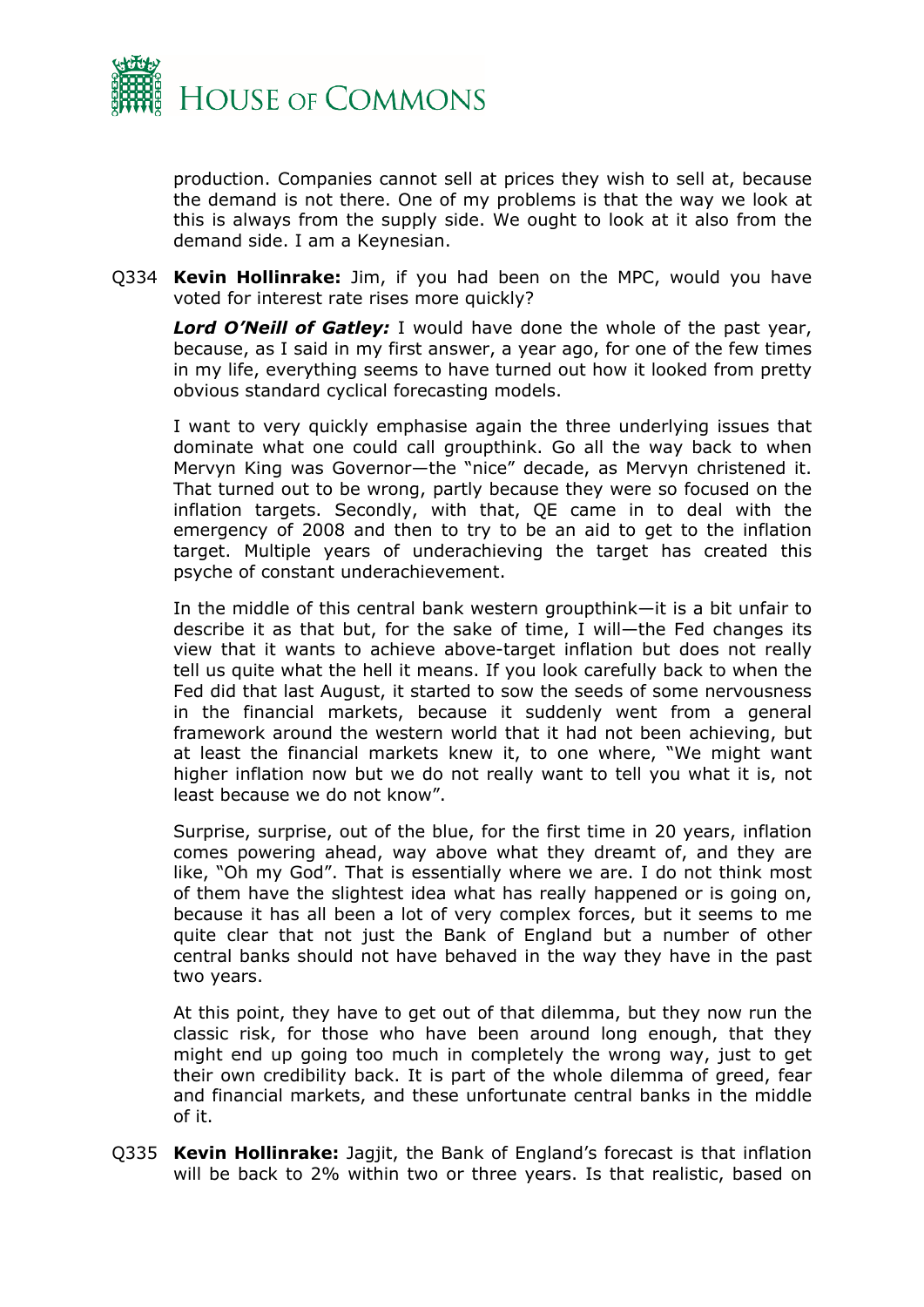

these forces?

*Professor Chadha:* Inflation is, of course, the outcome of shocks, the structure of the economy and the monetary policy responses that we see. When you put all that through a range of different models, you get the view that inflation will return to target in 2023 or 2024—that kind of time horizon—with a number of interest rate rises over the next year or so, rising to something like 1.5% to 1.75% by about mid-2023. That is the kind of path that, centrally, people are expecting.

Q336 **Kevin Hollinrake:** You think that we will get back on track pretty successfully.

*Professor Chadha:* That is the central case. There are lot of risks around that, but let me be clear: the central case looks like that when you run it through a lot of models. We have heard some conversations just now about the extent to which you should believe models, which is why we need to think very carefully about risks. That does look the most likely outcome.

I just want to take a step back in answering the question, if I might. There is a danger that we are asking the Bank of England a little too much here in terms of demand management of the economy. Our view is that the monetary/fiscal mix has been wrong for a very long time, and let me just briefly explain what that means. It means that fiscal policy has been on a path that is too tight, for a decade, which means that, for the Bank of England to meet its inflation target—which, I have to say, it has done on average over the MPC's nearly 25-year existence, which is its purpose—it has to have a more expansionary monetary policy than it would have ideally wanted, had fiscal policy been more stimulatory in this period. It has not been.

Over a long period, what you have is a structural world in which the Bank has had to keep interest rates low to hit its given inflation target. In that process, it has lost some institutional memory about how to deal promptly with an inflation shock and focus on the really important thing for monetary policy, which is price stability.

I know that we might come to this later, but there is a danger of turning to the Bank for too many other things for it to worry about. Let us not have price stability in its mandate. Let us worry about unemployment. Let us worry about net zero. Let us worry about a bunch of other stuff.

Ensuring price stability is the job of a central bank and is the thing that it should be charged with doing. If the members of the Monetary Policy Committee can be encouraged to refocus on that, even in a world of more expansionary, supportive fiscal policy, that is a better outcome than charging the Bank of England with errors.

We might argue a little about whether it should have gone a few months earlier or a few months later. To be clear, we are on a tightening cycle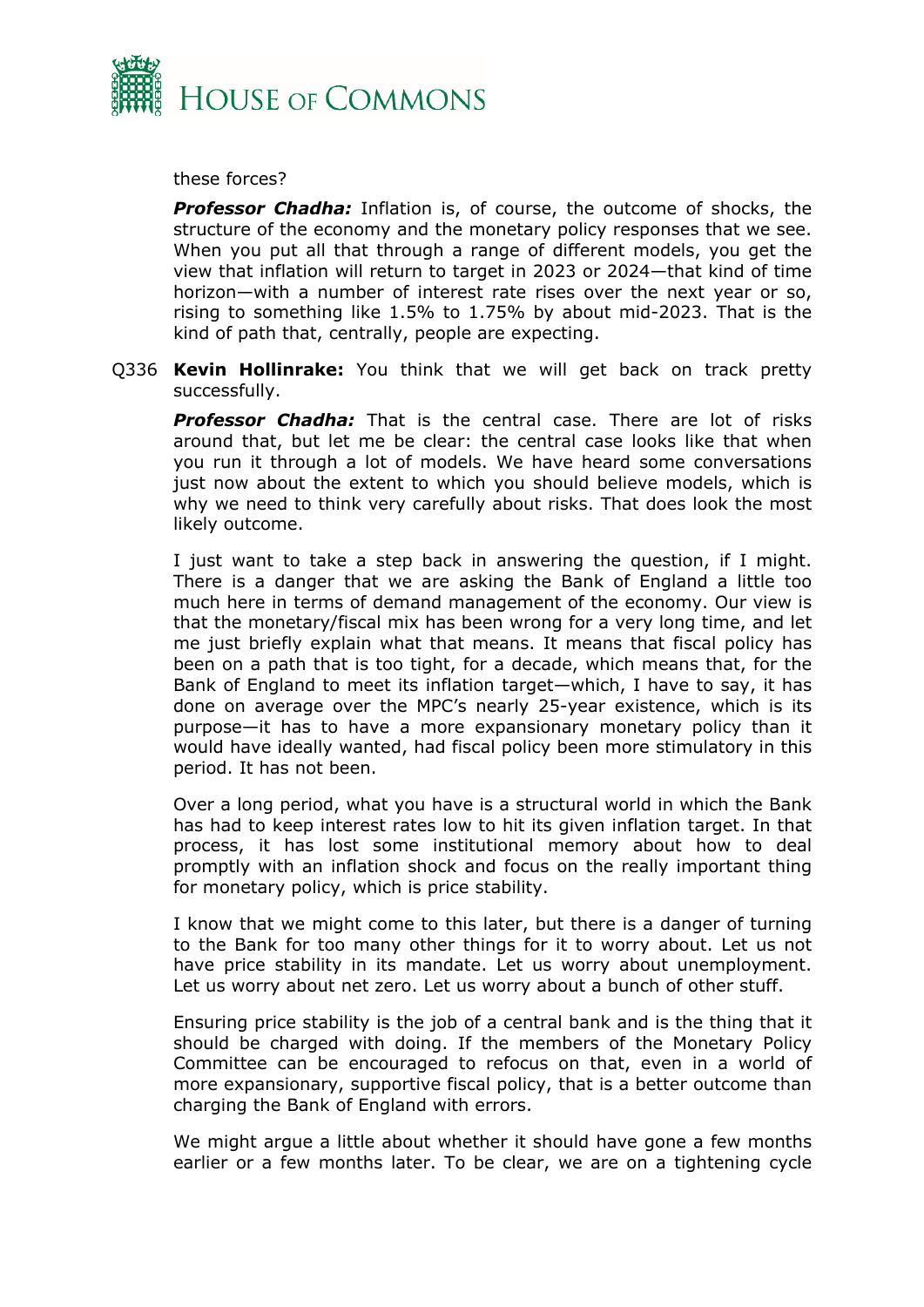

now, and the path that we are on looks more likely than not to yield price stability, which I think is fine.

Q337 **Kevin Hollinrake:** In terms of what the Government could do in terms of fiscal measures, the Chancellor is very keen to start balancing the books and, therefore, is introducing this national insurance rise and the freeze in income tax thresholds this April. Is he right to do that, Jim?

*Lord O'Neill of Gatley:* Specifically on that measure?

Q338 **Kevin Hollinrake:** Both those measures—national insurance and the freezing of the thresholds—or should we just kick the can down the road?

*Lord O'Neill of Gatley:* I have strong views on some of the underlying issues. I hope we do have time for it, because I have issues about the framework for monetary policy and the framework for fiscal policy. The standard approach of the past 30 years needs an update. Whether that particular measure on national insurance is right or wrong, from an economic perspective, is neither here nor there.

I would have thought, touching on tricky waters here, that, for the Government of the day, which seemingly get criticised for not really being focused enough, to have a policy that seems quite "wow" and then just drop it because a load of people say they should not do it, would be a bit of a daft thing to do. In the big scheme of things, it is neither here nor there. In the context of the broad approach to monetary and fiscal policy, that particular measure of a 1% change is neither here nor there.

*Ann Pettifor:* My view of inflation is that it occurs when the economy is operating at full capacity. The economy is not operating at full capacity. It has had an external shock, which is freight, fuel and the market, which is crazy. In order to balance the books—and I have argued this for a long time—the Government just need to use public investment to ensure that incomes rise. What the nation lacks is income. When incomes rise, tax revenues rise. The best way of balancing the books is to increase employment and pay. That may sound wrong to members, but it really is the way to deal with the deficit. It is the way to balance the books. "Look after the employment", said Keynes, "and the budget will look after itself".

Because we do not do that and because we insist on keeping wages down while the 1% are doing very well—and the 1% do not spend; they save, or if they do spend, they waste it on useless products—there is a massive lack of purchasing power in the economy. That is then reflected in the Government's finances when they cannot collect the tax revenues that they need to balance the books.

Q339 **Kevin Hollinrake:** Is the timing of the increase in national insurance right or wrong?

*Ann Pettifor:* The timing is wrong. I agree with Jim that it does not mean very much, but it also just sends a signal when people are already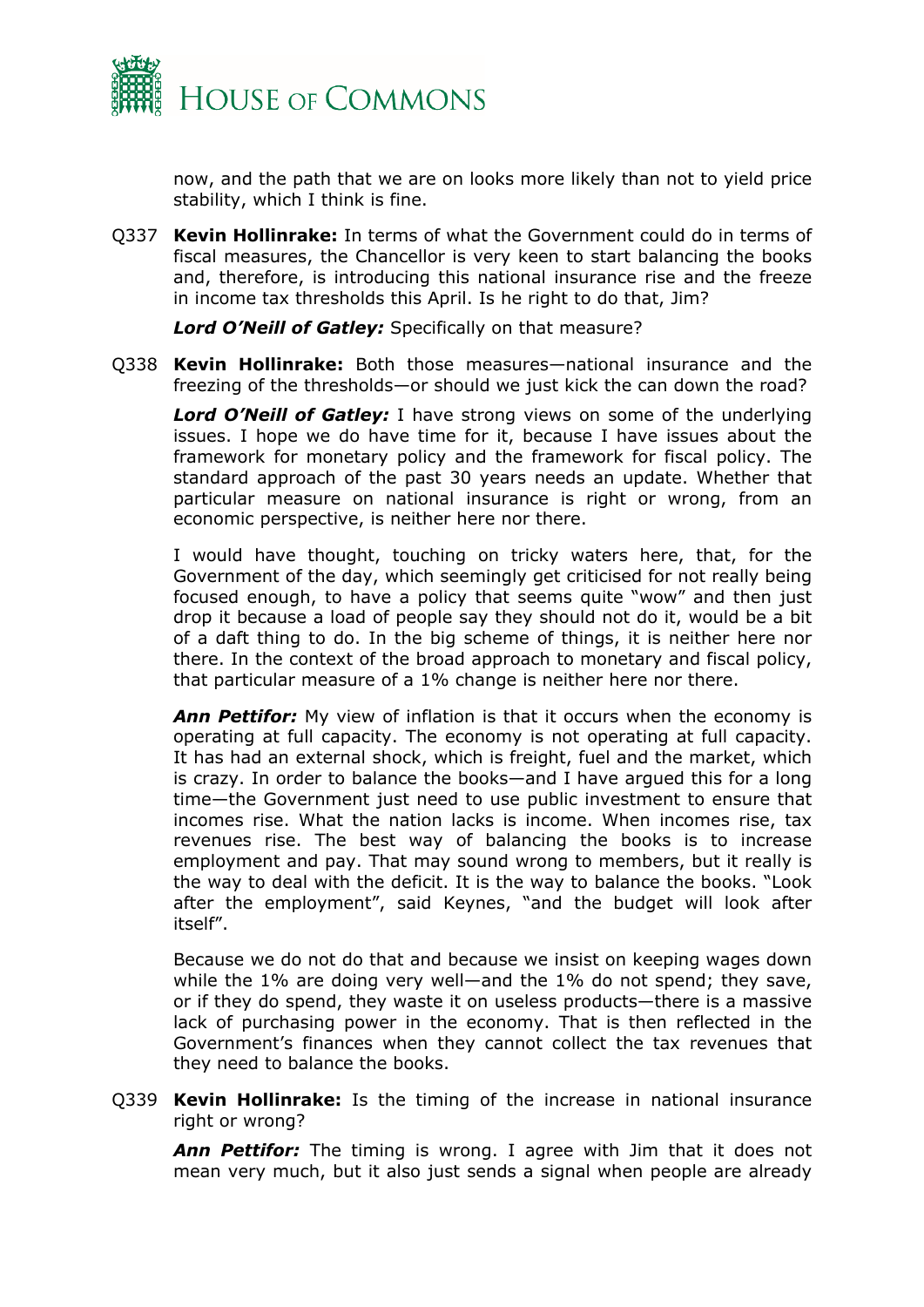

feeling the pinch and are going to feel more pain, and you inflict even more.

Q340 **Kevin Hollinrake:** Roger, you are on the record as saying the timing is wrong. Is that right?

*Roger Bootle:* Yes. There are two issues. One is the general question of the speed with which we should seek to balance the books, and the other is the NICS measure. The Government are wrong on both counts.

The question of the speed with which you should seek to balance the books is not a science. It is a very difficult judgment call and I have a lot of sympathy with those charged with the job of doing it, because the numbers are terrifying, but there is an awful lot of nonsense talked about this. If I were charged with advising anyone thinking about this, the first thing I would do would be to get them to read the history books. I would then present them with a chart of the history of Government debt ratio in the United Kingdom.

A lot of people think that it is just appalling and that we are heading for disaster because the debt ratio is 100%. We have been there many times in our history. It was 250% at the end of the Second World War and disaster did not break out. Japan is at something like that level now. We have to be much more nuanced. It is a question of balancing. It is a judgment call. Do we need to proceed quite as fast as we seem to be doing? The answer is no, we do not.

Against that backdrop, what is the position with regard to national insurance contributions? In any case, we all know that it is a ridiculous tax in the first place. It is taxing jobs; it is one of the worst taxes around. If you are going to increase this ridiculous tax, why would you do it at a time when there is a) a cost of living crisis, and b) an inflationary danger? If the public finances were absolutely critically balanced on a knife edge and there was no other way of raising money, it might well be what you do. That is why I began by talking about there being, in my view, no overriding priority to pursue the balancing of books.

Q341 **Kevin Hollinrake:** It is a potential priority. Is there not some politics in this as well? If you want to spend a lot more money on the health system, for example, shouldn't somebody pay for it?

*Lord O'Neill of Gatley:* I will bring it up now because I have hinted at it. The past 15 years have demonstrated that, in my view, most of what all of us would have been taught or would have learned from conventional textbooks on fiscal policy is not getting a lot of evidence from the real world. I have been so involved in big international health stuff, as you know from other discussions we have had. This is to do with global antimicrobial resistance. I am pretty aware that things that we have just gone through—and, hopefully, we are going through it—can happen and that this might just be a warm-up act.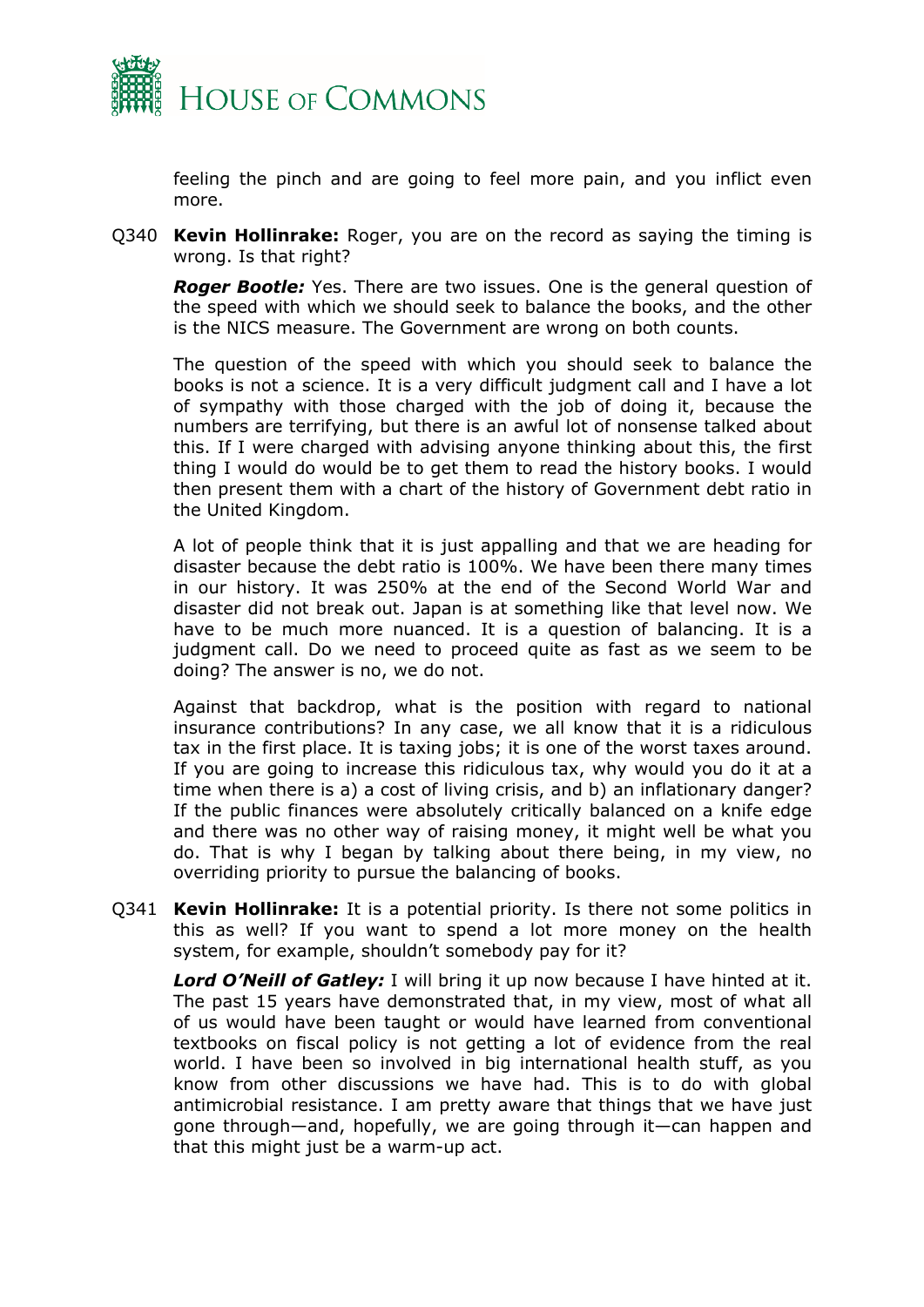

Linked to something that is dear to Ann's heart especially, we are coming through another decade of very weak private sector investment spending across the west. This is quite a radical thing, but if we really want the economic model to be a bit like what we have all been trained to believe, we need to have a completely different framework to fiscal policy.

In my view, we need a much more sophisticated version of, dare I say it, Gordon Brown's golden rule, in which public sector investment spending is very publicly and credibly split from consumption or ongoing spending, because you are never going to be able to invest properly, which is the part of public spending that should create positive multipliers, if it is constantly being a subdivision or behind the queue of stuff that is popular, which is public consumption spending.

We bashed through all the conventional levels that the IMF said in 2008. Roger touched on Japan. I know some of these guys will know that the most famous hedge fund names on the planet have spent the best part trying to short Japanese bonds and guess what—they never got anywhere.

There needs to be a shift in the mindset, so that you get out of this rather odd situation—which Roger colourfully and, in my view, quite sensibly said about the national insurance charge. What is the purpose? Why is there such confidence that we need to get the deficit down to some number by whenever and the whole framework for it, and what is it achieving? Do we want to have something that is going to genuinely try to help lift the country's trend growth rates? If so, change the framework, so that you can at least give yourself a fighting chance. It is just as true on education.

Q342 **Kevin Hollinrake:** Are you arguing that investment spending should be a lot higher?

*Lord O'Neill of Gatley:* Yes, but you cannot do it unless you have a proper framework, because the financial markets will distrust you. The IMF or some big, bold G7 country such as us needs to use the evidence of the past 15 years to say, "Enough of this narrow way of thinking. We need to think differently".

*Ann Pettifor:* On this point, there is a great deal of unanimity on this table.

Q343 **Kevin Hollinrake:** Jagjit, you have a perspective that, if you had looser fiscal policy, you could have tighter monetary policy. Explain that to us.

*Professor Chadha:* It is not unrelated to the discussion we have just had. We adopted an approach to sound money a decade or so ago, which incorporated a set of fiscal rules and a fiscal council called the OBR to you will remember the phrase—mark the Government's homework and report on whether the fiscal balance was heading towards zero at the end of a Parliament. We know that those fiscal rules have been changed nearly every year since then, because they have not been able to be hit.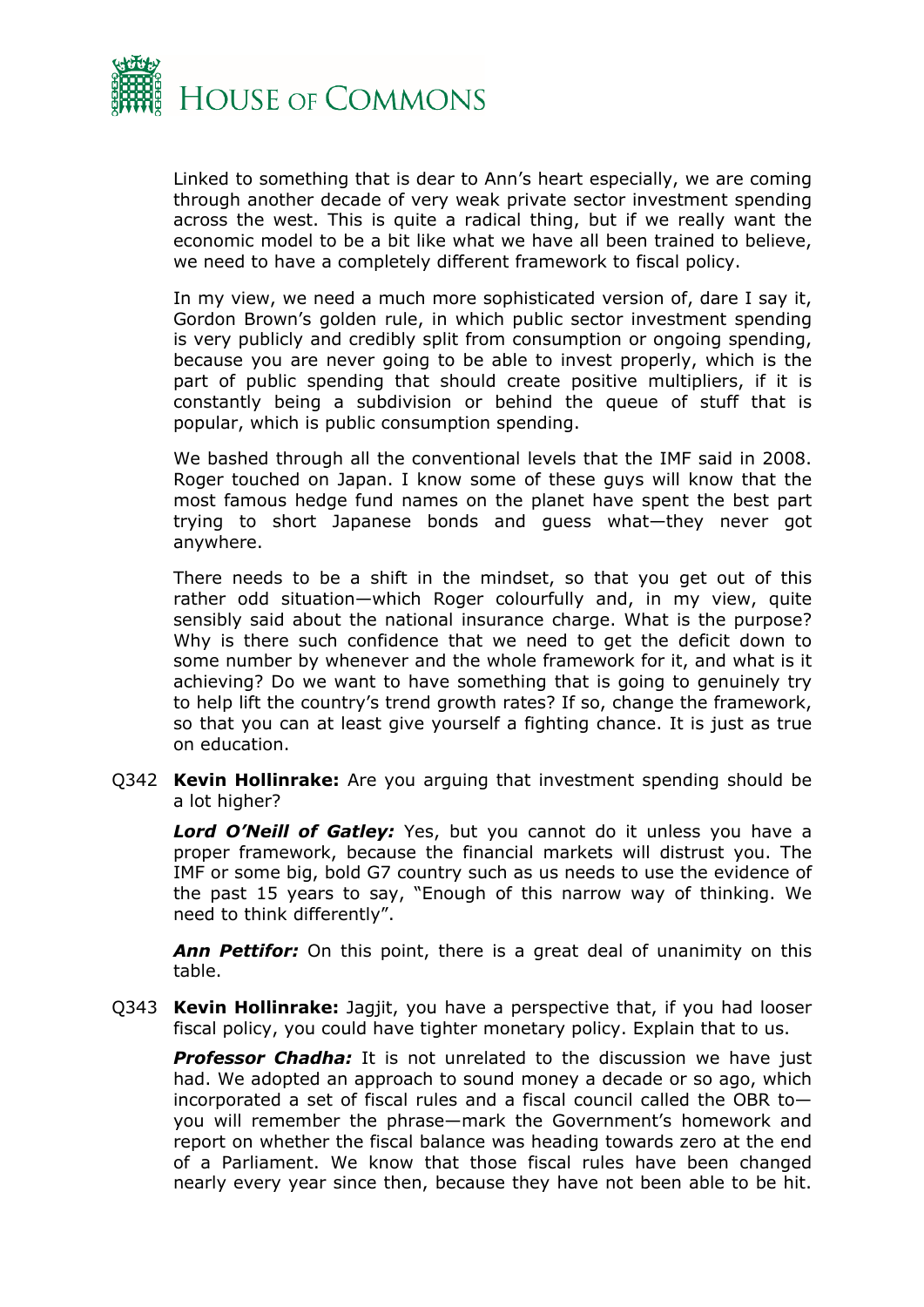

What it has meant is that we have been constantly focusing on whether a particular budget balance would be hit, rather than asking the broader question of what we need for our economy.

In a sense, it has been mistaking the instrument of policy for the objective of policy. The objective of policy must be about creating the conditions for prosperity, broadly speaking, across the country. That means for anyone who is in a job to have a sufficiently good standard of living so that they can enjoy their lives in a sustainable way. Focusing on a budget balance that is set over a Parliament, which is never going to coincide with the economic cycle, leads to all kinds of errors in fiscal policy.

The budget balance does not distinguish between current expenditure or investment. It does not allow us to think hard about what level of investment we have. There is a question that is often asked—and it goes back to conditions on the golden rule that has already been mentioned, or the Maastricht criteria—as to whether 3% of public net investment is right number or not. It is not. It is a magical number.

It depends upon the state of the economy, the gaps that we have and the extent to which certain regions have been left behind and are behind others, and not only the extent of capital formation that is required but how we identify institutions and structures to deliver it on the ground on a consistent basis, year after year, decade after decade. These will be the questions we have to face.

We looked at some of the numbers before coming along today. Public investment in the UK over the last 40 years has been 1.5% on average. We have gone over 3% only once in that period. We do not have a system to understand the extent to which the public sector creates net worth in the economy, so we are constantly focusing on what I have called the budgetarian flows, which do not help us think about the broader economy.

Q344 **Kevin Hollinrake:** I am out of time but all four economists in this room all agree we should spend more money.

*Ann Pettifor:* Invest more.

*Lord O'Neill of Gatley:* On investments.

**Kevin Hollinrake:** Invest more money, yes.

*Lord O'Neill of Gatley:* That should scare the hell out of you.

*Professor Chadha:* Demand management per se is not the answer. It really has to be thought about very carefully and delivered on the ground in a consistent manner over the long run. It is not a question of turning on the taps in a mindless way. It may need a development bank or other structures in place.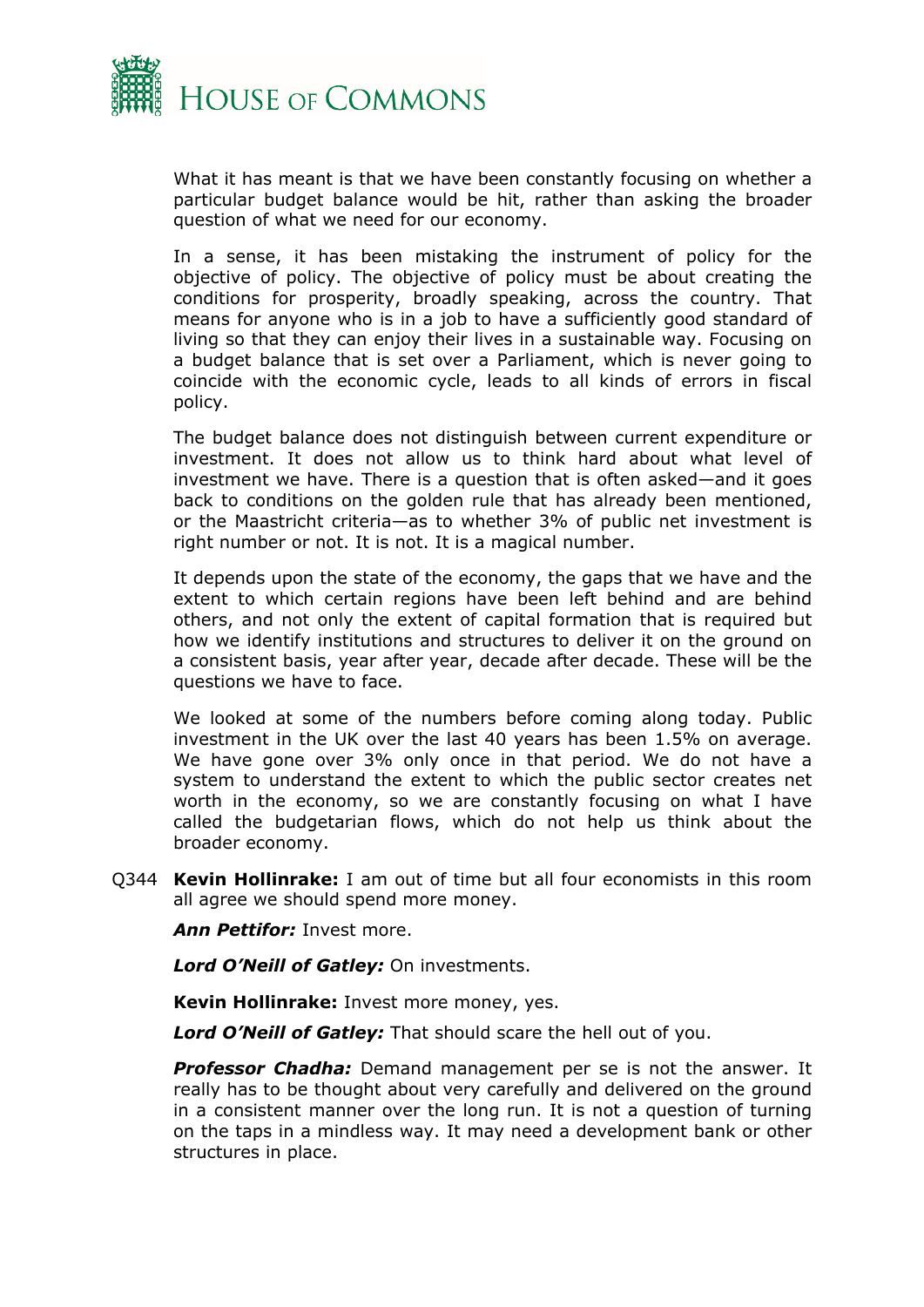

Can I just make one very brief point on national insurance? I agree with everyone. There was no need to raise taxes. If you have an established monetary and fiscal settlement, one of the things that you can do is just tax smooth. You bring in taxes when you can later. One of the problems with the national insurance tax in the way that we have it is that it is ultimately a tax on jobs, as has been said. It reduces likely future productivity from those workers, and we have a real productivity problem in this country, so do not introduce a national insurance tax. It is not going to help us catch up the productivity losses we have made.

**Kevin Hollinrake:** There is politics in that as well.

**Professor Chadha:** I do not know about politics.

*Roger Bootle:* I want to comment very quickly on something that has not been mentioned so far. Ann was saying how she is a Keynesian, and she does not have a monopoly on that on this panel. We all are. I have always been a Keynesian. Over the years, I have also become noticeably more Austrian, by which I mean believing in what the long-term supply consequences are of measures when you are just fiddling around with demand.

We have been talking as if you can have a bit of monetary stimulus versus tighter fiscal policy, or the other way round, which is valid up to a point. What strikes me as being absolutely critical here is that we have had interest rates at near zero. That is bound to cause massive distortions in the economy and, in the long run, to inhibit productivity growth. It contributes to the survival of zombie firms and massively distorts asset markets.

One of the factors that policymakers should have in the back of their minds is, quite apart from tinkering with demand and trying to get that right, trying to get monetary policy back to something like a more normal level.

Q345 **Dame Angela Eagle:** Thank you very much for a fascinating discussion so far. I wanted to ask more explicitly about productivity, because clearly it is an ongoing problem. We are at a juncture, are we not, where we have to have an environmental transformation that will encompass a complete transformation in the way that energy is generated and delivered, in the way in which we do farming and in the way in which we use our transport systems?

What is the view of the panel, very briefly, on where we are at this juncture and whether we need a completely different approach to economic analysis in order to deal with what is, in essence, a fourth industrial revolution and the fact that we have to transform our economy, which is going to necessitate vast amounts of investment, some of which is going to be private sector but that may need to be at least guided and backed up by public investment? What is the view? It seems to me that tinkering around with a few skills on the margins is not really going to do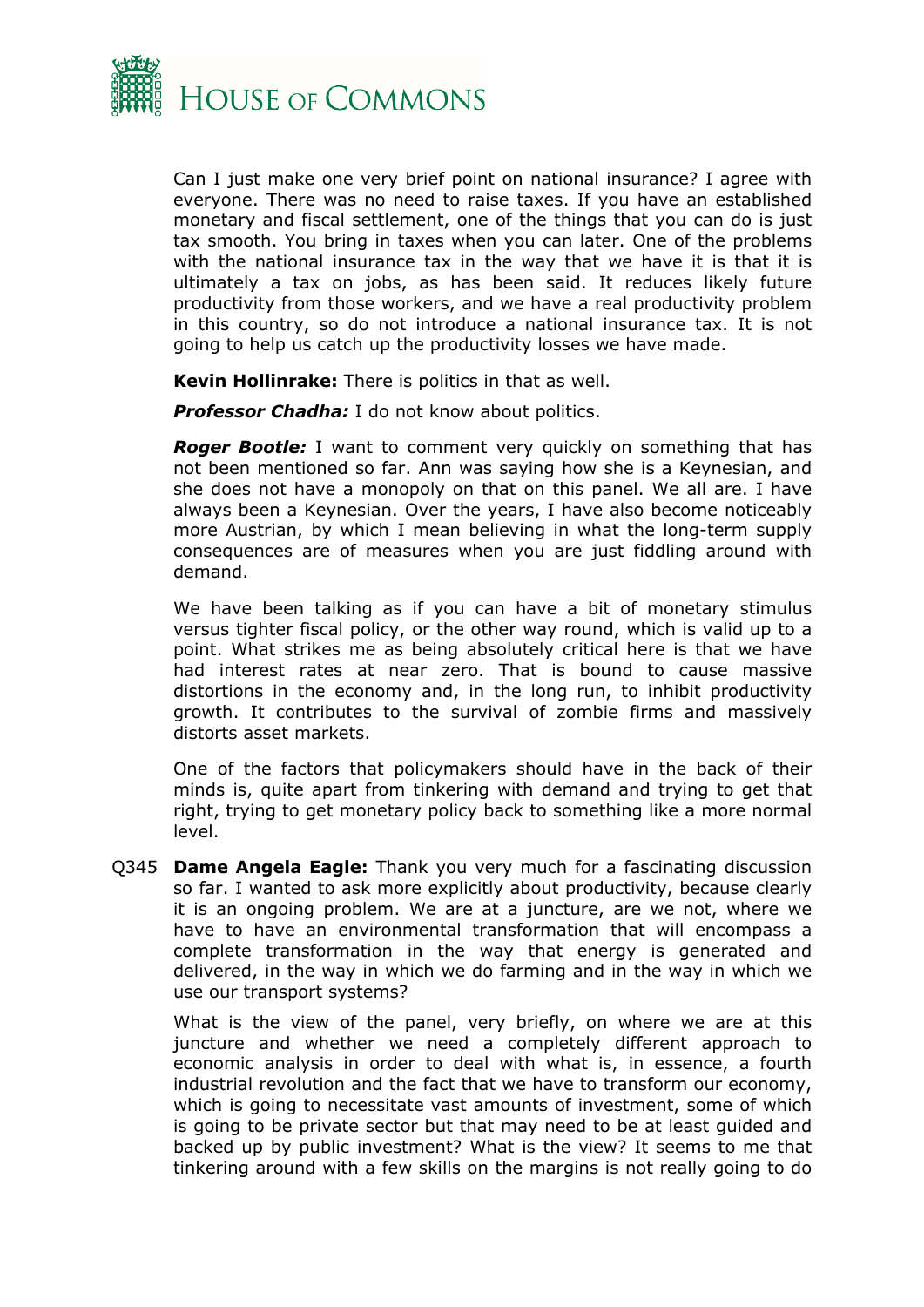

the job here.

*Ann Pettifor:* Thank you for that really important question. We are in a position where we could be like a Government facing war or the possibility of invasion. This is a really urgent task and there is an enormous amount of work to do. It requires public investment, precisely because the private sector is so much of a mass, as Mariana Mazzucato argues.

When it comes to risk, the private sector demands to be de-risked—to have risk removed—so that it can be absolutely certain of either profits or capital gains. That is why it takes the roaring lion that is the state to invest in these big projects and, naturally, the private sector will benefit from that. In pretty much the same way as we have somehow found £92 billion to build HS2, the beneficiaries are mainly the private contractors that are doing the work, but it takes a Government to make that kind of commitment.

We need to do that in order to raise incomes, to balance the books and to improve productivity. On the point on productivity, I would like to quote Andy Haldane: "From 1950 to 1970, median global productivity growth averaged 1.9% per year. Since 1980, it has averaged 0.3% per year. Whatever is driving" it, he says, is global rather than local, and "this global productivity slowdown is clearly not a recent phenomenon". It is a long-term phenomenon. If we think of it as a recent phenomenon, we are not going to find a solution. I am taking us back to the economic model, which is the problem, and we need a new economic model to address this huge crisis that we face.

Q346 **Dame Angela Eagle:** The general view is that rising productivity is linked to rising wages. Do you want to say something, Lord O'Neill, about that as well as my earlier question?

*Lord O'Neill of Gatley:* As I touched on at the start, we could have had hours more on the previous question. This, in my view, is an even bigger and more important question, and we got a couple of soundbites. I will emphasise simplicity but it is not fair to the issue.

To deal with the climate change issue, which was the prime purpose of this question, is an enormous thing. Slightly controversially, I would like to answer by saying that, for a country with our peculiarities, it is one of many. As we have seen, not just here but around the world, if it becomes the main objective superficially, guess what? You run into issues such as a mammoth rise in energy prices, whereby, unless you are dealing with all the other issues at the same time, as we touched on a bit, you run into immediate problems.

It is a bit fashionable. What I am really trying to say is that it goes right back to the need for a much more substantive rethink as to what the purpose is of fiscal policy, particularly on investment. Unless we can do something about the shocking geographical and many other inequalities,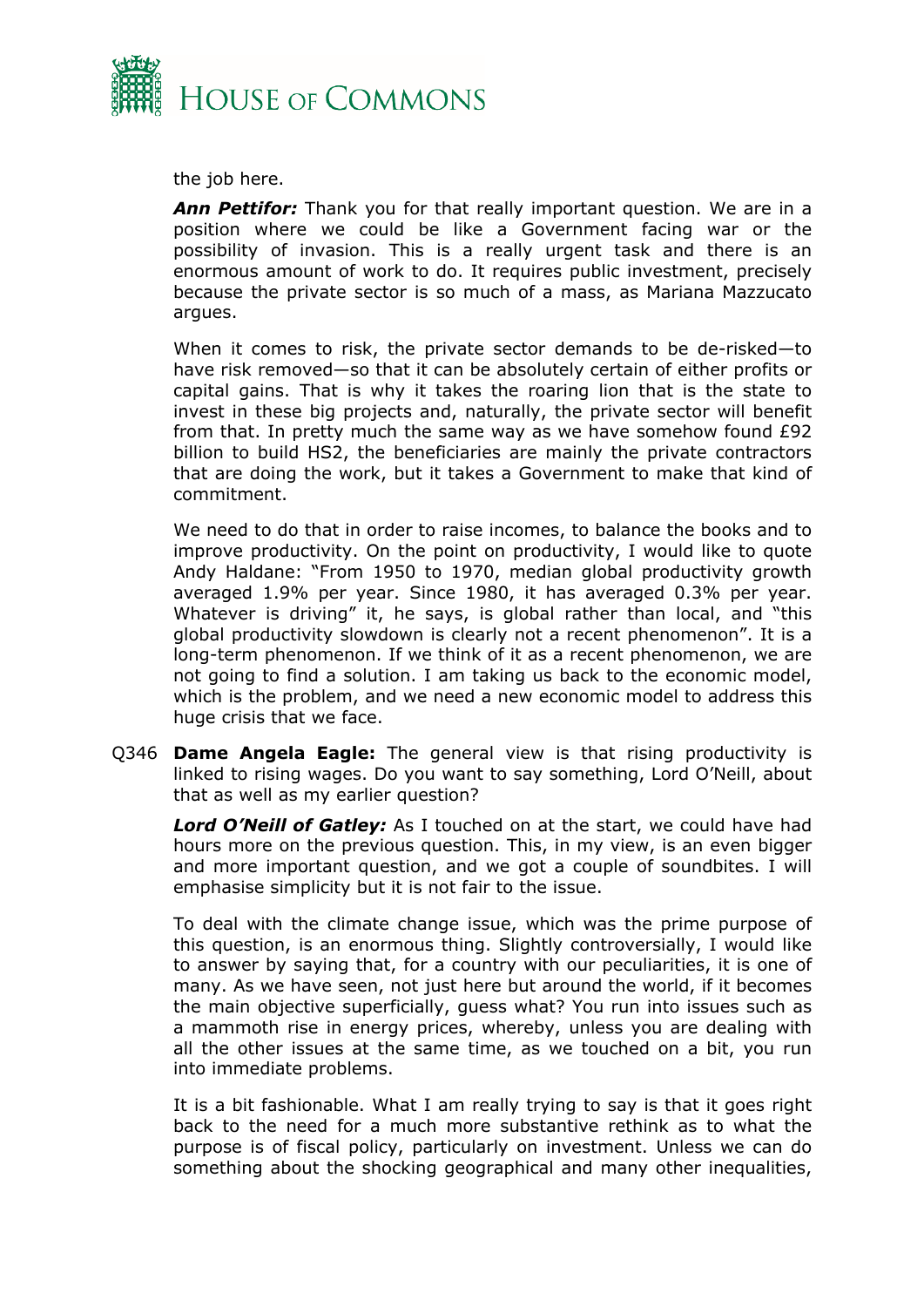

there is absolutely no chance that the focus on climate change will succeed, because of the issues that today's life immediately mean for so many people, just a tiny bit of which we have seen in the past few months.

Q347 **Dame Angela Eagle:** Of course, the big structural issue, just to make this picture even more complex, is the ageing society that we are in.

*Lord O'Neill of Gatley:* Of course. There are many.

Q348 **Dame Angela Eagle:** Again, it seems to me almost like we have not done enough and, all of a sudden, every structural problem that we might have nightmares about has come over the horizon at breakneck speed and we do not have time left to sort it. What is the way through this?

*Lord O'Neill of Gatley:* I want to leave one thing on the table here because it is probably not seen by many or not fashionable. The much delayed levelling-up paper is one of the most important things I have seen coming out of a Government Department in a long time. I have joked in the media that it is like a PhD in what one would write on levelling up. It touches on the multitude of issues that are really relevant for the framework of monetary and fiscal policy.

Every Government going forward should probably be tested on the kind of things, as it looks superficially, where the same will be done each of year. You have to deal with all of these things. Just dealing with climate change has absolutely no chance of getting anywhere, unless we are more serious about some of these other issues at the same time, as difficult as it is. The framework for fiscal policy has to be thought of in that context, rather than, "I think we should have a deficit of 3.4% of GDP in another seven years". It is meaningless.

Q349 **Dame Angela Eagle:** Professor, do you have any thoughts on our productivity issues and what we might sensibly do in this complex structural situation of change that we find ourselves in?

**Professor Chadha:** It is clearly, as has already been hinted, the most important issue facing the country. The underpinning of prosperity in this country in the long run is productivity—how well we can turn the inputs into the economy into outputs. Just to list the issues that we have to address would, as has already been said, take the rest of this session and many more, but let us think about it.

Trade matters. It helps specialisation. It helps learning by doing. Trade has been affected in a problematic manner, let me just say, since 2016. I am choosing my words carefully. Foreign direct investment, and knowhow and expertise of people from overseas wanting to site their capital here and develop industries, as we saw in the 1980s, is a critical part of helping productivity.

There are different types of investment—physical, human and intangible—that we have to ensure flow around the country. Some of it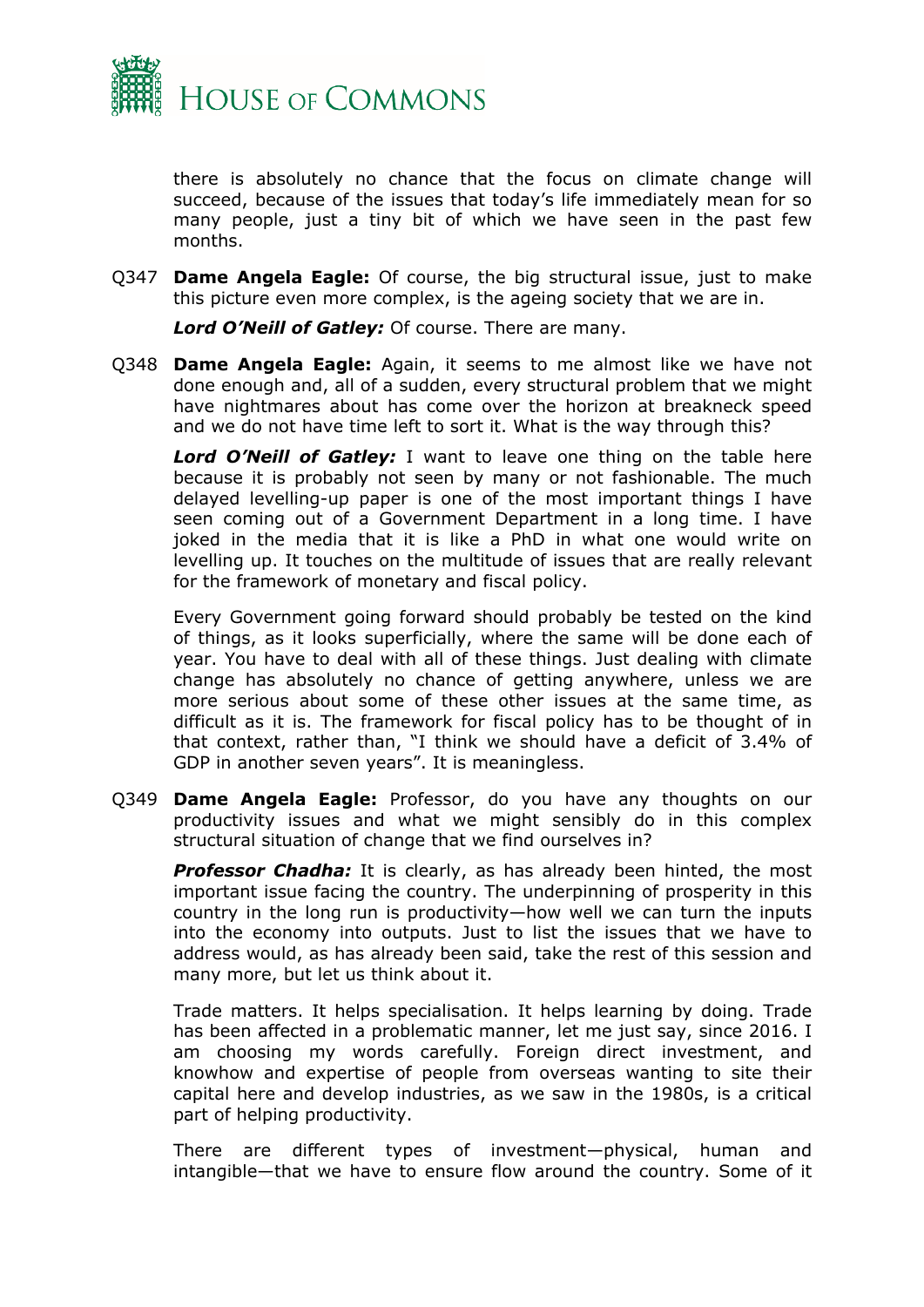

will have positive spillovers from what the public sector does, but much of it will be dependent upon individuals and firms deciding to invest not only immediately but over the medium to long run.

In terms of the extent to which the financial sector is allocating capital around the country, we have, in many areas, a globally excellent financial sector for the rest of the world that can do a very good job of revolving capital that comes into London to the rest of the world, but how good is it at allocating capital around the country? This is not a new problem. The Macmillan gap has been around for a very long time, but it is something that I am not sure we are even addressing now.

The financial sector also asks the question of the zombie firm problem that was raised earlier. If we look at analyses of zombie firm fractions, the fraction of firms in an economy that are near bankruptcy, have low levels of productivity, are carrying too much debt and are not valued highly on stock markets was around 4% to 5% 30 years ago. It might be as high as 15% to 20% on some estimates that we are now seeing, so these firms are not investing. They are certainly not helping their staff to develop their human capital skills, because they are not quite sure whether they are going to be around. They are also more vulnerable. Those firms are more likely to go into bankruptcy or insolvency.

Then we are into the area of skills. How do we improve those skills at both a vocational and an academic level, and in terms of skills that we learn while we work, which are the most important of all, and get firms involved in that process?

If all of that is got right around the country, we can then build up the local agglomeration that we need as well. We cannot have just one part of the country that is globally excellent. That needs to be happening in many other parts of the country in order to retain high levels of human capital up there as well in other parts of the country and to create demand and good levels of jobs. That is a very short list.

**Dame Angela Eagle:** It is something to be going on with.

*Professor Chadha:* The counterpart of that long list is that it is long run. It has to be something that successive politicians commit themselves to trying to deliver, so that it becomes a focus of what we try to achieve as an objective at a national level. It cannot be just a hurried paper of some sort or other, or a slogan. Because it has taken 30 or 40 years to create these gaps, it will potentially take 30 or 40 years to offset them, so it cannot be just something that we are setting ourselves a target for the next Parliament or the next year. It really must infuse the national stage.

Q350 **Dame Angela Eagle:** Finally, I just want to bring Roger in to make some comments on all this. In particular, you talked about zombie firms earlier. Do you believe their size is 15% to 20%? I presume that increases in interest rates would bankrupt a lot of those firms quite quickly and you would get a lot of sudden turnover. How could the Government help to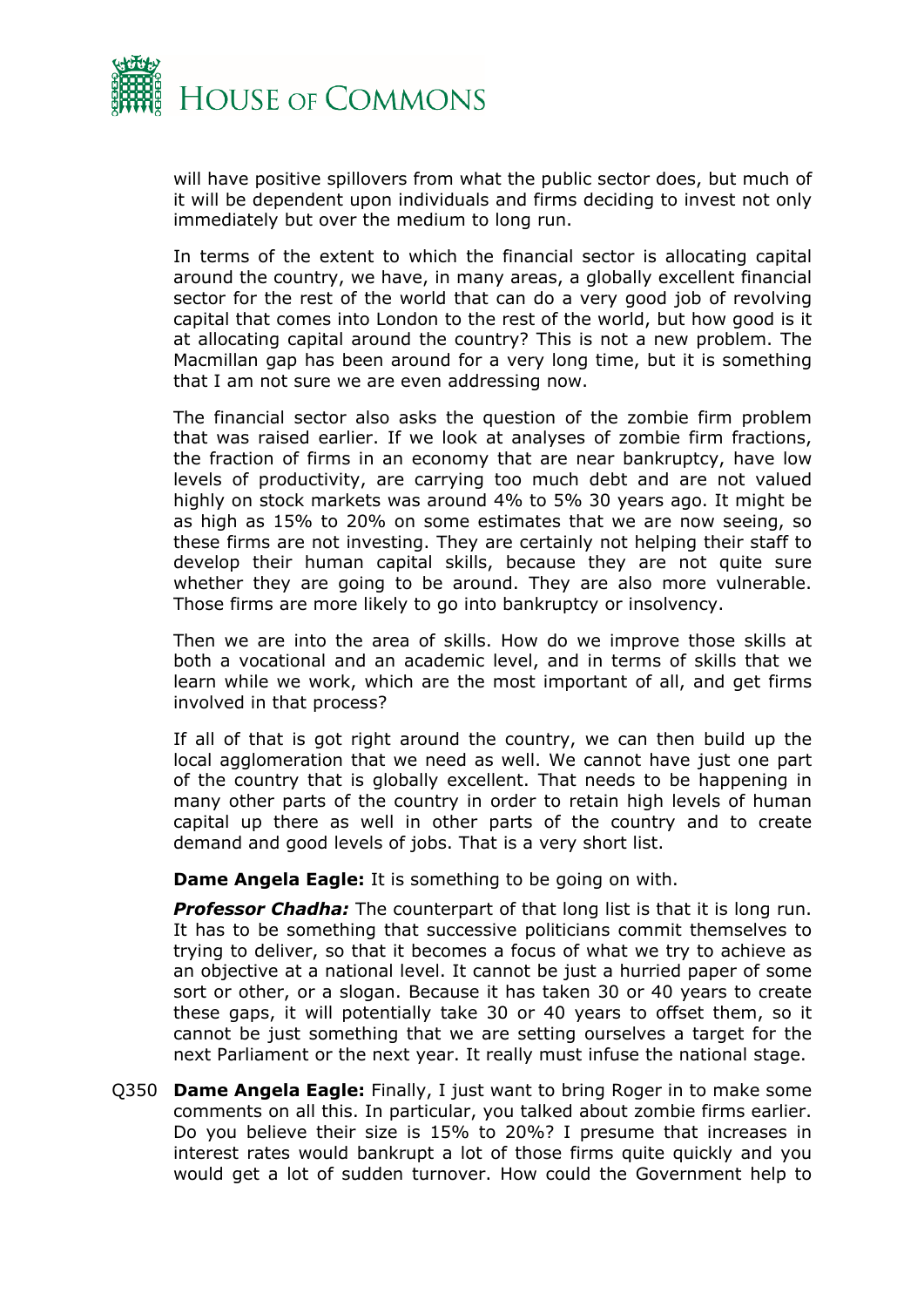

sort the outcome of that to make it less terrible for individuals?

*Roger Bootle:* I do not know what the absolute number is. It depends very much on how you define things, but the key principle is very clear. If you provide virtually free money, you are going to get a lot of it wasted. This is not rocket science. In the past, the credit rationing mechanism has worked reasonably well. Unfortunately, this has the downside that, if you put up interest rates when money has been so cheap, there are going to be quite a lot of firms that go to the wall, but that is part of the process through which you get to a better outcome, because you reallocate resources to other places.

If I could make a general comment on the point you were making about productivity, you are absolutely right. I want to emphasise that this has been a problem for Governments—and not just British Governments since time immemorial. Even in so-called normal conditions, raising productivity growth is the holy grail and we never find it. To find it in these conditions, when, as you rightly say, we have enormous structural problems—we have the green challenge, ageing and heaven knows whatever else—is going to be very difficult.

We ought at least to try. There are some elements that we should focus on. We have talked an awful lot so far about public investment. I think that is right. We have underinvested in this country in public assets, not least because the Treasury has always focused on the deficit. It is easy, because there are no direct votes involved, to cut public investment. We have underinvested publicly.

Business investment has been too low, for a variety of reasons incentives and others. People have commented on the skills level, and we have been very bad at bringing people along. The boost to apprenticeships that this Government have brought in is going in the right direction. Similarly, we need to reform the higher education system to make us produce more youngsters who are going to really thrive in high-productivity jobs.

I must say that I agree very much with what Jim O'Neill said about the potential importance of levelling up. I might be more sceptical about how it is going to be achieved as a result of what was in the White Paper, but he is absolutely right that, if this could be delivered, it alone would produce a massive boost to the productivity of the UK economy.

Q351 **Chair:** Ann, can I very quickly put to you this point about zombie companies? To what extent do you buy the argument that, if you have a tighter monetary policy, you shake out what Jagjit is saying is a large proportion of businesses here that are underperforming and are just being kept on life support through low interest rates? Is that, in and of itself, going to be good for productivity?

*Lord O'Neill of Gatley:* We will find out the answer, that is for sure.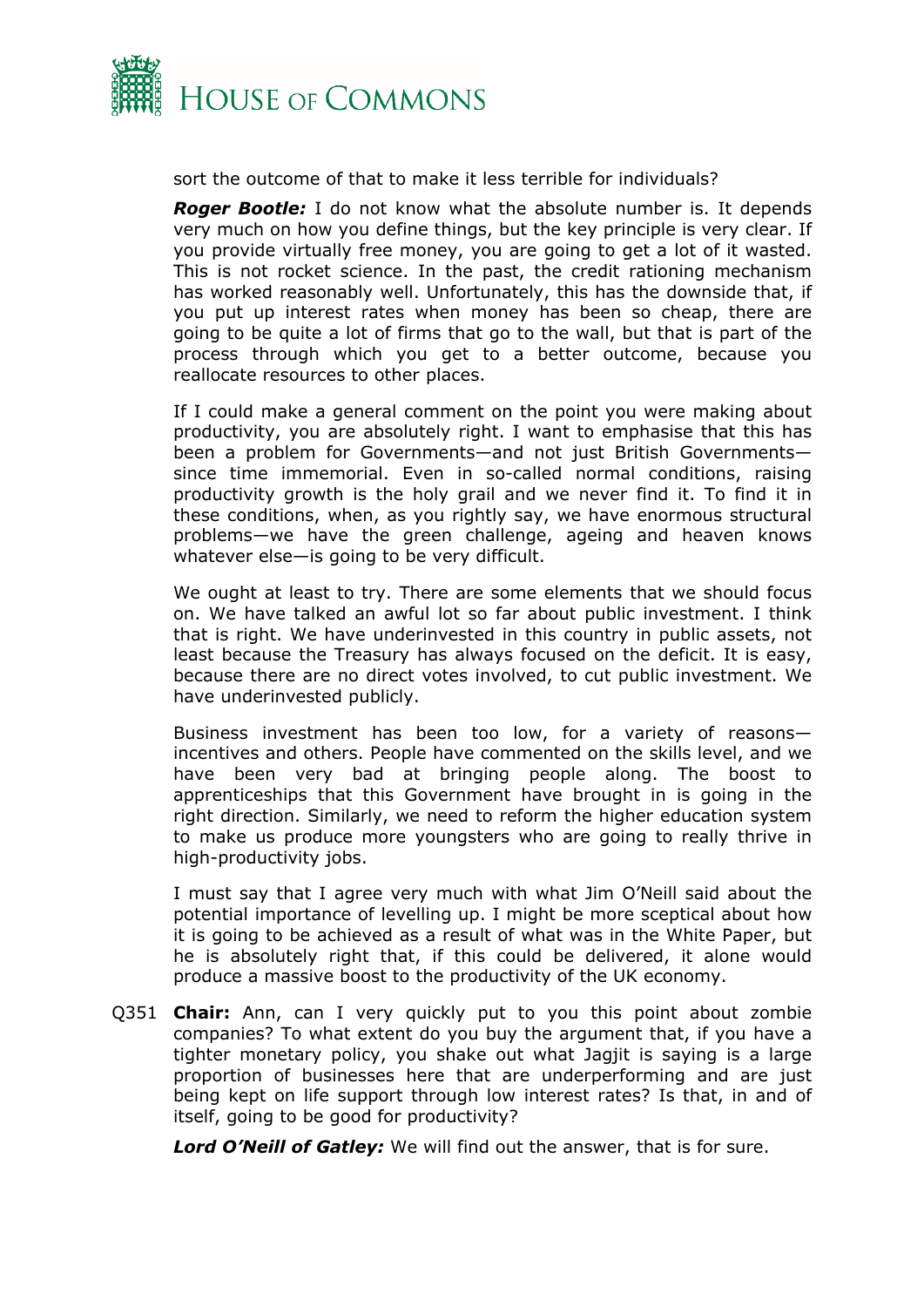

*Ann Pettifor:* Productivity will improve with higher levels of investment and higher incomes. The demand side is really what is important.

**Chair:** That is fine. I was just interested in that specific point. You have made your point, and thank you very much for it.

Q352 **Julie Marson:** We have covered such a lot of ground and I want to go back to low interest rates. I am going to try to ask questions that have not been covered, because we have covered quite a lot of ground. Maybe I could start with Roger. We have had near-zero or very low interest rates. Can you see us getting back to pre-financial crisis levels in the foreseeable future?

*Roger Bootle:* I can see that as being possible. I very much think that we will not get back—I hope we will not—to the interest rates that prevailed in the 1970s and 1980s. Again, history is very revealing here. As with any of these phenomena, I look at the long historical charts. It is jumping out at you when you look at those charts that something went very badly wrong in the 1970s and early 1980s, so we can put that pretty much to one side.

In terms of pre-financial crisis levels, that is possible. It would take a few serious preconditions. Clearly, aggregate demand has to be strong. It has to be fairly resistant to interest rates going up. Confidence has to survive. We have to avoid the financial crash that is possible as interest rates go up.

All that said, the answer is yes. There was a very interesting book produced in the last two years by Professor Charles Goodhart and a colleague, *The Great Demographic Reversal*. It argues that the era of inherently very low inflation and very low interest rates has come to an end, essentially because of demographic factors. This was very interesting. The world is ageing and the labour force in China and elsewhere is falling, which has two implications.

First, it changes the balance of supply and demand in the labour market. It also changes the balance between saving and consumption, which has been so important. Rather than massive over-saving, it tends to flip it the other way. It is a very provocative book and is in danger, dare I say, of being vindicated.

#### Q353 **Julie Marson:** Is there consensus on the panel in that view?

*Ann Pettifor:* Low interest rates are a consequence of weak economic activity. They are not driving it but are responding. Central banks are responding to what is, first, a massive overhang of debt, both private and public, and secondly, very low demand. Companies need to be able to sell their products in order to pay their debts down. If you do not enable them to do that but put up interest rates, you will just bankrupt them and turn them into zombies. We need to get the economy going again before we think about raising rates.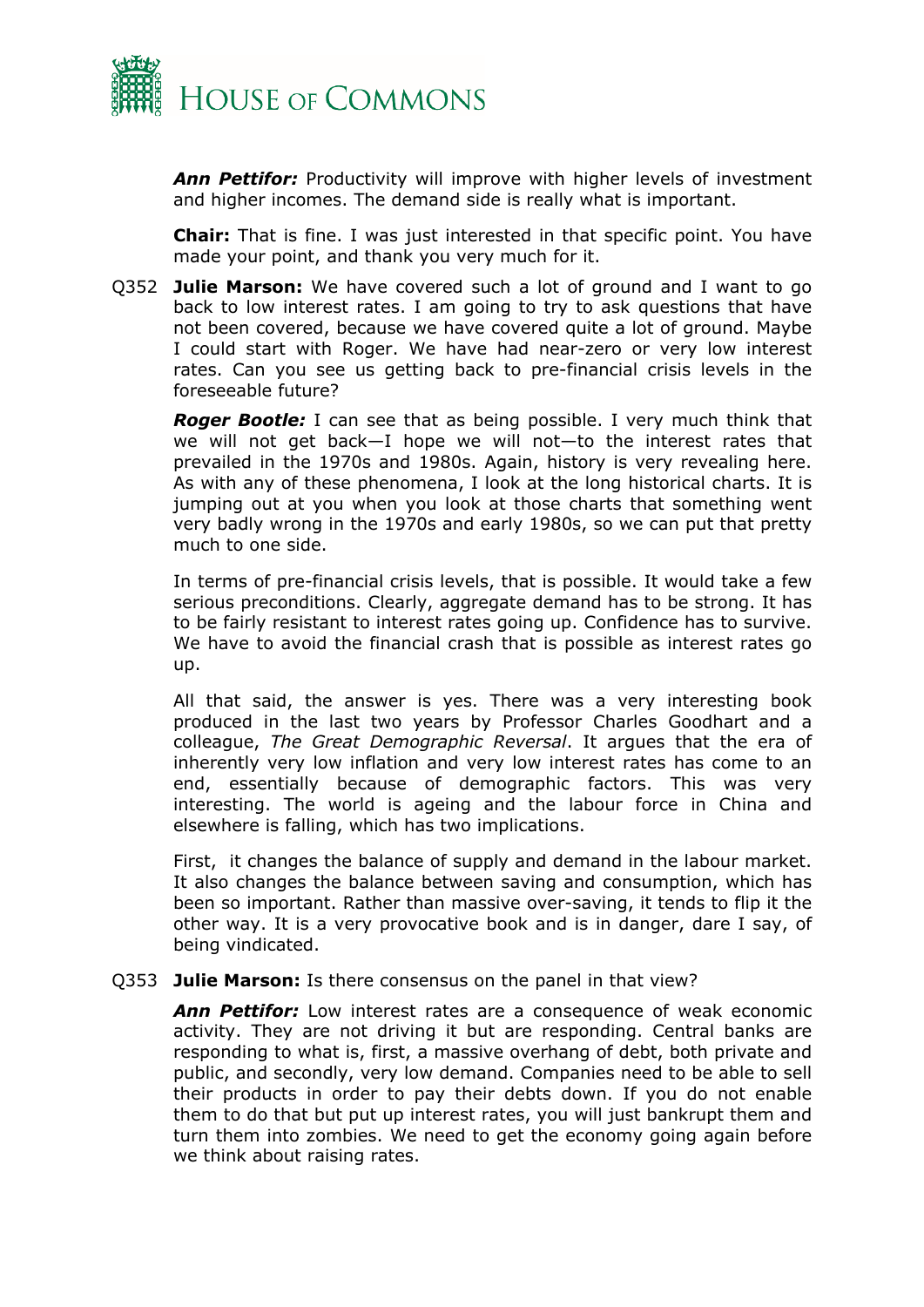

*Lord O'Neill of Gatley:* I have a bit of a nuance. I agree with aspects of what my two colleagues have said there, but I go back to the spirit of what I keep coming back to. When I was just beginning to try to understand the weird world of economic theory, it argued somewhere in there that the so-called real rate of interest, generally speaking, should be somewhere pretty close to the trend real rate of growth. It has got lost in all sorts of weird modern-fangled stuff, including this era of inflation targeting at 2% and nothing else, and the experience of, for a significant part of it, undershooting it.

What the hell do I know about any of this stuff? At the end of the day, it is a social science, but if you stand away from it, it seems to be a bit nuts. There should be, I would have thought, some policy goal to get the real rate of interest back to something like the trend real rate of growth, unless it is negative in this country. As Roger said earlier, interest rates are at a ridiculous level. They are at levels that were relevant when we thought the world's financial system was going bust 13 years ago, and it really does not make a lot of sense.

I do not personally think it is because of weak demand. In fact, getting a bit technically geeky, one of the oddities about everything is that, for the last decade, the UK's average rate of growth was close to the trend rate, but it was completely because of massive labour force growth, despite zero productivity growth. That was completely different from what anybody would have thought in advance, but that is what happened. There has not been a particular weakness in demand. I would not waste time debating that with you. The framework is just weird.

*Professor Chadha:* We very much hope, on a secular basis, that interest rates will go back to what we think is normal, which is real interest rates of, as Jim has said, around the growth rate of GDP. If productivity rises, that could be around 2%, plus inflation of 4%, so rates could be going back into that 4% to 5% rate. It is not going to happen particularly quickly, and that goes back to the point that Roger was making at one level, and to another point that has not been discussed.

One of the reasons that we have seen a secular decline in real interest rates—the interest rate adjusted for inflation—is that, globally speaking, we have integrated global capital markets. The new entrants into the global capital markets—the Asian economies, the tigers—have had economies in which there has been a very high propensity to save. As the size of the global economy increases, the marginal person entering that market is someone who is a saver rather than a borrower. If you increase the pool of savers, what happens is that the supply curve of savings shifts to the right, and real interest rates fall. Broadly speaking, that is the process that we have seen over the last 30 years.

Then you might ask yourself, "Why have interest rates in the advanced economies fallen so much? Why has our demand for debt not increased those interest rates again?" It is partly because there is a shortage of less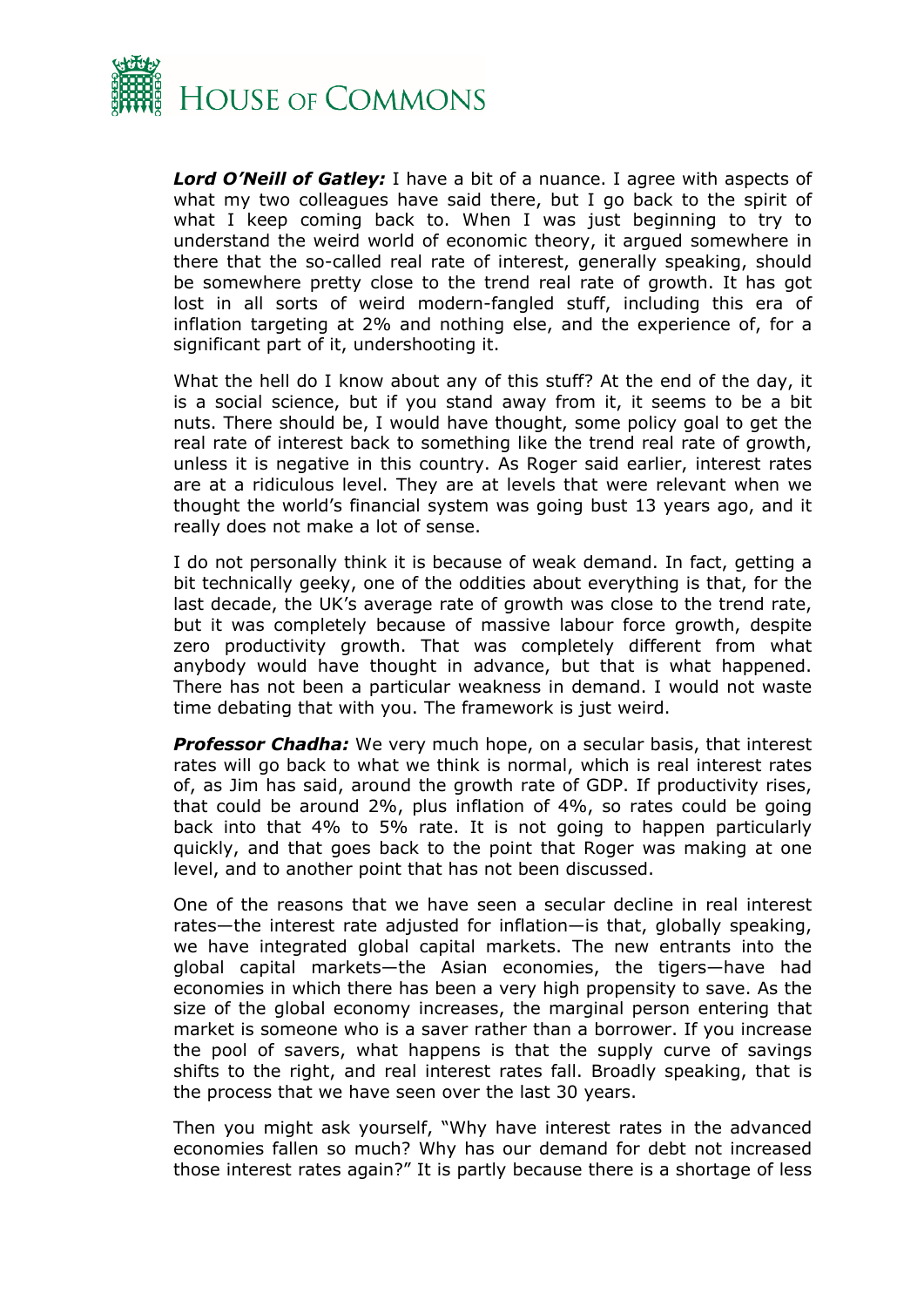

risky assets in the world. If people want to hold assets that have low risk, they tend to want to hold advanced economy bonds. What we also need to see is a counterpart to the issues about offsetting the tendency of these new countries to save, which is the development of domestic vehicles for saving in those economies themselves, so the money is not recycled into the advanced economies. That would then start to offset some of the decline in interest rates, because that capital would be held in those countries rather than coming over here.

The process I have just described is not something that is going to happen very quickly. The development of safe capital markets in which those people in those countries who are ageing want to invest domestically is certainly something that the IMF and the World Bank should be encouraged to do in order to help those markets develop, but it is not something that can happen very quickly. Again, it is something that is going to be a 10 or 15-year process, but if we can do that, we are going to see some of those real interest rates rise again. There are two parts to the story—not just the savers but the development as well of more vehicles for people to save in. When that happens, interest rates will start to rise.

Q354 **Julie Marson:** That is fascinating. Thank you. Just to think about another unexpected shock or another recession on the horizon, we talked about quantitative easing starting to unwind. We have low interest rates. How would we cope? Do we have policy levers and options to cope with another shock and a downturn again?

*Professor Chadha:* Absent the omicron version of the virus we have just lived through—and I am not an epidemiologist—it looks as though we are developing an ability to deal with this virus as we would any other coronavirus. Of course, anything I say, without wishing to introduce a pun into the proceedings, has a big health warning attached to it.

If we think that it is mostly behind us, and that we are going to go through a recovery phase, the question is how we manage that recovery and ensure that inflation is stabilised. That is a question for monetary policy to move as gradually as it can and contain that level of inflation, but also for fiscal policy to continue to provide the stimulus that it requires. We are not, at the moment, thinking about that leading to a recession.

You might then ask what might the causes of a recession be and what are the things that keep economists up at night worrying about a recession. There is the standard set of issues that we would be worried about: a further increase in energy prices that might result from political uncertainty; a world in which monetary policy tightens too quickly might well propel demand into a tailspin and lead to a recession. In that world, if we were there, do we have the instruments to deal with it? In a sense, can we still access capital markets as a Government? Can the fiscal authorities still borrow if they need to? The answer is yes. Can monetary policy do more if it needs to? Certainly, if rates have, by that time, gone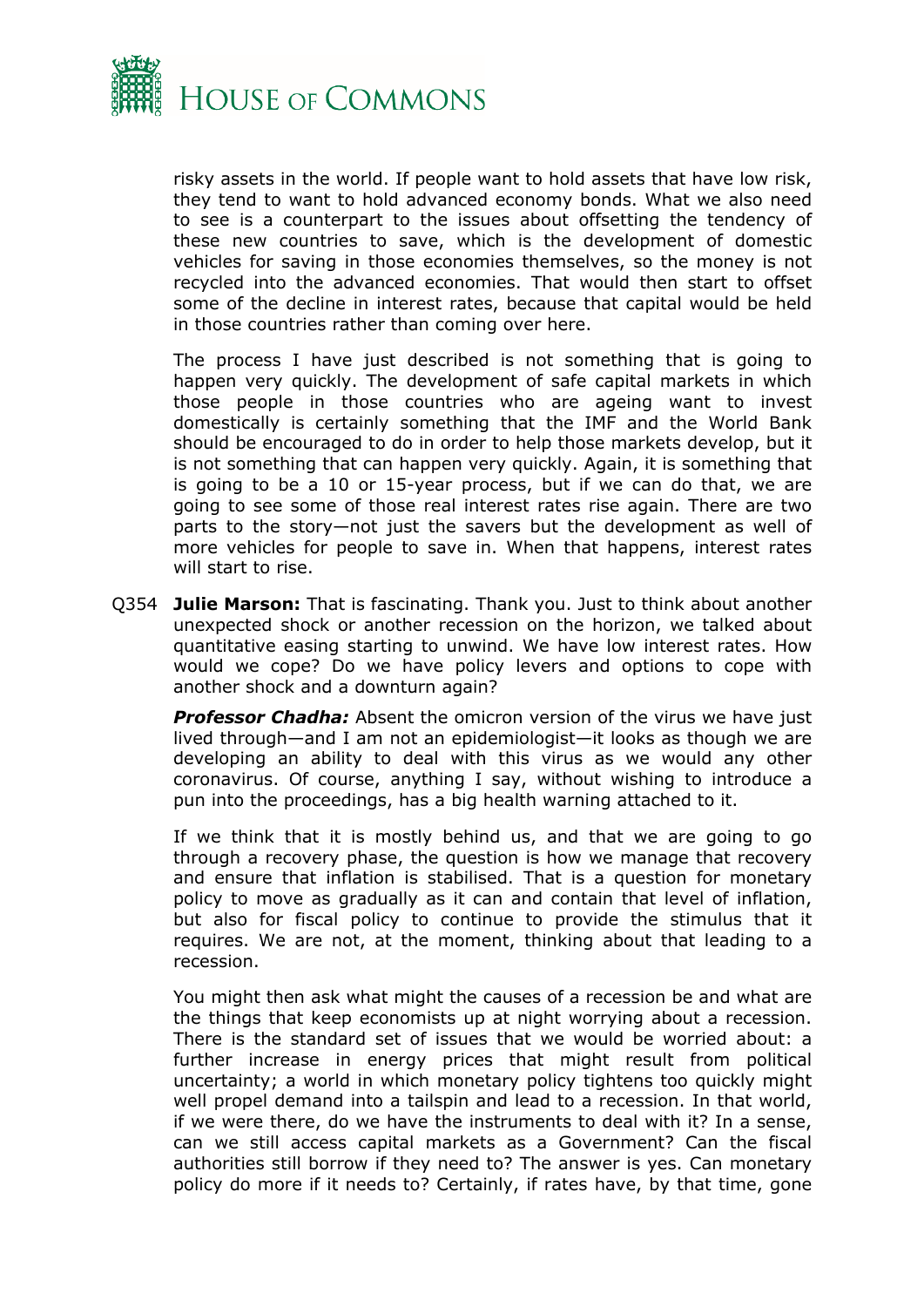

up to 1.5% or more, there will be the opportunity to cut interest rates, were a negative shock to manifest itself and require policy levers to be pulled. I do not think that that is the biggest concern for us at the moment.

*Lord O'Neill of Gatley:* I have three very quick comments. As night follows day, it is going to happen. The notion that there will not be another recession is just for the birds. It is going to happen at some point.

Secondly, your question reminds me, weirdly, of one of the funniest things I ever heard Larry Summers say, which was at Mervyn King's leaving do. The only time you need central bankers is when they have absolutely no training whatsoever to deal with what is going on. That is, you really need something a bit out of the box when the trouble comes out of nowhere. They will have to find something, depending on when it happens. Whether it is conventional or not, time will tell.

The third, slightly more repeated but serious issue is this: let us say that this recession is not tomorrow, that is why we need to have a much more sophisticated, adapted framework for monetary and fiscal policy, so that what policymakers have to do when they do it will not seem so weird, because they will not be thinking about it in such narrow conventional terms as we have all become accustomed to.

*Ann Pettifor:* We are due another financial crisis, mainly because of the levels of debt, which were \$83 trillion back in 2000 and have risen to \$295 trillion by 2021, which is nearly double the pace of world GDP growth—in other words, double the growth of income for dealing with that debt. As someone who wrote a book called *The Coming First World Debt Crisis* in 2006, I am particularly conscious of how an overhang of debt can be perturbed or destabilised by a rise in rates. The imbalances are so grave and, it seems to me, central bankers so blissfully unaware of, or blissfully unwilling to correct, those imbalances that constrain them, that we are going to have a financial crisis. I am not at all sure what the Bank will do, but, like Jagjit, I agree that the Bank still has capacity to deal with it.

Q355 **Julie Marson:** To an extent, you are saying that we have become dependent on low interest rates in that sense.

*Ann Pettifor:* And dependent on debt for getting a roof over our heads or for dealing with the low levels of tax revenues that Governments are collecting. It is that dependence that has to be ended.

*Roger Bootle:* A recession is going to happen at some point or other, although, again, a look at history does not necessarily bring you to the conclusion that it is bound to happen very soon. It is very striking that, after the Second World War, we went for very nearly 30 years without a major recession. They were extraordinary circumstances, admittedly, but it was not really until the first oil crisis and the aspects of all that hit that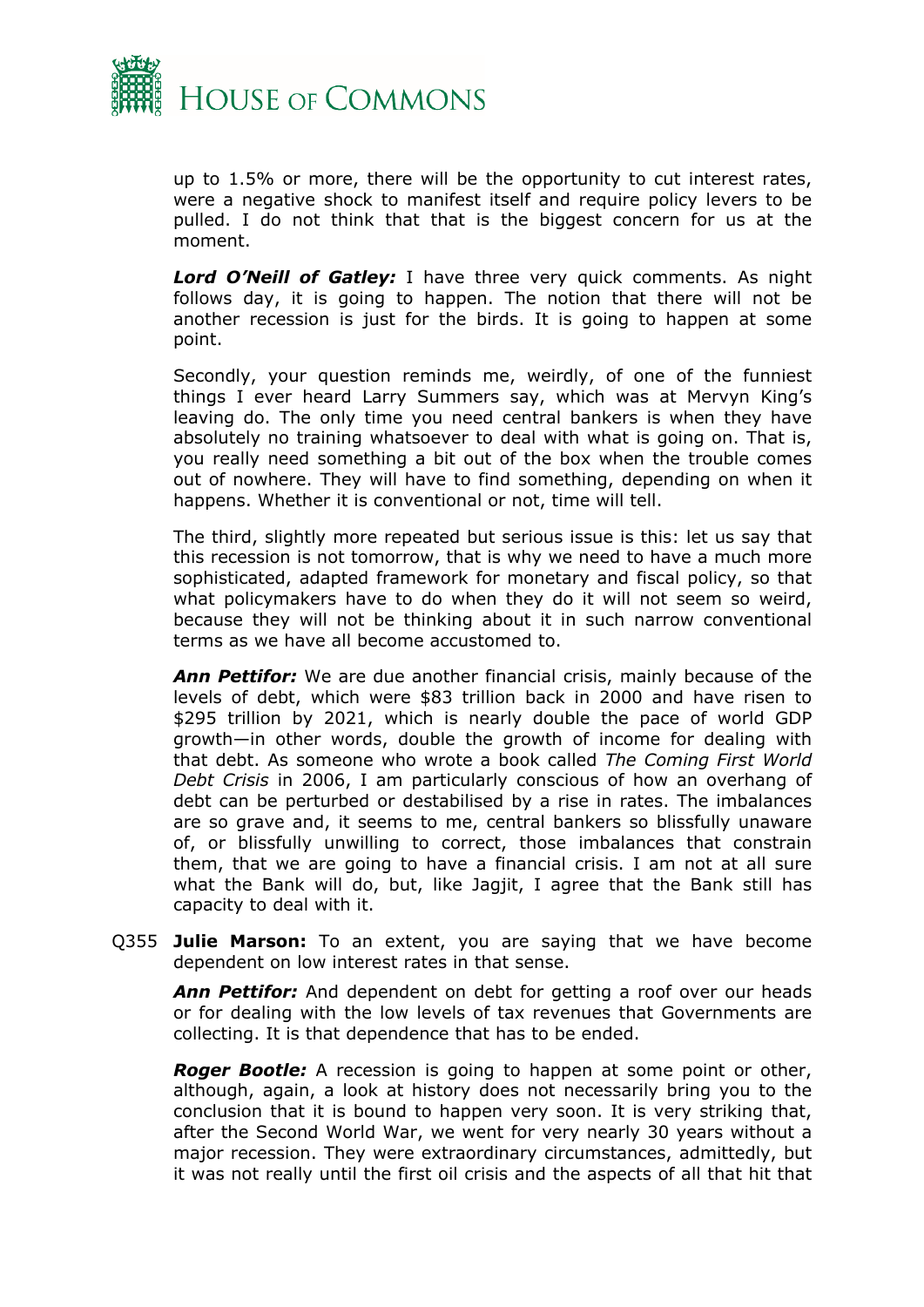

we got blown out of the water. We have had several major events since that have come really rather too frequently. At some stage, something will happen. That is the sense in which I have a lot of sympathy for those people who want to get the debt ratio lower in order to be able to let it rise subsequently, but it is a judgment call.

We will have the scope to let the debt ratio rise again. I mentioned the figures before as running roughly at 100 now, and it is going to peak pretty much now, if not very soon. Assuming that a recession does not come immediately, we are then in a position to let it rise above 100. I quoted the historical figures on the Japanese position.

I would rather incline towards that approach than I would towards a massive renewal of QE. QE is a big subject to be embarking on, but my feeling about QE is that it is absolutely the right thing to do in the teeth of a financial crisis. Particularly when you are facing huge liquidity problems in the financial markets, to pump in liquidity the way the banks did was the right thing to do, but I was never fully convinced about using it as a policy willy-nilly to boost demand.

In particular, it has a way of boosting asset prices rather than normally going directly into people's pockets, and we have paid quite a heavy price in terms of inequality and various other distortions for what I suspect is not that large a boost to demand from that particular policy of QE.

If we were in these unfortunate conditions again, although I would want to relieve whatever liquidity crises were in the market, my preferred response would not be to say, "Let us revive the QE programme and inject umpteen squillions".

**Julie Marson:** One of my colleagues might be talking about quantitative easing next, so you may have led very nicely into the next section.

Q356 **Gareth Davies:** I want to focus on monetary policy, because there have been a number of comments so far about the tools and targets of the Bank of England. Lord O'Neill, let me start with you. You have been an advocate of giving the Bank of England a nominal GDP target. Can you just set out the case for that for us?

*Lord O'Neill of Gatley:* It links to aspects of what I have said. I have come through it over a long time, slightly by default, but it is also with a bit of realpolitik in mind and some of the issues about the superficially high levels of debt to GDP, at least for our lifetime, but more the real world circumstances of what we want from our fiscal and monetary policy.

We already see central bankers developing views about inequality, issues about climate and the tools, et cetera. As I touched on, on that one specifically, it cannot be a prime goal because it will cause conflicts with others. The crucial thing as to why I have become an advocate is that, because of the power of technology and the advent of its role in data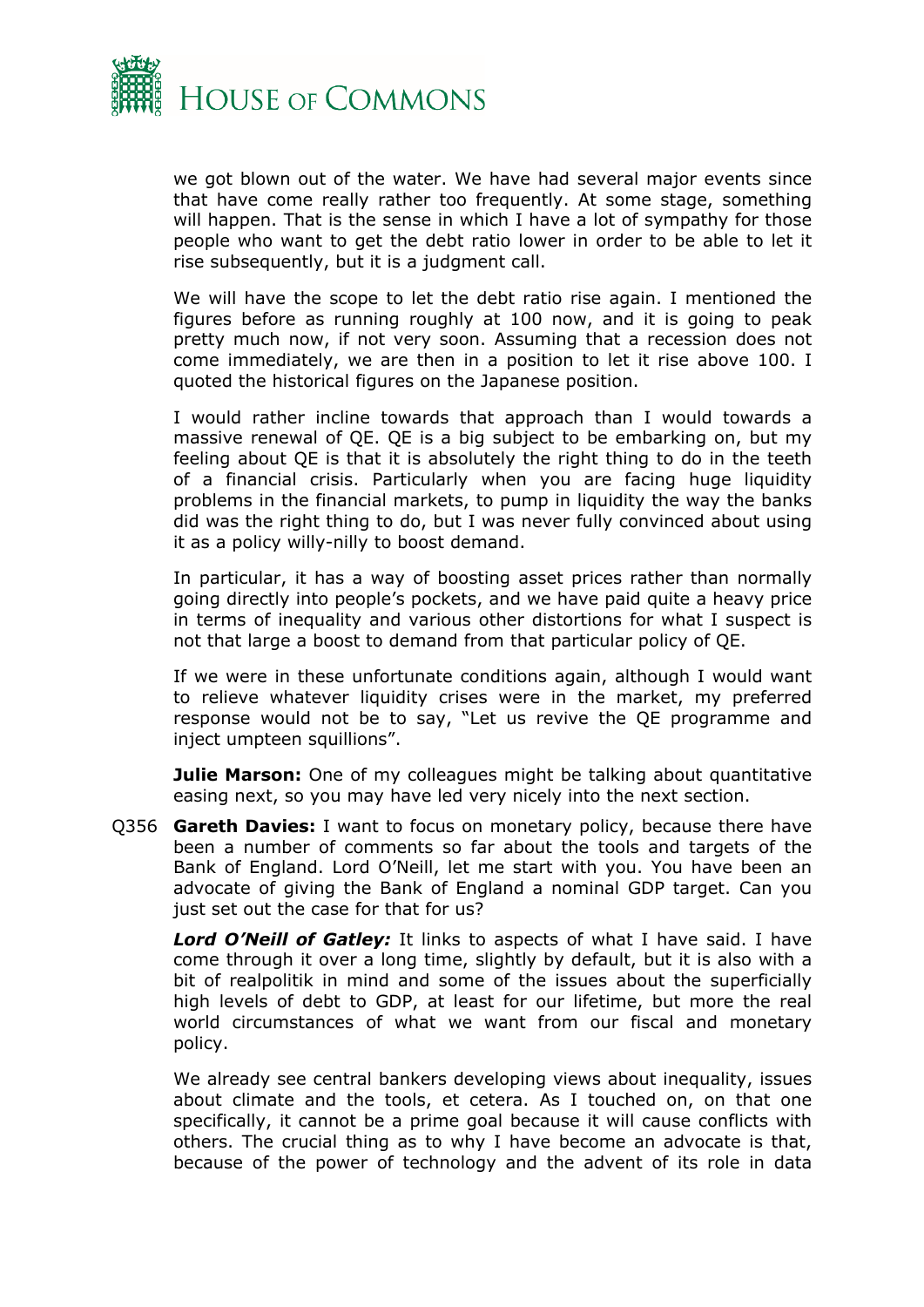

accuracy and usefulness, I do not know people who do it but you could probably have a daily GDP estimate, if you tried hard enough.

Certainly in the days when I was presiding over a bunch of people doing this stuff for me in my endless years of doing this sort of thing, we thought we had one of the most useful monthly indicators of nominal activity in 70 countries in the world. One of the historical criticisms against nominal GDP targeting is that you are targeting something where you would not know what it was until two years after. It was even worse than the time lag on inflation targeting. That has absolutely gone out of the window.

In my view, it would give a better framework for the purposes of monetary policy, including why you are trying to control inflation. As has crept out a bit in some of the discussion already, 2% for the sake of 2% probably led to ridiculous things going on with QE, because the poor old Bank had no other tool at its disposal to try to do it. It is not its fault, in a way. It probably did not raise it; I do not know. That is my core rationale.

There are issues about the number that you would choose and all the rest of it, but it just seems to me that the time has come in this country—Sam Brittan probably being one of the very first advocates of it 40 years ago for it to indeed be the framework for monetary policy.

Q357 **Gareth Davies:** Thank you for that explanation. In the earlier comments, you said that the inflation target was outdated. Professor, you have advocated for the inflation target to be expanded and raised to 4%, I understand.

*Professor Chadha:* I do not think I have. I edited a volume in which one of the papers discussed the case for going up to 4%. I do not agree with increasing to 4%.

Q358 **Gareth Davies:** Do you agree with Lord O'Neill? What would you do to the target?

**Professor Chadha:** I am rather nervous of disagreeing with him, given that I am sitting to his left, but I will disagree with him. Nominal GDP is, of course, the sum of real GDP—the real quantity of goods and services we produce in any year—plus approximately their price level, which is the GDP deflator. Real GDP—that real activity that we have in the economy is, in the long run, outside of the control of the Bank of England. Through interest rates and monetary control, the Bank of England can control the price level inflation but not real activity.

Going down the route of nominal GDP throws you open to errors that will be caused by things that are outside of your control—real GDP. The clear advantage of an inflation target is that the change in the price level is within the control of the Bank of England. We have hit the target for 25 years, so it clearly is within the control of the Bank of England in the medium run. There will always be shocks that come along on a highfrequency basis, which may mean that the inflation target may not be hit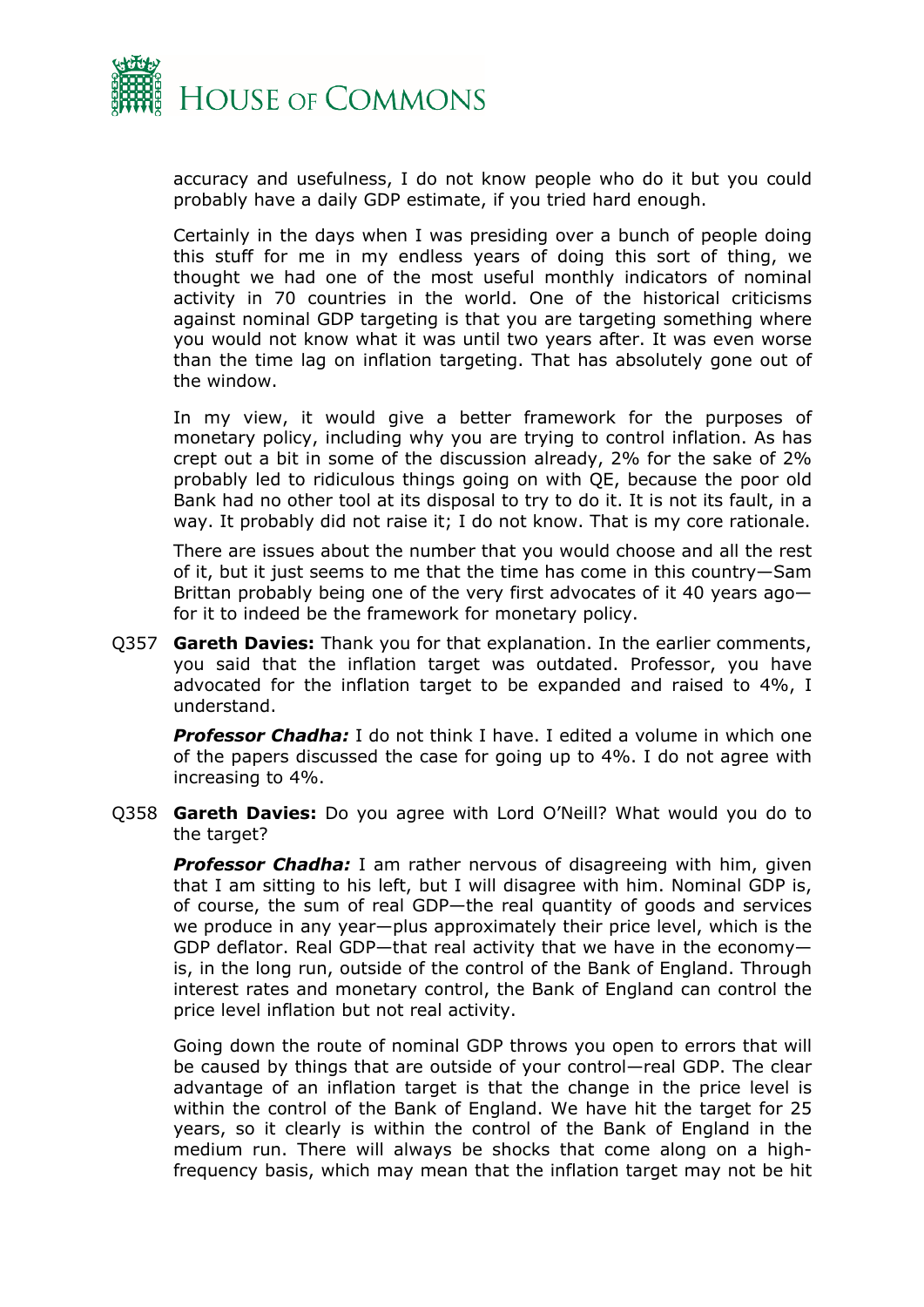

in the short run. The Bank of England's remit is to try to hit that inflation target over its policy cycle, which is what it has tended to do.

If we start to concern ourselves with objectives that are outside the Bank of England's control, such as real GDP, climate change or other issues, we are going to lead to the trade-offs that would make price stability more difficulty to obtain, because we would be asking the Bank of England the question every time, "Do I try to hit price stability without leading to too much output volatility, or do I trade this off against something else?" That is really not what the central bank should be about.

If I could just finish on a point about price stability per se, it is something that people can plan around and understand. It is not clear that everyone understands inflation, but they understand the extent to which prices change in the shops. We had that excellent debate last week, where people were saying, "What is my inflation rate if I am buying particular goods?" People understand that very well, so they can also understand if that is getting out of control and they can ask questions for it to be stabilised. When we get to nominal GDP, it is going to be much harder for people to understand. If we go down the route of high-frequency interventions, that is not the way the central bank should be working.

I have one final point on changing the target. I firmly believe that a 2% inflation target is consistent, broadly speaking, with price stability, so people can plan over the long run. At 2% inflation in a 25-year period, the price level will rise by around 65%, so it is going to be small enough not to matter. If we go to 4% or 5% inflation, the price level over that period would rise by something like 165% or 240%. These are not numbers that are consistent with price stability, which have all kinds of impacts on contracting, planning and people thinking about what they are going to do over the long run, which materially affects investment.

What we have been talking very much about today is that this is a country that underinvests. If we make it incredibly hard for people to understand what their real return will be from investment, I am afraid that that would affect the investment part as well.

*Ann Pettifor:* I do not think that the Bank should have those as targets. The targets should be prosperity and full employment. That is going to generate the tax revenues and the income that the private sector needs. For me, it is about whether the central bank can work in co-ordinating monetary and fiscal policy. This obsession with monetary dominance has to end, it seems to me, if we are going to have any hope of recovery.

Q359 **Gareth Davies:** Are there other countries' central banks that adopt the same approach that you are advocating?

**Ann Pettifor:** Are there other countries that do that?

Q360 **Gareth Davies:** Other central banks around the world that you would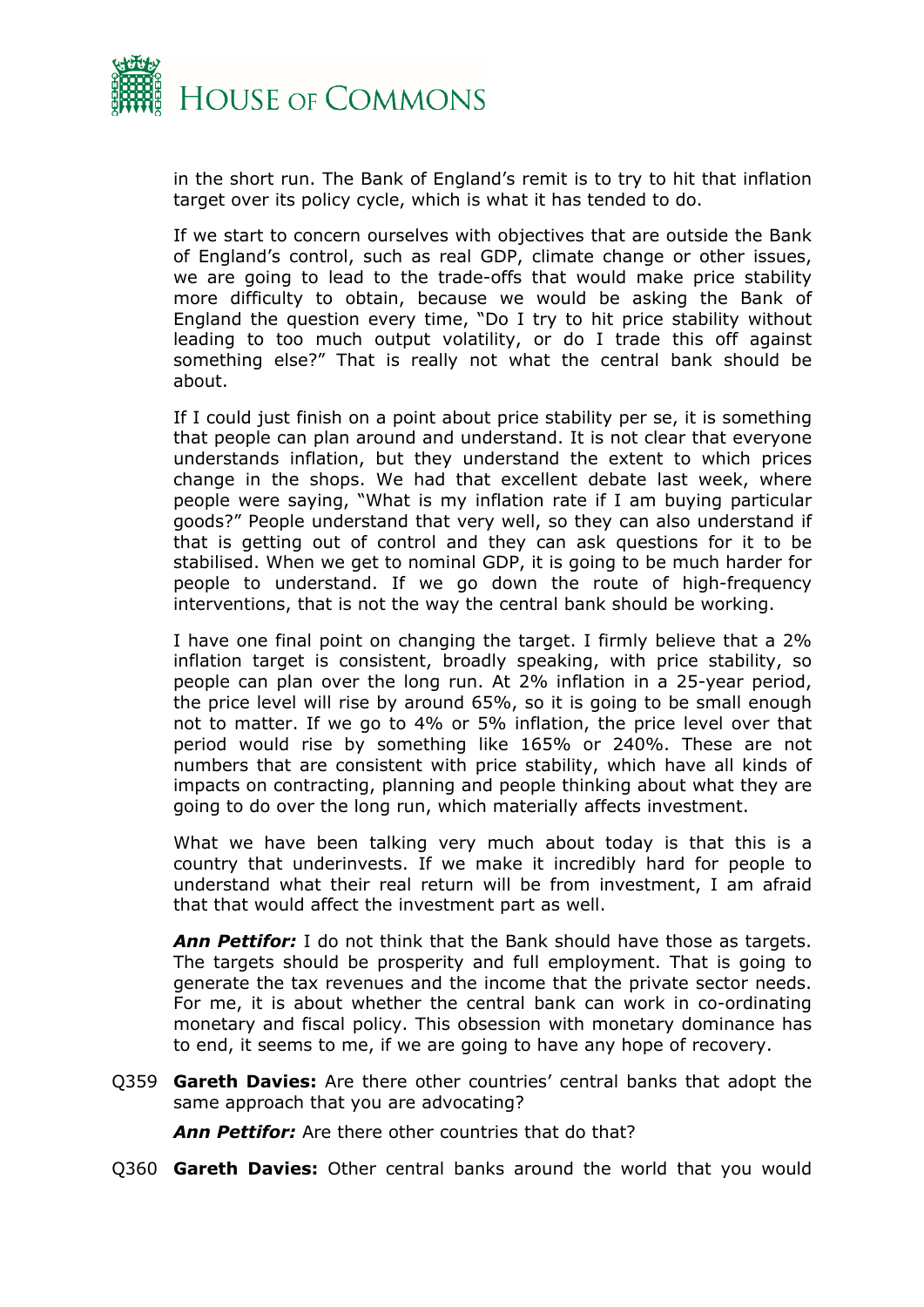

like the Bank of England to move to.

*Ann Pettifor:* One of the reasons why we had the prosperity that Roger spoke of between 1945 and 1971 was precisely because that happened. I do not know of central banks that are doing this—perhaps Japan. Certainly in the case of President Biden's programme, it is beginning to happen there. Biden is arguing that wealth is all very well, but work is just as important. We have seen a massive investment in what that means for the American economy, which is doing really well.

*Lord O'Neill of Gatley:* Arguably, the Federal Reserve Board has a nominal GDP target. It just does not say that that is what it is. It has a mandate about employment as well as inflation.

Q361 **Gareth Davies:** It also has an averaging of inflation.

*Lord O'Neill of Gatley:* That is a very recent new twist.

Q362 **Gareth Davies:** What do you think of that?

*Lord O'Neill of Gatley:* As I said earlier, because it has not been very well defined by them, it sowed the seeds of the beginning of the first significant increase in financial market volatility that we have seen for many years. That is part of the problem in the markets right now, because people do not have a clue what the Fed really means.

*Professor Chadha:* On average inflation targeting, the problem is that, even though, over the very long run, you might think it will deliver the same kind of price stability I have talked about with the inflation target, central banks will, if they adopt an average inflation target, be faced with a very difficult dilemma.

If we have, as we have just had or are living through, a supply shock that leads to inflation overshooting for a short period, the central bank would then have to undershoot inflation for a prolonged period in order to hit its average inflation target. We would have a world in which a central bank, even though the economy has gone back to its previous inflation rate of, say, 2%, would then have to bring about a recession in order to hit its average inflation target.

In the long run, that would severely damage support for price stability, if that were the case. That is why average inflation targeting is not a great innovation compared to what we might call flexible inflation targeting, which is what we have in the UK.

*Roger Bootle:* I must say that I cannot get worked up about nominal GDP targeting. You may be right, Jim, but it seems to me to be a second or third-order question. I very much agree with what Jagjit said about the public understanding inflation but not understanding nominal GDP, which is very important.

What I wanted to comment on was the broader question behind the questioner's comments about whether the inflation target is fit for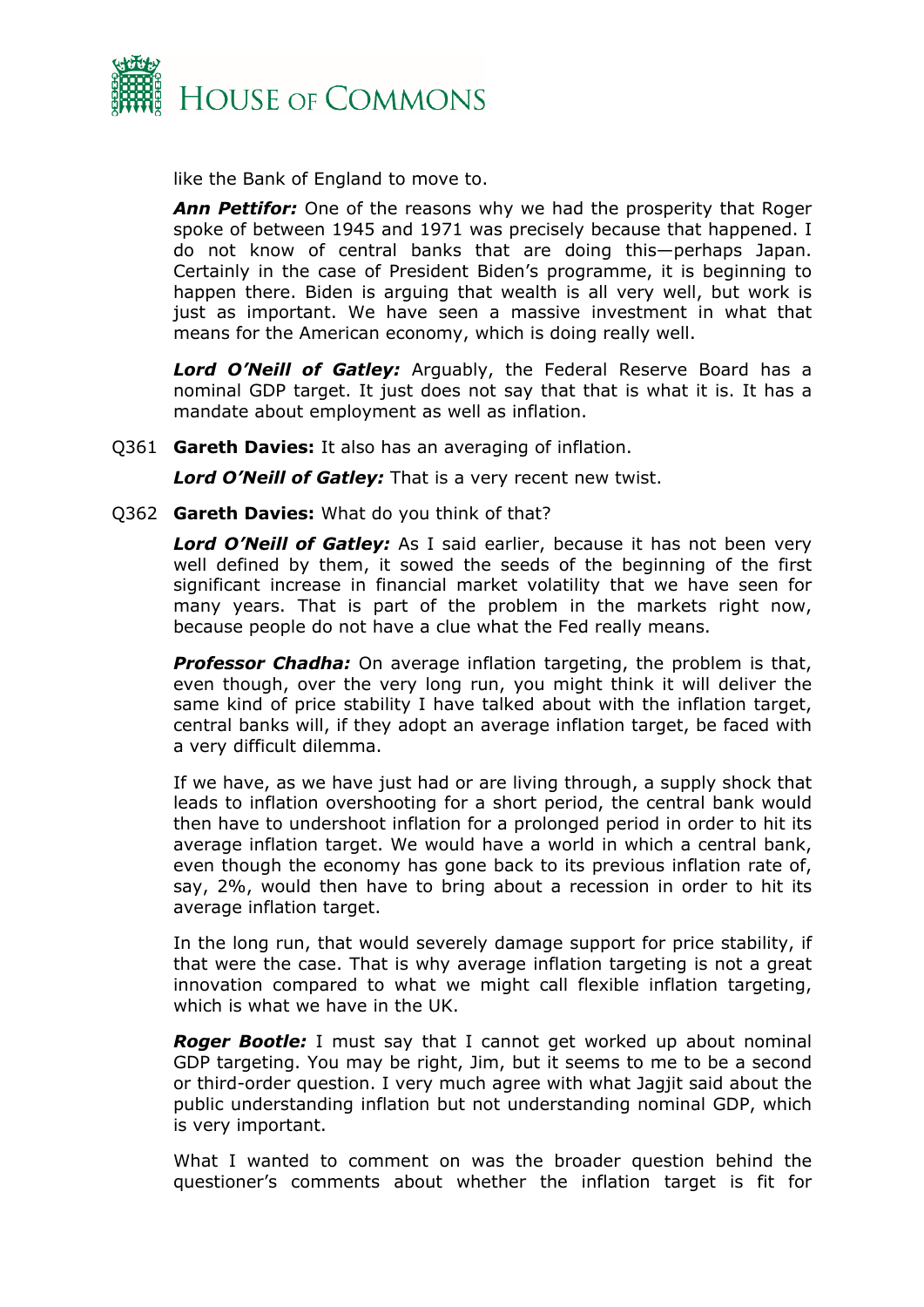

purpose or whether it has had its day. Again, one has to understand this historically. Why did we end up with inflation targeting? We did that, surely, because of the high rates of inflation in the 1970s and early 1980s, and the failure of crude monetary targets. That is why we ended up with inflation targets. Have they been pretty good? On the whole, they have.

The major problem, it seems to me, is the age-old difficulty of balancing rules against the need for discretion. You need rules. They provide you with restraints and give you credibility but there are times when you have to be flexible and push the rules to one side. The operation of monetary policy during the era of inflation targeting has been deficient, primarily not because of getting the wrong addition between the apples and pears of real GDP and price inflation. The real problem has been how to deal with asset prices.

We had a period, did we not, before the financial crisis when all the central banks were targeting inflation and went, "Jolly well. Everything is fine, thank you very much", partly due to the influence of China and globalisation. Meanwhile, there was a massive asset bubble building and they were not equipped or incentivised to deal with it. It seems to me that you could have framed the inflation targeting regime more flexibly and in such a way that they would have taken that into account.

Since then, the practice of central banking has adapted quite a lot. They are much more flexible than they were, but I would rather the evolution towards a system where it was understood that, if the pursuit of price stability—i.e. 2% inflation, pure and simple—gave you asset bubbles, central banks would react.

Q363 **Harriett Baldwin:** Thank you, panel. It is terrific to hear you all vigorously agreeing with things that many of us on this Committee have been warning about for a while: that, if you combine a lot of fiscal stimulus, monetary stimulus and quantitative easing, you end up with inflation that no one wants.

We have talked a lot about quantitative easing already, but I wanted to probe a bit further on that and to link it to a theme in our report around productivity. It is the only way that we are going to solve where we have got to, and we need to look ahead, see how we can move on from the monetary, fiscal and quantitative easing stimulus, and try to find our way through to a higher-productivity economy. Can I ask all of you if you disagree with the approach that monetary policy is taking currently on quantitative easing? If you do disagree, how would you approach it differently?

*Lord O'Neill of Gatley:* My answer would be to reiterate aspects of what I said. Because of being a victim of how they have been given the mandate and approach, we are in a position where they are trying to climb up with their hands tied. We need to change it.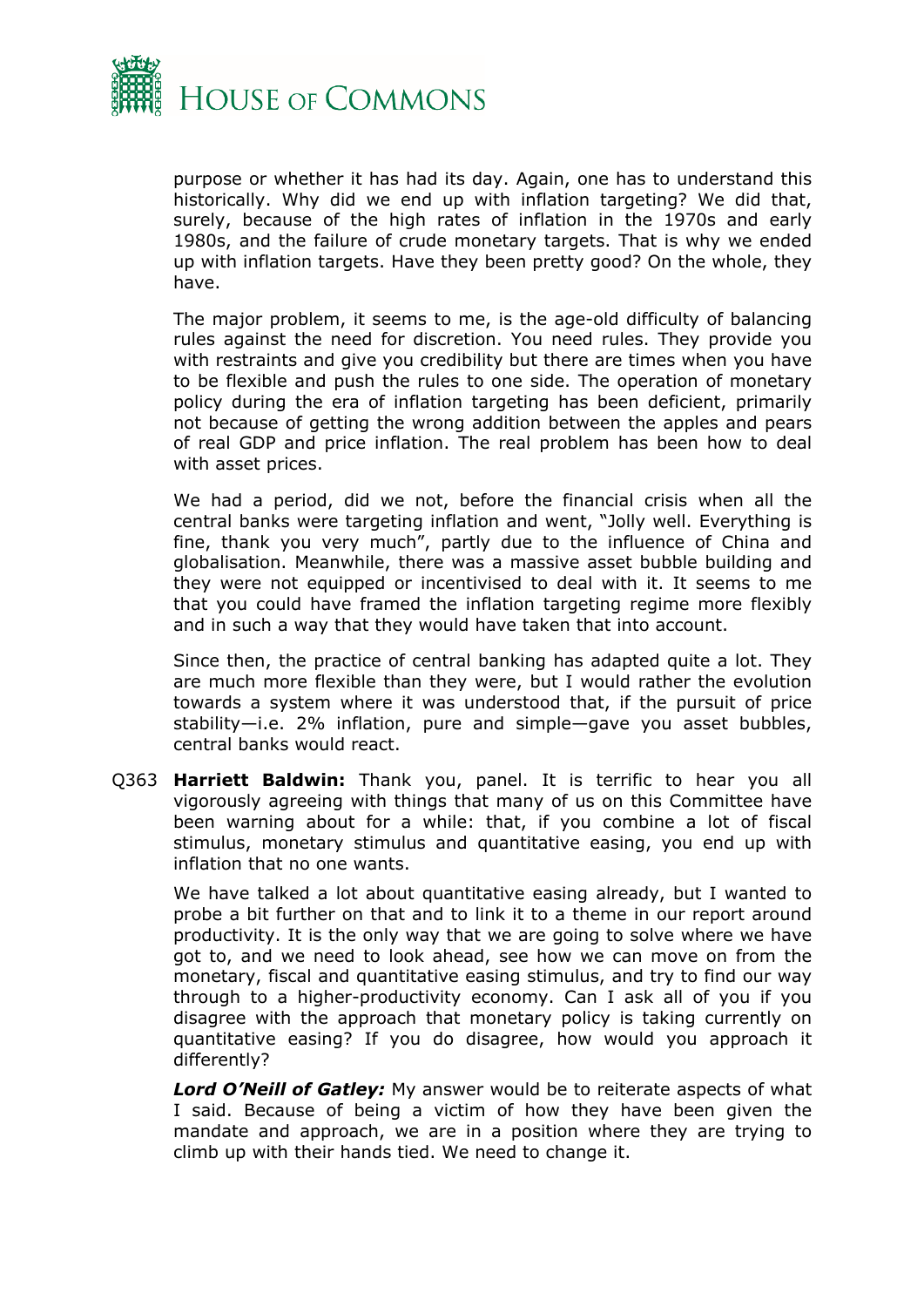

Q364 **Harriett Baldwin:** I would like to understand how. What would you do differently from what they are proposing by letting things mature?

*Lord O'Neill of Gatley:* I like how Roger framed his opposition to my nominal GDP thing in many ways. They should forget about some of the issues of why they are being so sensitive. It might be a problem with the Chancellor, given the narrowness of the remit, but they should try to get some notion of interest rates back to a sensible level and to stop thinking about all these QE things.

Q365 **Harriett Baldwin:** What is a sensible level for interest rates today?

*Lord O'Neill of Gatley:* Let us assume that the trend rate of growth is somewhere between 1% and 2%. Aspects of my mind feel it could be higher than is currently conventionally thought—i.e. closer to 2%. If nominal GDP targeting under that was still an inflation target of around 2%, for the reasons that you have said, that means that they should be thinking of a goal of short rates of 4% and constraining their minds by all these things have become so much of a fashion.

Q366 **Harriett Baldwin:** Would you put rates to 4% this year?

*Lord O'Neill of Gatley:* Not this year. That is what they need to have in their head to get back to normality. The dilemma is that, if we have the same broad approach to fiscal policy, there will be some pretty horrific consequences of that being the only thing that becomes new, if we still have fiscal policy constrained by something about how we have to have a deficit at whatever number it is you want to dream up.

Q367 **Harriett Baldwin:** How much would it cost fiscal policy if you had rates at 4%? The knock-on impact through all of this in terms of interest rates and the deficit is that there would be a lot less to spend.

*Lord O'Neill of Gatley:* There would be a transitional hit because of the reasons of the debt servicing, but we cannot undo what has happened and we have to get out of this almost jail-like prisoner of circumstances and try to do something to ensure that the trend rate of growth might not keep falling.

Q368 **Harriett Baldwin:** So the No. 1 thing that you would do to improve productivity going forward would be to set interest rates on a trajectory to 4%.

*Lord O'Neill of Gatley:* No, it would not. That would be for another hearing. We need to have mammoth devolution that this White Paper just began to touch on for the first time in six years. Stop this nonsense of thinking that people in Whitehall know what the skills need is in Barrow versus Bournemouth. It is ridiculous.

Q369 **Harriett Baldwin:** Getting back to quantitative easing, professor, how would you answer my question?

**Professor Chadha:** It is very interesting participating in this today, and thank you for inviting me along. We have had a lot of discussion on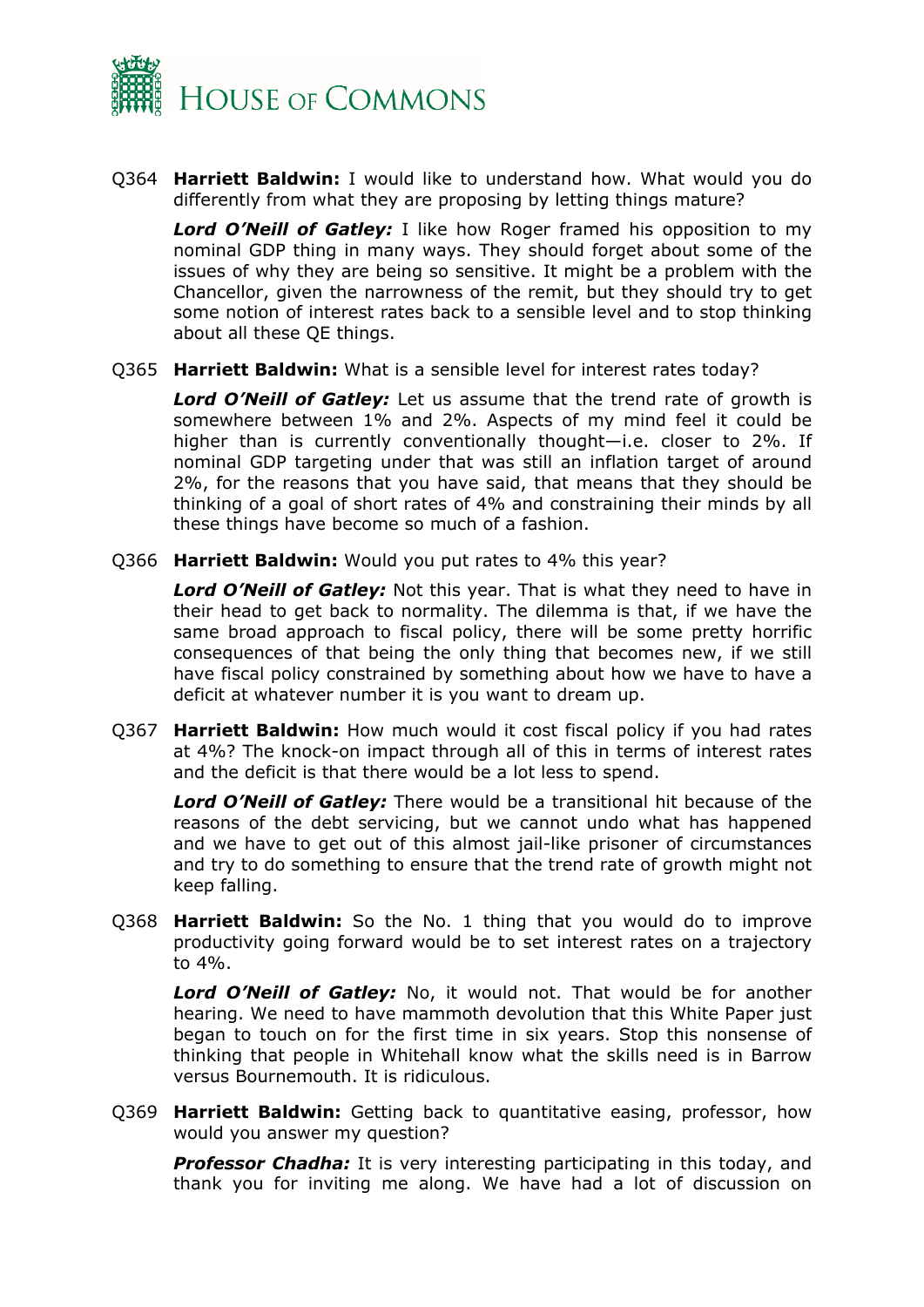

monetary policy and arguably not enough about fiscal policy. That reflects the weight that we put on monetary policy to manage demand in the country, and we need to move away from that. How would we do that? The QE programme has gone on too long and is too large.

Q370 **Harriett Baldwin:** Would you take a different approach to the monetary policy currently proposed?

*Professor Chadha:* There are a number of things to think about. The way to think about monetary policy and many things is to think about where you want to be in the long run, work out what your long-run objective is, and then work back to your next step. What I am trying to say is that our long-run objective must be to shrink the size of the asset purchase facility, which is 30% of GDP or more at the moment. It should be coming down in the medium term to 5% or less.

Within that, as I already hinted at, there is an enormous maturity mismatch in the asset purchase facility. Its liabilities are overnight reserves, which are subject to any change in bank rate that we have just discussed. Its assets are these long-term bonds that it is holding. That means that, as interest rates start to climb up, the rate of return on bonds is not going to go up to the same extent. Over time, this is going to lead to a cashflow that is negative rather than positive.

**Harriett Baldwin:** It is going to be horrible.

*Professor Chadha:* It is a very difficult situation.

*Lord O'Neill of Gatley:* We just live with it forever.

Q371 **Harriett Baldwin:** Do we just live with it?

*Professor Chadha:* No, we do not have to live with it. There is a process by which you could take the reserves that commercial banks are currently holding and swap those for longer-term assets—three-month paper or other types—to reduce the sensitivity of that portfolio to changes. You could also start to swap some of the bonds held by the asset purchase facility for shorter-term paper to reduce the maturity mismatch.

Q372 **Harriett Baldwin:** The bottom line is that you would run off the quantitative easing total much more quickly, it sounds like.

*Professor Chadha:* You would want to think about some debt management operations to reduce its sensitivity to interest rate changes, so that it does not look in any way as though monetary policy decisions are trading off an issue about bond market volatility with price stability. That is really important. That needs to involve the debt management authorities and the Treasury in managing that process. How quickly you do it really depends upon the appetite in the debt markets, which have been affected by not having to carry risk for 10 years or so. We have heard already that any hints that the bull market in bonds is about to end has led to an incredible amount of skittishness in bond markets, which worry about the losses they may face. You might want to run it off more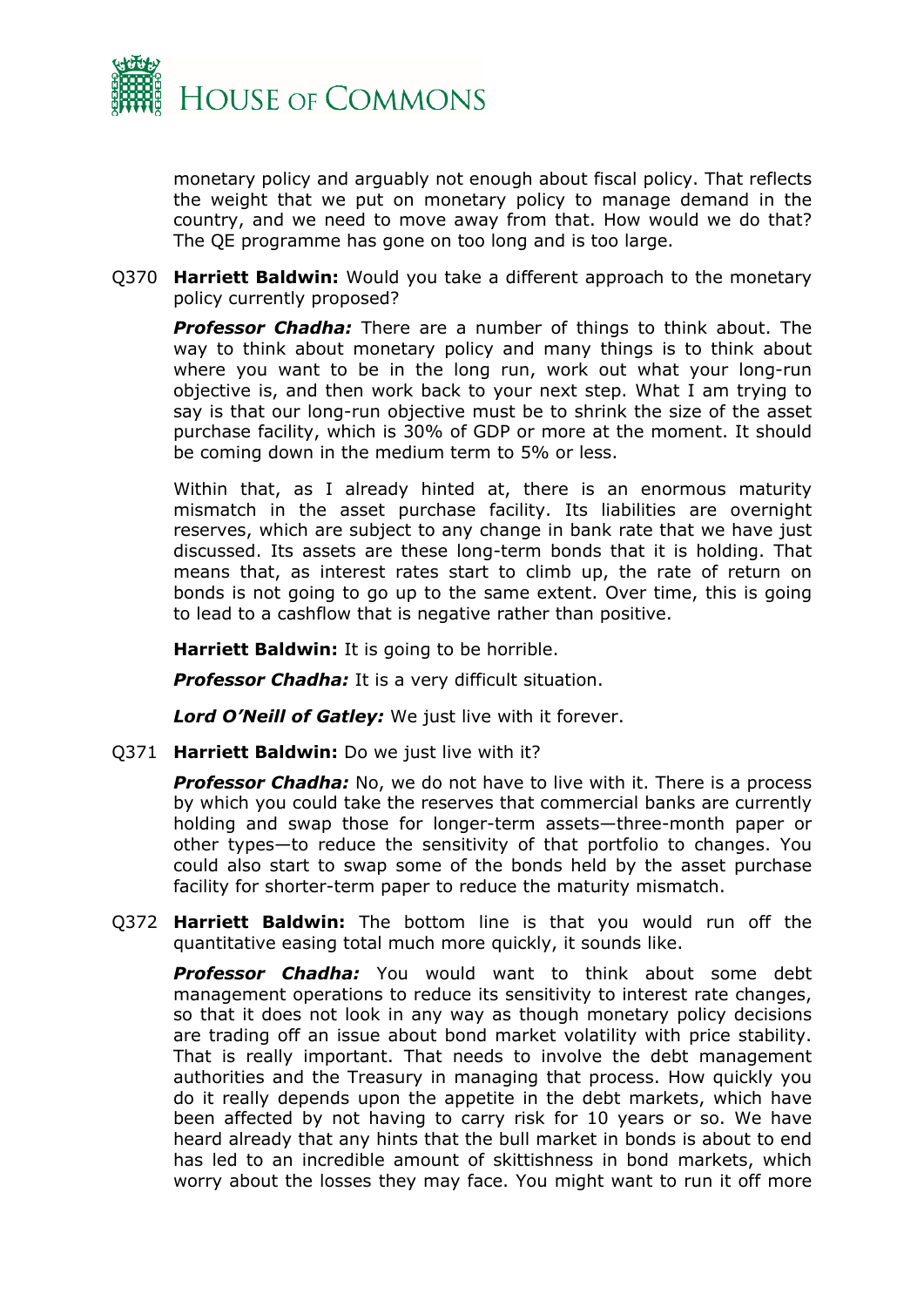

quickly but it might not be possible, because the structures that we now have reflect the policies that have gone for the last 12 years or so.

Q373 **Harriett Baldwin:** I do appreciate how challenging all this is. I am just asking you, as experts, what you would do differently in terms of quantitative easing specifically.

*Ann Pettifor:* The decision at the time of the great financial crisis to move to a system of monetary dominance and to allow the monetary authorities to address the crisis through the provision of QE has meant that we are now suffering asset price inflation. I am always struck by the fact that Committees like this are obsessed by consumer price inflation.

Q374 **Harriett Baldwin:** I know where we are. I am really asking what you would do from here.

*Ann Pettifor:* I want to add another dimension, which is that the rise in asset prices has led to a leveraging of additional borrowing. All that borrowing is leveraged against these inflated asset prices. The central banks really have a tough thing to manage here, because there is this massive amount of debt leveraged against assets, so they cannot devalue those assets very quickly.

Q375 **Harriett Baldwin:** How would you do it differently from what is being proposed?

*Ann Pettifor:* I have some sympathy, although I am very much against QE. The way in which to manage that is to manage the deleveraging and to think about the need to manage the deleveraging. At the moment, central banks leave the deleveraging of that debt to financial markets, and markets are messing about with that. They are not going to do it. It requires intervention to manage that overhang of debt, which, in turn, will lower asset prices and mean that it will be possible to invest more. The central bank will then be able to begin to think about raising interest rates, but we do not begin at this end stage. We deal with what QE has done.

Q376 **Harriett Baldwin:** I am sorry to keep on pressing you, but what would your intervention be?

*Ann Pettifor:* My intervention would be to begin to take action in dealing with the deleveraging of the massive amount of private debt that there is.

Q377 **Harriett Baldwin:** What would that action be?

*Ann Pettifor:* It is quite hard to do because the world is currently constructed in such a way that it is beyond the reach of central banks. These are global capital markets that are beyond our reach. One of the tasks for Government policy, it seems to me, is to begin to bring those markets back into regulatory domains. They are beyond the reach of regulation at the moment. I am quite pessimistic about the outlook, precisely because I do not have an answer to your question.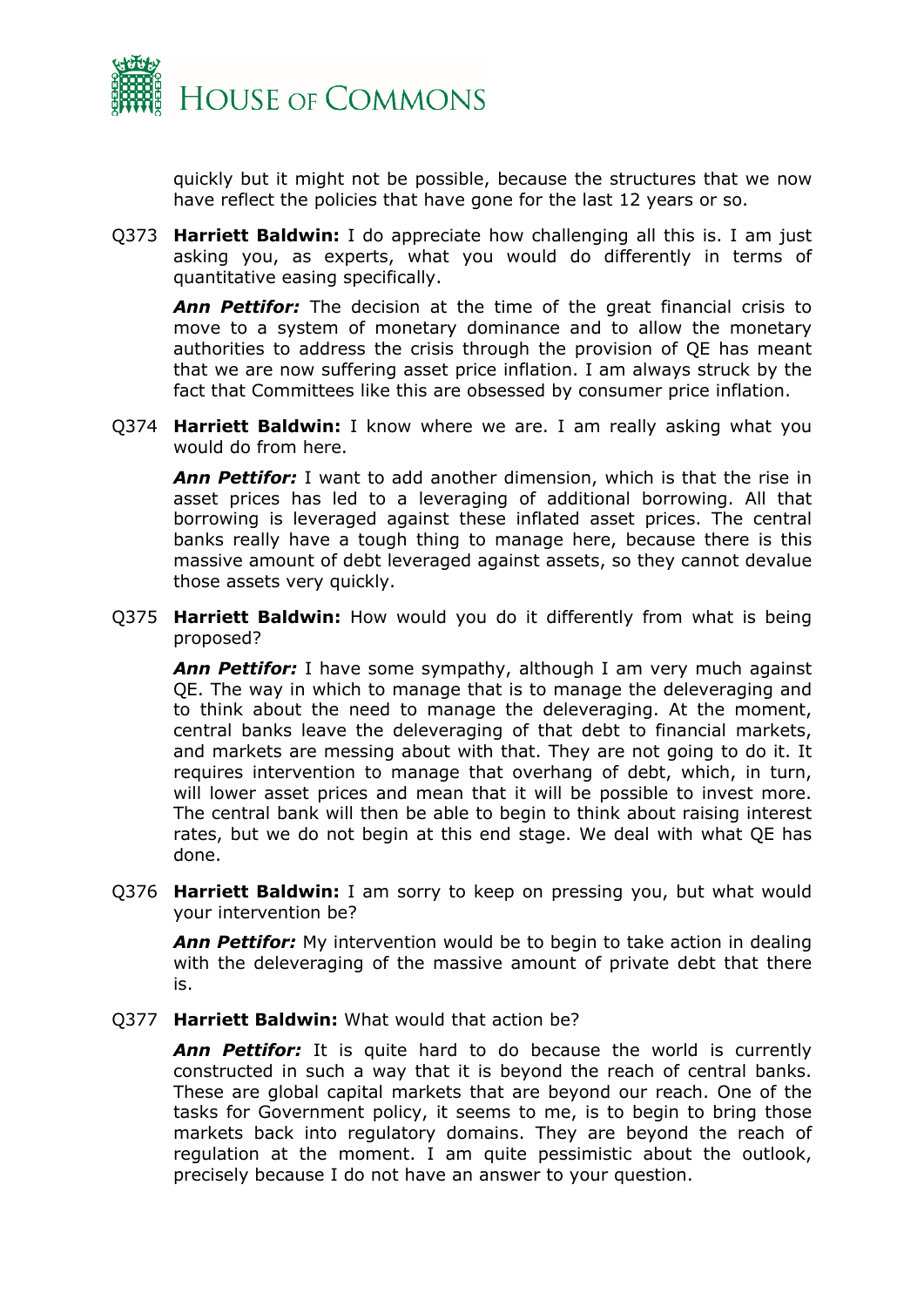

Q378 **Harriett Baldwin:** Even if you were in charge of the world, what I have not been able to hear is what you would do differently. Roger, do you have any ideas of what you would do differently from what the current position of the Monetary Policy Committee is on quantitative easing?

*Roger Bootle:* First, my prejudice would be in favour of going more quickly in unwinding QE. The most important that I would have to make is that this is a prime area where rules and targets can get you into all sorts of different territory. We have never faced this sort of task before on this scale, and so we simply do not know how it is all going to go down. I would be aiming to go more quickly but I would be prepared to backpedal if the consequences were very serious. We just do not know.

On those consequences, just having weakness of asset markets—and this, to some extent, ties in with what Ann has been saying—is not enough of a reason to backpedal. Given that they have been massively stimulated by QE and other things, if the result of this is higher bond yields and that has an impact on equity prices, so be it. It seems to me to be perfectly reasonable and what we should expect, but we do not want a financial meltdown. That is a very difficult balance to strike, but my prejudice would be in favour of going more quickly.

The second thing I would say is that we heard earlier from Jagjit about the problem with regard to the cashflow on the Bank of England's balance sheet. As he said, the Bank pays bank rate on the reserves that back up its holdings of bonds. As interest rates go up, of course, the rate that it pays out goes up. This is not bound to be the case, and one of the things that needs to be discussed is whether these reserves should be remunerated at all. They did not use to be. For as long as I can remember, until comparatively recently, bank reserves at the Bank of England always received zero, and we are not alone in that.

If we went back to that policy, there would be consequences, because, implicitly, it would be a form of tax on the banking system in order to benefit the state of the public finances. We have to tread carefully, but there are things you can do to ease this. It strikes me as very odd that we have just fallen automatically to this assumption that we reward the banks with bank rate on these reserves.

Q379 **Anthony Browne:** I am not going to ask about quantitative easing or inflation but about the level of national debt and taxation. This was briefly touched on earlier, but I just want to drill down on it. As you will all know, the level of public debt has reached 85% of GDP since the pandemic—by some measures, 100% of GDP, excluding the Bank of England. This is the highest level since the 1960s. The level of taxation after the measures in the last Budget come in will give us the highest level of taxation since the 1940s, at 36% of GDP. We seem to have drifted into becoming a high-debt, high-tax country.

How sustainable is this high level of debt? Is there evidence that it is a drag on economic growth or is it just something that we really should not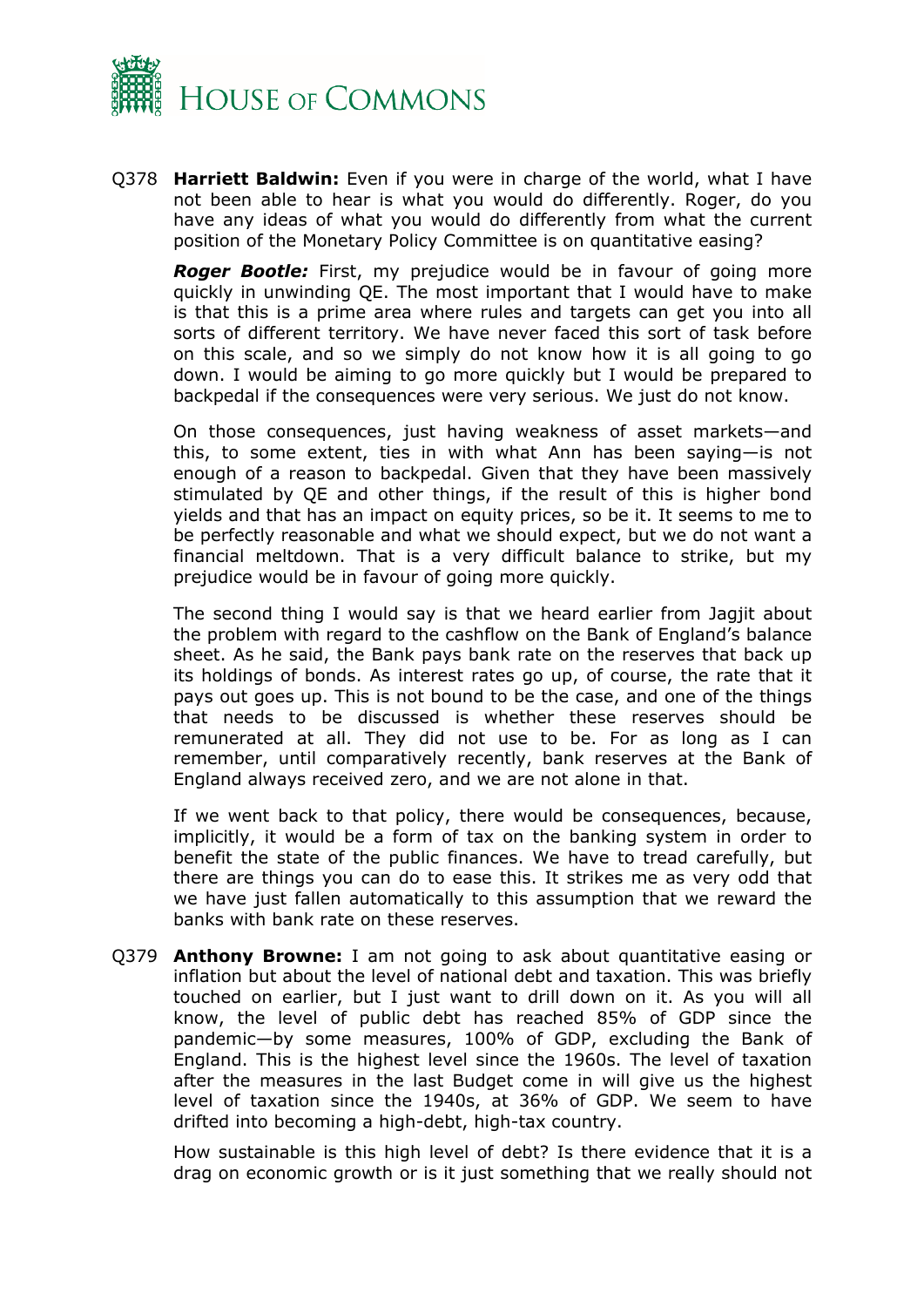

worry about at all? I want to come to Roger first, because you touched on this briefly, saying that you did not think it was that much of a problem, if I understood your answer rightly.

*Roger Bootle:* It is not ideal. We would not want to be aiming at that position. A lot of people get overly worked up about it, because they do not understand the difference between the public sector and the position of an individual household—these things are really very different—and nor do they understand the history in their own country and the evidence from others.

I would not want to focus on a particular absolute level. There was a book produced a few years ago by two American economists that suggested that the key level above which you got all sorts of problems with public debt was 90%.

#### *Lord O'Neill of Gatley:* Reinhart-Rogoff.

*Roger Bootle:* That is right—Reinhart and Rogoff. Quite apart from the fact that it subsequently turned out that they had made lots of errors in their various computations, the thing that always struck me as very odd conceptually was that there should be some one level above which problems began. It all depends on the context.

A country that has reasonably strong growth prospects, which partly depends upon demographics, should be able to sustain a higher debt ratio than one that does not. Similarly, a country with a history of not having defaulted, which is our position, and fully functioning financial markets should be able to get through the situation a lot more easily than a country that has a history of default and/or not fully functioning financial markets.

Against that backdrop, that is what I meant when I said that the balance had perhaps gone too far the other way, but do not get me wrong that I would not want the debt ratio to be lower in the long run; I would, but that comes at a cost. In this case, it may come at the cost of higher national insurance contributions, and I would make the judgment somewhat differently.

Q380 **Anthony Browne:** It may not be a drag on growth at the moment, but is it not riskier? Each 1% increase in interest rates is £23 billion in interest payments by the Government. Is it not quite a high-risk game having this high level of debt?

*Roger Bootle:* Yes, it is risky. As I said before, we would be better off if we did not have that particular issue, but there is no such thing as a free lunch in this subject. You have to balance these different considerations. A lot of discussion of this misconceives the nature of the debt and the dangers that it poses. As and when interest rates go up and/or the debt goes up, and the debt interest burden goes up, a lot of discussion seems to assume that this debt interest disappears into the ether and is gone. No one who we are remotely concerned about receives it. In fact, of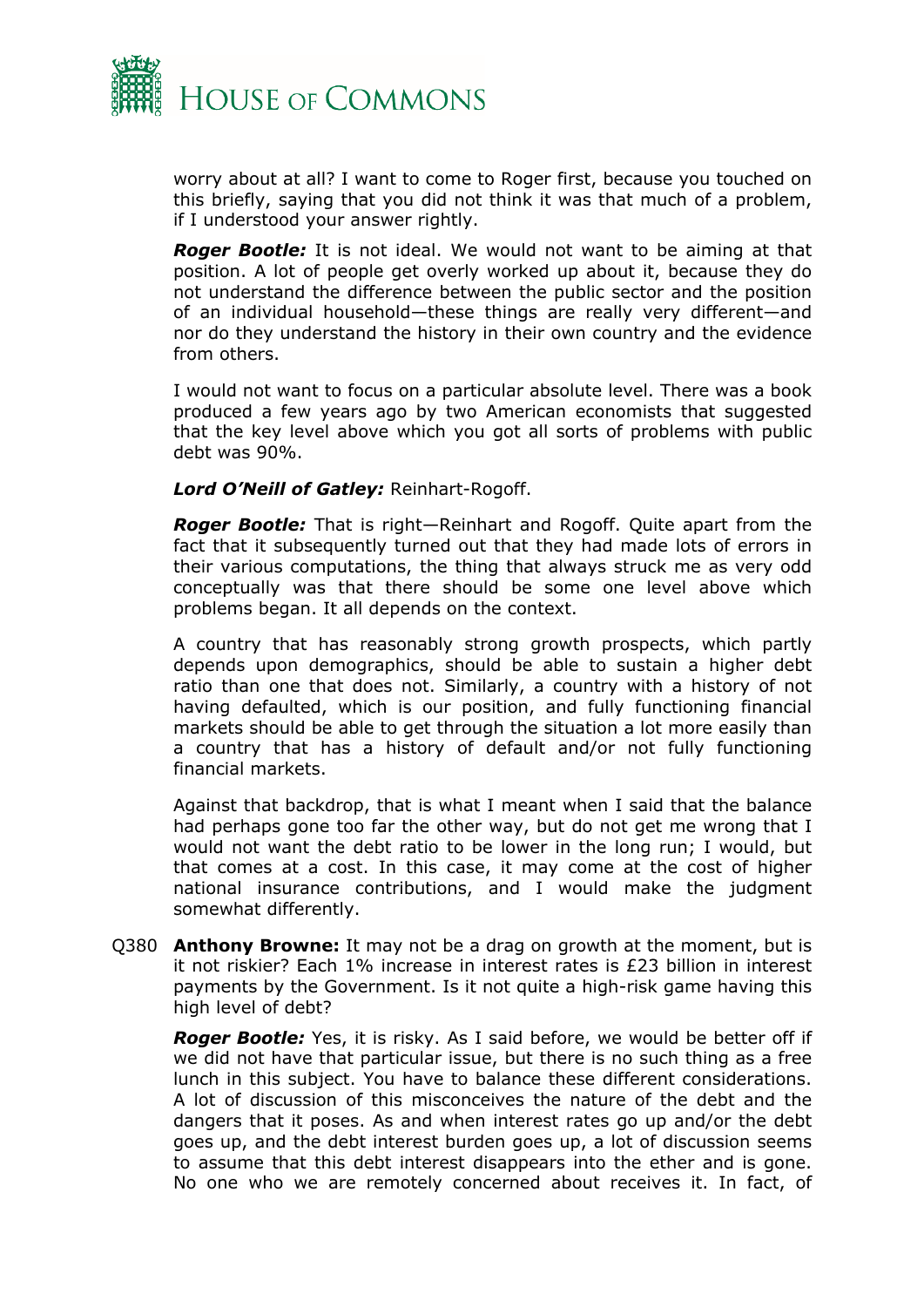

course, it is received by other citizens. Broadly speaking, apart from the fact that some of the debt is held externally—put that to one side—it is a distributional question. It is about the fact that some debtholders somewhere are better off at the expense of taxpayers, who have to fork out for it. That is an adverse situation in general, but it is not quite the disaster that people imagine.

Q381 **Anthony Browne:** Ann, when do you think we should worry about the level of national debt? Are you quite comfortable with where it is?

*Ann Pettifor:* I do not think that we should worry about it. What we should be worrying about is the economy, the fact that the economy is unbalanced and that we lack prosperity. We have not fully recovered. I am against tax rises but in favour of increasing tax revenues. The best way to increase tax revenues to bring down the debt is by creating wellpaid, skilled employment and higher investment. Until we see that as the real problem, we are not going to able to deal with the Government debt.

Q382 **Anthony Browne:** That is inevitably true. Higher economic growth leads to higher tax returns. There is not a limit at which you are worried about the level of public debt.

*Ann Pettifor:* The worry is what is happening to the real economy and the fact that we are so ideologically focused on the Government debt. It seems to me that that is an ideological concern. It is about the state not being allowed to do certain things, but the fact is that, rationally, the really important thing is the state of the economy, both private and public. At the moment, that is the problem that we refuse to address. We are refusing to raise the quality of the economy and the income generated by the economy, which is why we have a deficit and high levels of debt. I am not in favour of high levels of debt, but you only bring them down by addressing the economy.

*Lord O'Neill of Gatley:* I have a huge amount of sympathy with what both have just said. I would frame mine in the following context: if debt went to 100% of GDP next year as a consequence of us having a proper structural approach to raising education spending, so that we do not have the severe number of people who cannot do what they should do out of our primary and secondary schools, and we have proper preventive healthcare spending, and we fund the devolution that makes us more normal like any other OECD country, I would positively welcome it. We do it as a consequence of this never-ending morass of just rolling in from one year to another. It is exceptionally worrying.

Q383 **Anthony Browne:** Just coming back to a point you made earlier but phrased in a different way, if you invested the money in productive activity—

*Lord O'Neill of Gatley:* What is different between 85% and 100%, if it is being done for some constructive purpose?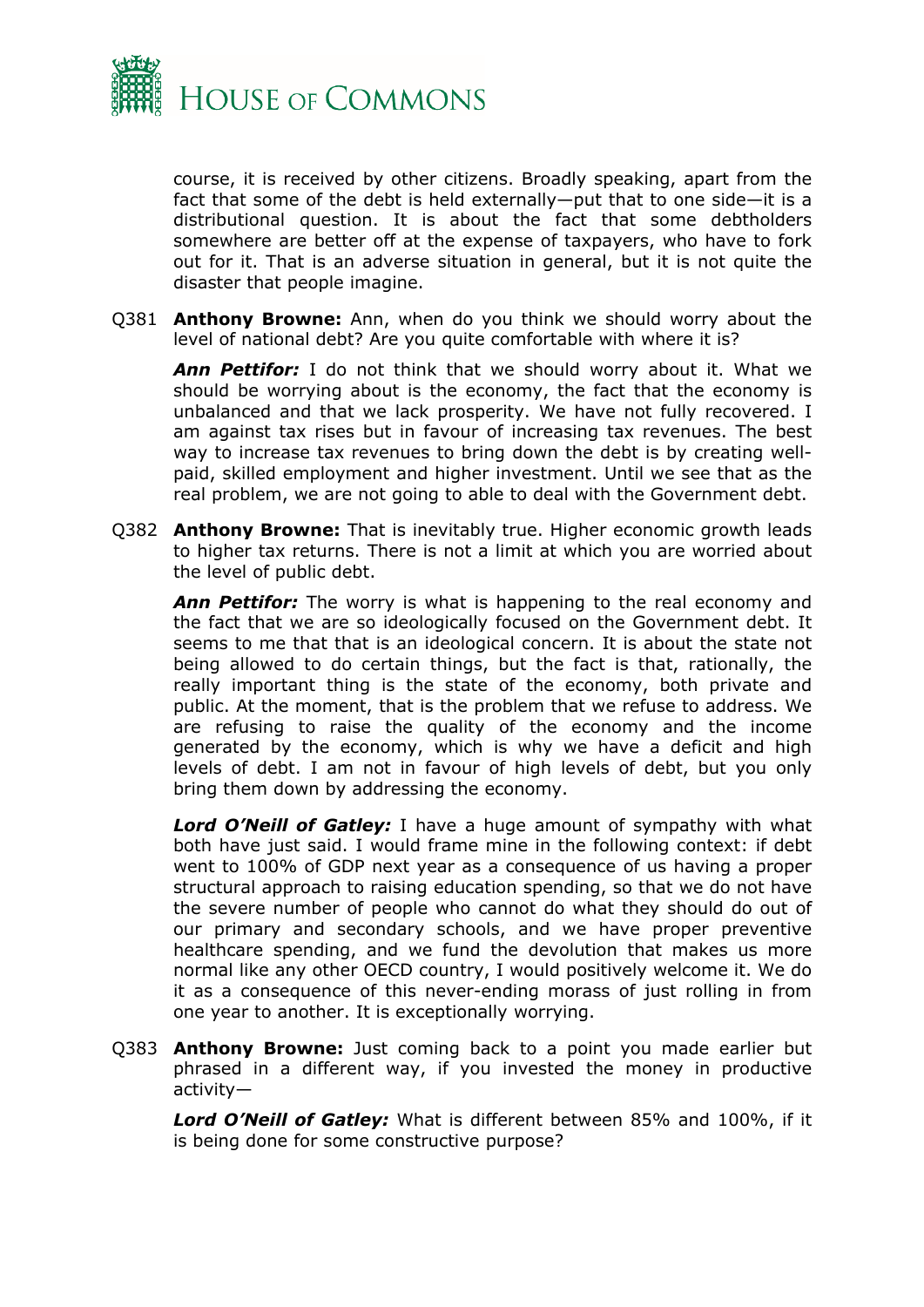

*Professor Chadha:* I would not worry about debt-to-GDP numbers providing we continue to have a credible monetary/fiscal framework. A credible monetary framework keeps down inflation expectations and the nominal cost of debt issued. A credible fiscal framework, however we define it, is also saying that, in the long run, the Government will raise sufficient revenues to service their debt. It is more important that we have those two things in place than worrying about a particular level of debt to GDP.

You mentioned the impact of changing interest rates on debt service ratios. These numbers are bandied around all over the place in terms of flow income. If you have 100% of GDP and there is a 1% increase in interest service, you are talking about £23 billion to £25 billion. These are the flow numbers, but what matters is to throw in the denominator as well.

What does that do to the payments relative to output in the economy? Debt service costs at the moment are very low historically, even though the level of debt is high. That is, of course, because interest rates are low, but also because we had debt padded across a very long maturity spectrum, which means that changes in interest rates even in the short run do not affect the whole of our debt service structures. It is ultimately very long run.

The issue about a particular shock on interest rates does not particularly matter, as long as debt service ratios are not problematic, which ultimately depends on our ability to raise tax revenues. What really matters over the long run is that it must be right to bring down levels of public debt at the right time. We have done it in the past, as Roger was hinting at, after the Napoleonic wars and after World War I and World War II, without a default and without a credit event. That is a remarkable achievement and says something about the reputation of the UK. That is done in the following way: it is typically done through nominal GDP growth, because that is the denominator.

**Anthony Browne:** That is the point that Ann was making.

*Professor Chadha:* Ten years of nominal GDP growth at 5% alongside a balanced budget, when it is right, would reduce debt by 60 percentage points. That is what it would do.

**Anthony Browne:** This is what happened in the '60s, basically.

*Professor Chadha:* It is not something to worry about immediately, providing the frameworks that we have are in place and credible.

Q384 **Anthony Browne:** You do not think that the level of debt in itself is a drag on growth.

*Professor Chadha:* There is no sense at the moment that people are unwilling to hold UK debt on the margin in their portfolios.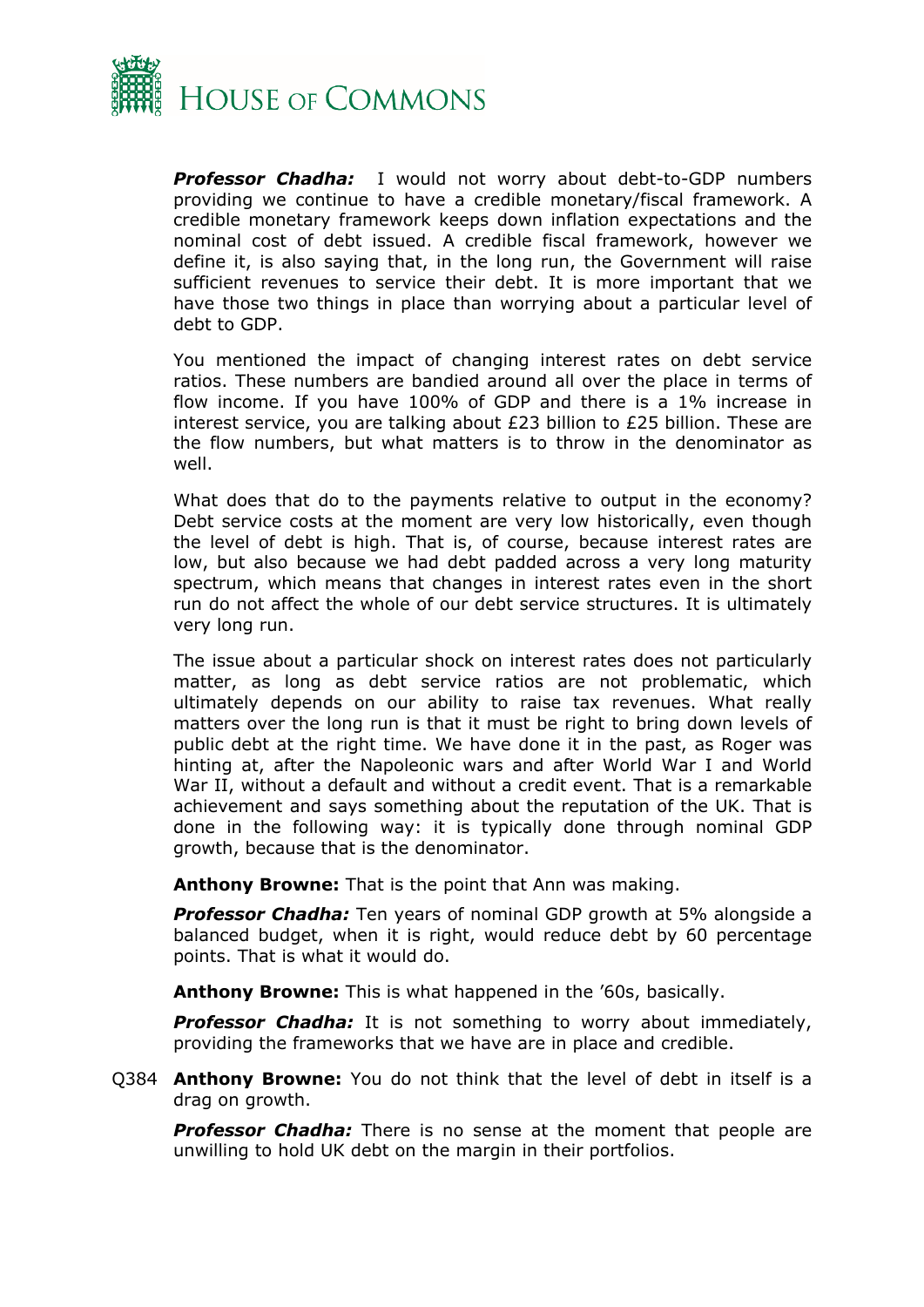

Q385 **Anthony Browne:** The second point of my question is on taxation. There is a relationship to debt. After the last Budget, as I said, taxation is going to go up to 36% of GDP, which is the highest since the late 1940s, which I find quite extraordinary. Is the level of taxation a concern? Does that become a drag on growth and economic activity?

*Professor Chadha:* I will keep my answer relatively brief. Taxes on investment or labour are ones that, if they go beyond a certain level, are problematic for future GDP growth, because they affect productivity and the extent to which firms want to lay down investment or people want to invest in skills.

One might argue that the shock that we have just had started in 2008-09 as a reflection of an unbalanced economy and one that focused a little too much on the financial sector and had not built up the regions in the way that we might have wanted. We might throw in the impact of leaving the European Union, which is a specific shock to the trade sector of the economy, at least until we have trade deals in place—of course, they may see me out before we have all these trade deals in place. Covid has exposed vulnerabilities and a lack of resilience in many regions and devolved nations, which has caused some problems.

We then have to think very hard about some taxes that maybe lead to a more equitable set of outcomes. One thing that we have been able to observe in the last few years is increasing wealth inequality and increasing income inequality, so it might well be the case that we have to think about taxes to address that, where we can, to make sure that the pain is spread across the country. We have lived through some very difficult times in the last decade or so. There is a sense in which taxes to offset that may be very sensible.

Q386 **Anthony Browne:** So you are not that concerned about that overall level of taxation but more about what it is on and the distribution of it.

**Professor Chadha:** Redistribution and creating opportunities for people throughout the country.

Q387 **Anthony Browne:** Is it a concern that taxation is 36% of GDP and the highest since the 1940s?

*Lord O'Neill of Gatley:* I do not know. It is certainly very interesting. Most international economists in the past 20 years would think that the bigger population economies need to become more Scandinavian in terms of higher levels of wealth that is more equally shared. If higher tax is part of a journey to deliver that, so be it. I have that inkling. Linked to what Jagjit said, it is about smarter taxation rather than more. I will throw in an odd one here that people are often a bit surprised to hear me say. Again, it goes back to what is on the tin of economic theory and what happens. In terms of this persistent notion that lowering corporate taxes boosts corporate investment, there has not been a lot of evidence of that for the past 25 years.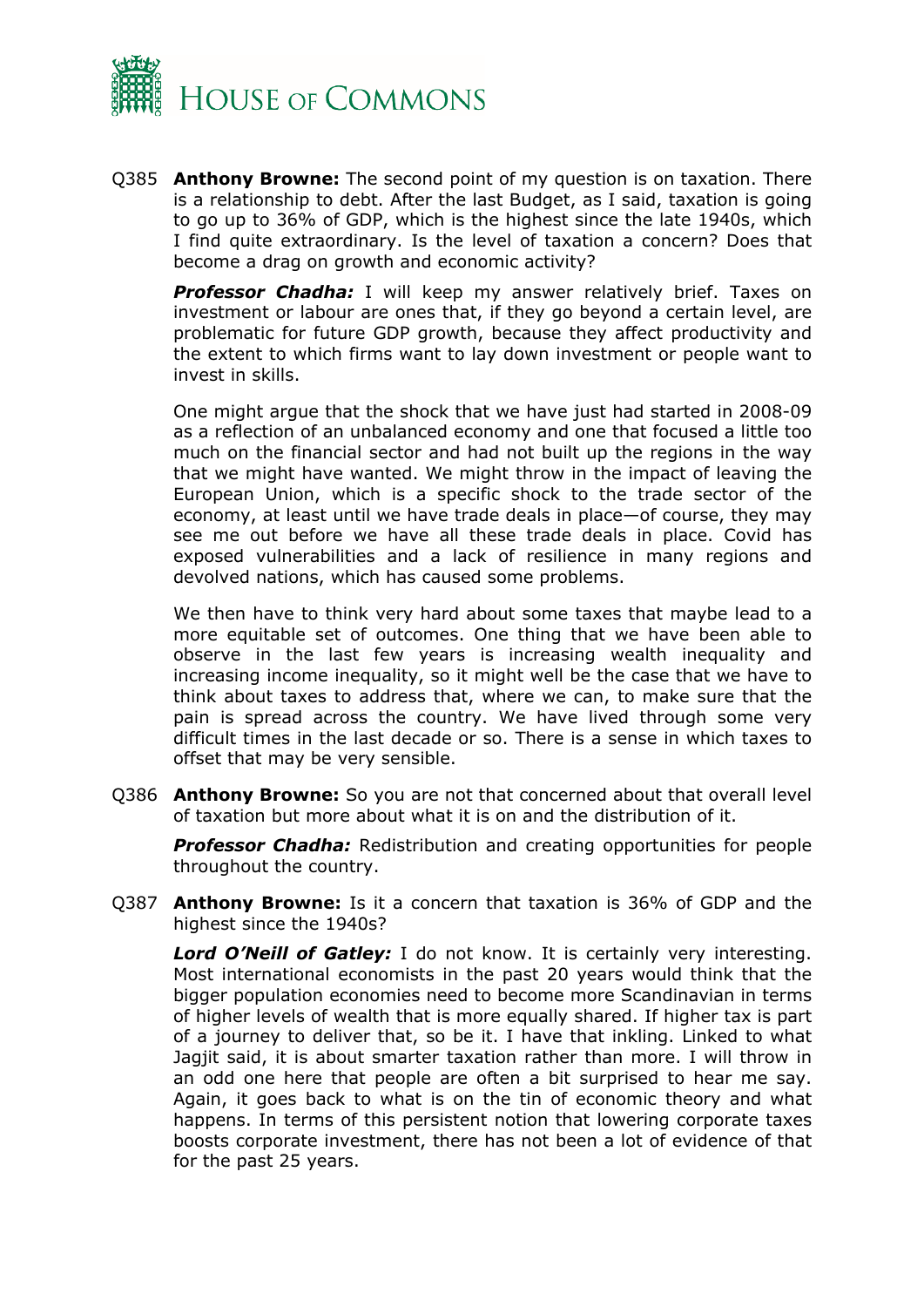

Q388 **Anthony Browne:** You were Treasury Minister when that was happening.

*Lord O'Neill of Gatley:* I tried to oppose it because of the evidence of that being the case. It allows for much more sophisticated balance sheet management but it is not really encouraging more risk-taking from the boards of companies to invest. Within it, they need a much smarter approach to differentiating between dividends and share buybacks and things like this. Conventional thinking has become so out of date and is owned by, "We cannot have any changes to that". It is not resulting in productive investment, but in spectacularly successful balance sheet management. I am not sure that that does much, other than for a narrow group of society.

Q389 **Anthony Browne:** Ann, you said in an earlier answer that you are not in favour of higher taxes in general. What about the level of taxation in the economy as a whole?

*Ann Pettifor:* The level of taxation is a symptom of the weakness of the economy, just as low interest rates are. I very much agree with what Jim has just been saying. I am repeating myself and you know very well what I am trying to say, which is that we need to increase investment in employment. The problem with the fact that the private sector is so riskaverse is that it has very good reason to be risk-averse. This is a very unstable world that we live in. Investing in speculative activity is far more profitable than investing over a long period in sound, productive activity.

Capital markets are aiming at speculative activity, so we see that they are really not interested any more in investing in the real economy. That is our problem, and that requires the Government and the public sector to intervene and to do that kind of investment. For capital markets, it is far more profitable to gamble out there on whether interest rates are going to rise a bit there or fall a bit there in whichever market they may be addressing. It is that framework, back at the economic model, that makes it so hard to keep taxation as a share of GDP low.

Q390 **Anthony Browne:** Roger, should we be worried about taxation of 36%?

*Roger Bootle:* The short answer is yes. This is the first significant disagreement on this panel. I may be a Keynesian but I am also a conservative with a small "c". There is a problem, first of all because the state does not, by and large, spend money very well. It is very difficult to get convincing international academic evidence on this, and there is lots of conflicting stuff. Most of it is very ideological. In the stuff I read, someone on the right produces a series of supposed bits of evidence suggesting that high taxation inhibits economic growth. I am never convinced by it. The other side says exactly the opposite.

Part of the problem is that it depends on the nature of the country. There might well be some countries where public spending is managed extremely well and where the type of expenditure, whether there are decent returns on productivity, happens to fall naturally in the public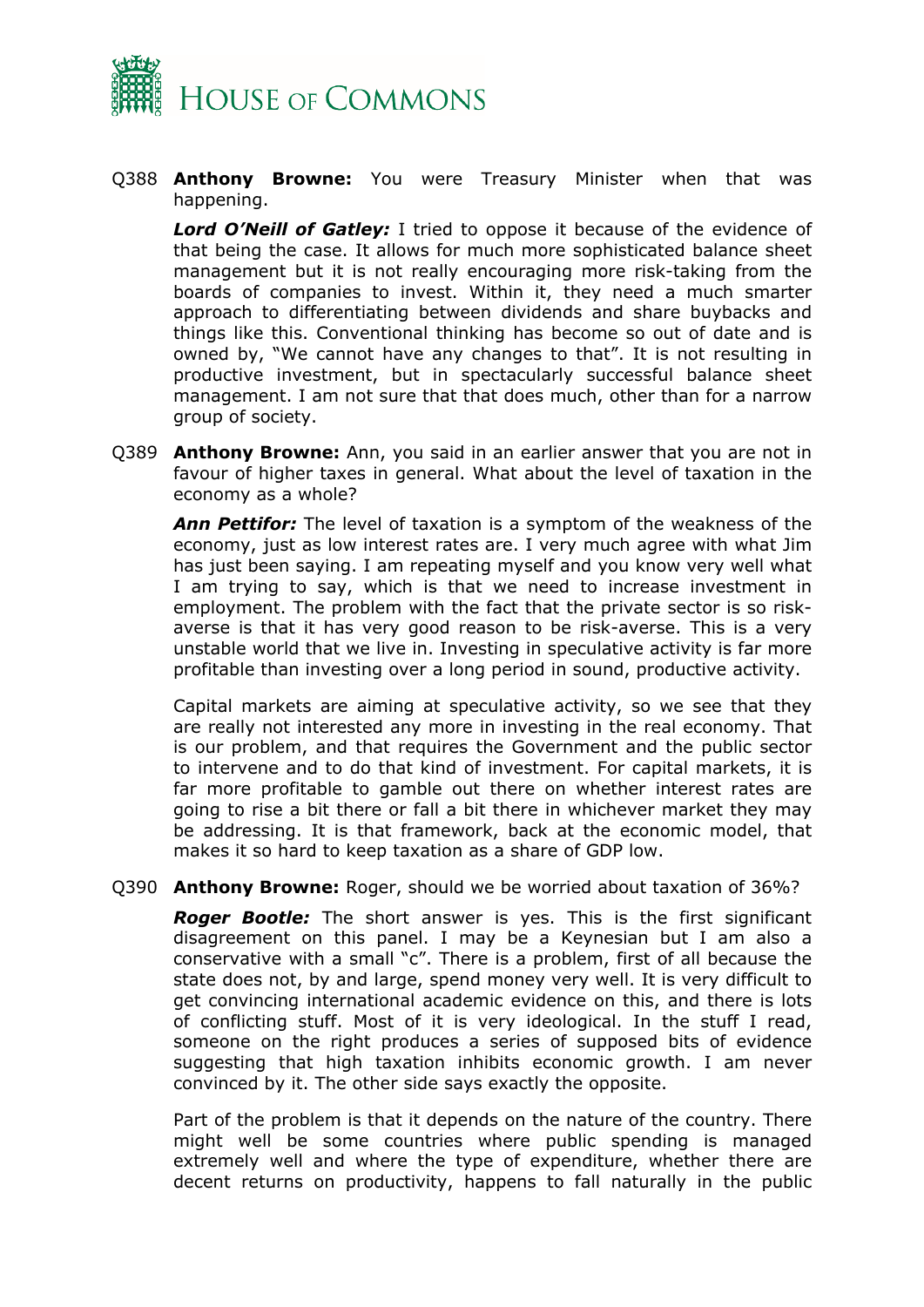

sector, in which case fair enough. It is not always the case that low taxes and low Government spending are a good thing. I just do not think that we are such a country.

The public sector, by and large—I am on very dangerous ground now if I want to get out of the Palace of Westminster alive—operates very badly and extremely inefficiently. In order for it to deliver economically, it has to be put under pressure. It has to be trimmed and pressurised with targets and cuts; otherwise, you end up with a situation where a large part of the economy is operated very inefficiently and you have the private sector not being able to benefit to the extent that it could.

Secondly, I agree with what people have said about smart taxation and the structure of taxation. Over and above that point about the efficiency of spending, there is the question of the effect on incentives. At these sorts of levels, the disincentive effects are very strong and apply at all levels, other than at the very lowest levels, where the last few Governments have done a good job of taking people out of tax, which has done a lot of benefit to improving the relative position of people lower down the income scale.

Other than that, ordinary income-earners face what I think is a ridiculously high level of taxation. At the top, it is bonkers. It has serious adverse effects on the ability of this country to compete. If we tax people at these very high levels, we are not going to be able to retain them. This conjures up images of the past—the brain drain and such like. We should not be in a position where, because of Government action, we risk losing lots of talented people to our competitors.

**Anthony Browne:** As somebody who is an economic liberal, it is nice to hear someone making a case for lower taxes. I agree with you about the higher marginal rates. I was paying marginal rates of tax of over 70% before I became an MP. I can tell you how that happened.

Q391 **Chair:** It has been a very interesting discussion. There has been a lot of what I would say are fairly unorthodox or radical thoughts going across the panel, and also a lot of consensus, which is quite interesting. If we look at the fiscal targets that the Chancellor has at the moment, it seems to me that you are saying that we are going about this the wrong way in fiscal and monetary terms, ergo we have perhaps inappropriate fiscal targets. Does it matter if the Chancellor misses his fiscal targets? If he goes off and does the things you are suggesting—not worrying about the deficit so much, getting interest rates up in the interim at some point and going for growth—but the targets that he is currently focusing on go out the window, does that matter?

**Professor Chadha:** They have generally not been hit since we have had targets for fiscal policy.

Q392 **Chair:** If it is quite clear to the markets that the Chancellor has given up on those fiscal targets, does market sentiment matter in these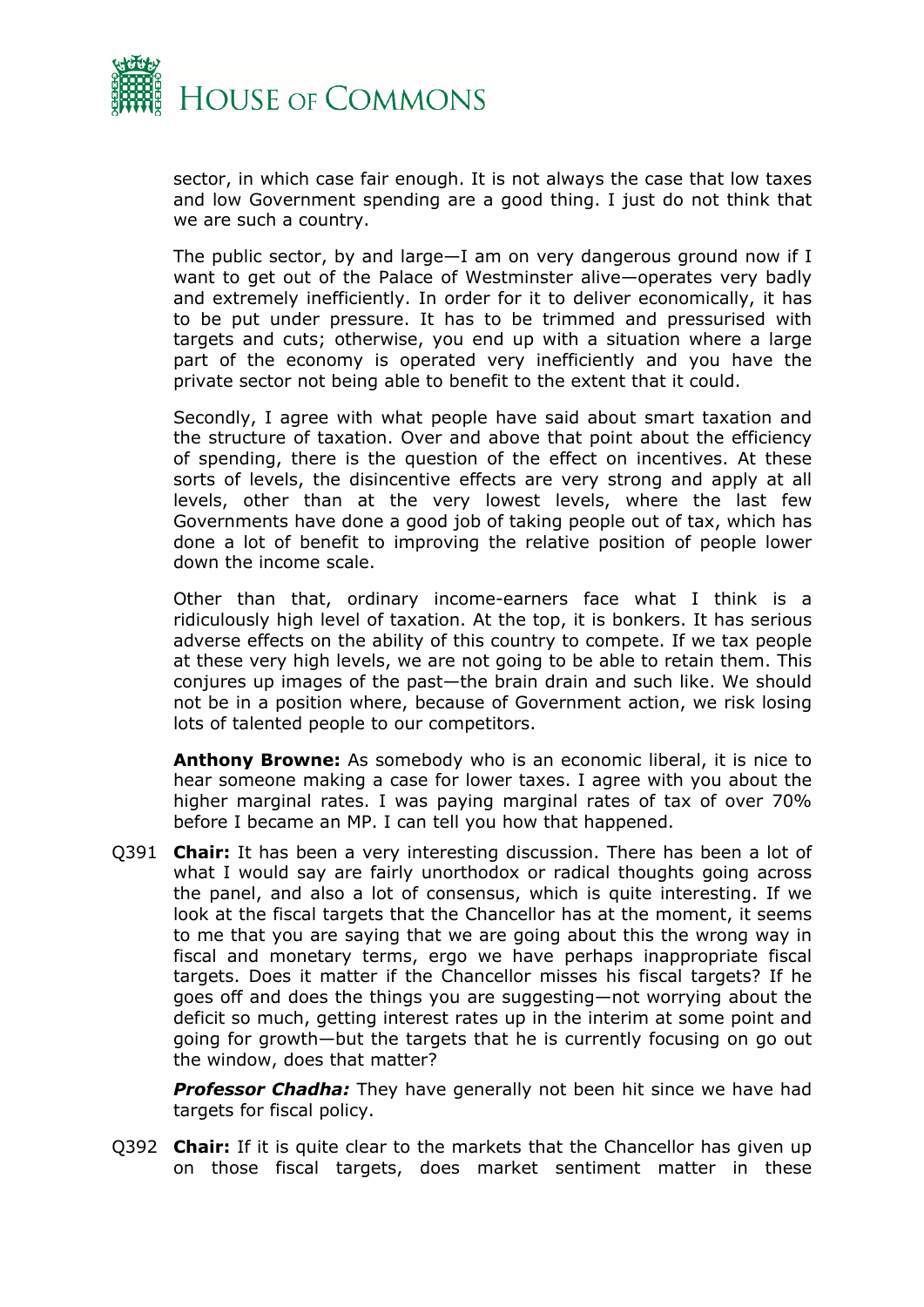

circumstances, as he has a different approach?

*Professor Chadha:* If you have adopted a target in a particular way and decided to go down the route of an OBR checking the target, you cannot just move away from it without putting another framework in place. The question is what kind of framework we need, which is something we have talked about a lot today, that would give the Ministry of Finance sufficient flexibility to deal with the problems the country faces and raise taxes at the right time, on the right parts of the population, in order to maintain a debt position that was ultimately sustainable. That is the kind of framework we have to get towards.

What might be missing in the middle of all this is a Ministry of the Economy, something that thinks about where the economy needs to go to, rather than necessarily trying to balance the books in that way. The Treasury, by its nature and its very name, is very much about trying to limit expenditure and ensure the books are balanced. As I think we are arguing, the country needs a little bit more than that at the moment. It needs some way of bringing forward investment on a medium to longterm basis to deal with the gaps that we are seeing year after year in the economy. That requires a very different framework.

If that framework was appropriately developed, it would not lead to a problem in debt markets, as you are hinting at, or a world in which there would be a run on sterling or the unwillingness to hold UK public debt. That would not happen if we had the correct framework in place.

Q393 **Chair:** How easy would it be to move to that new framework and new approach without it causing problems in its own terms?

**Professor Chadha:** The ideal thing would be to publish some form of discussion about where we want to take it, invite evidence and move towards a framework that would lead to some analysis of the different ways it might be portrayed, so we could get the whole of our analysis for the economy on a better footing. At the moment, what tends to happen is that, all of a sudden, as a fiscal event is announced—we might or might not have a Budget next month—the run-up to the fiscal event is dominated by a politician's wish to ensure there is media coverage of it, so there are leaks, particularly of some juicy items.

Then, by the time the Budget comes round and the fiscal event occurs, there is limited further scrutiny of the action. It is really about what taxes were changed, which parts of the population benefit, whether lollipops became cheaper or something else, rather than focusing on the deep problems of the economy. We need a proper analysis of the state of the country and the economy. How is it doing relative to targets? How much levelling up have we actually brought about in the last year or so? How poor are the poorest in the north-west? What have we done for them? How far have we got with building infrastructure?

*Lord O'Neill of Gatley:* The north-west?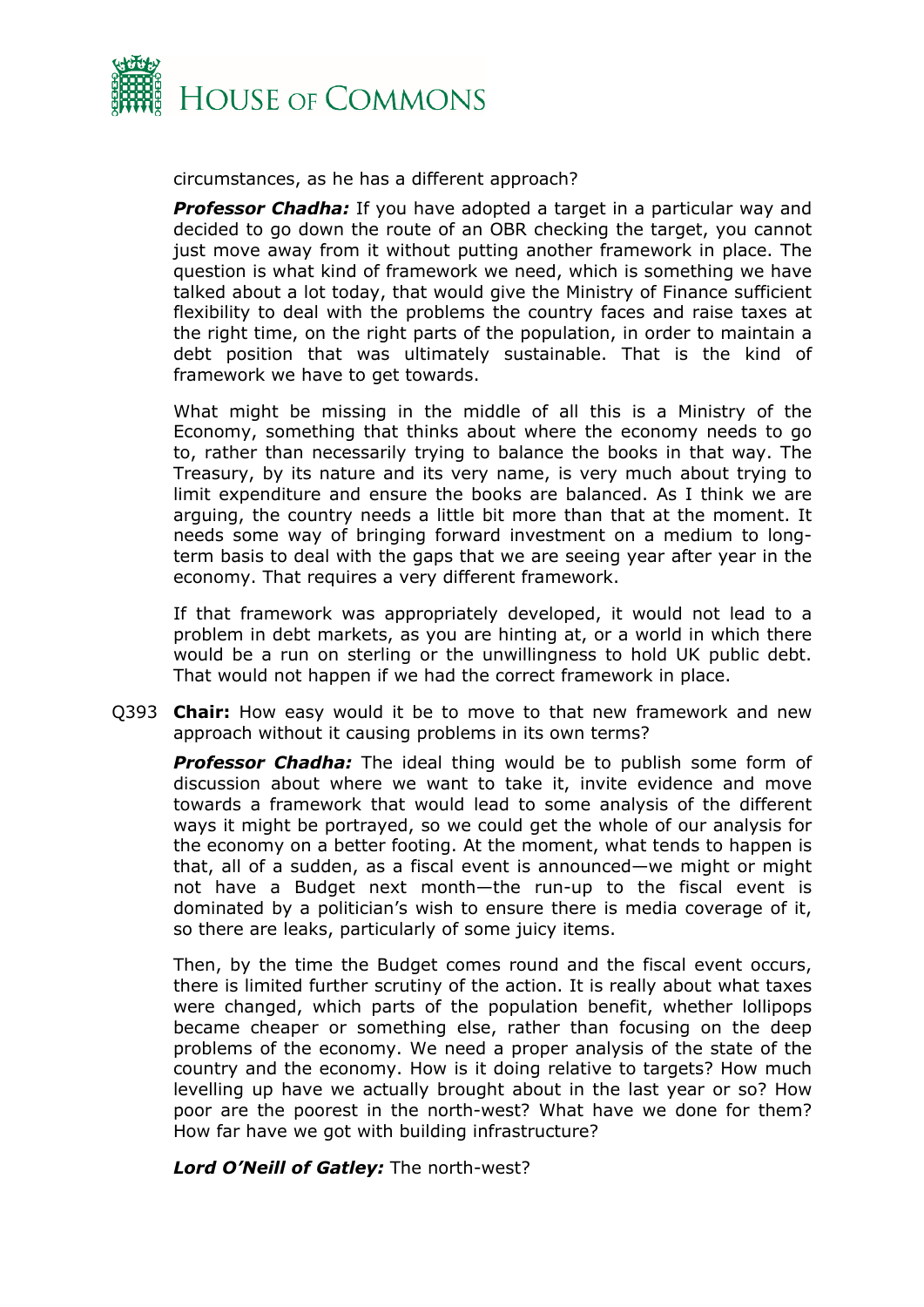

*Professor Chadha:* I use it as an example because we have done work on that. Surprisingly, it got hit very hard by the Covid crisis. There was a large increase in destitution in the north-west that we noticed in work at the institute. If that was much more the way we did economic policy, with an appropriate state of the economy address that was analysed and looked at, I think that would drive policy in a much better direction than it tends to go through the leaks and the randomness of the fiscal events we currently have.

*Lord O'Neill of Gatley:* I have three quick things. If you did a random survey of anybody other than the UK economic person, most people would not have a clue what the UK's fiscal framework is right now. I do not think there is a lot of focus on it.

Q394 **Chair:** Not down the Dog and Duck, but maybe in the dealing rooms, the investment banks and the international markets.

*Lord O'Neill of Gatley:* No, I am not saying it too lightly. I would hazard a guess that it is probably true in a lot of dealing rooms too. Partly it has just adapted and there are games that go on all the while—"Oh, for goodness' sake".

Secondly, I think they could get away with really focusing in on the markets. There is this separate issue that has not come up at all. The UK equity market has badly underperformed many other markets for many, many years. I suspect that, if we had a smarter framework like most of us have been arguing some degree of, it might well be that the gilt market has a one-off adjustment for the worse, but I would have reasonable confidence that our equity market would also be repriced and suddenly become a bit more alive, rather than some kind of thing that just goes round in motion, does not really do much and gets driven by the rest of the world.

Thirdly, something that has always nagged me is that the OBR plays a sort of important role. I used to have to go and stand there at the Dispatch Box. This mad situation where the biggest change in the next year's Budget outcome is simply because three people at the OBR have changed their economic forecast is completely nuts. That sets the framework for our fiscal policy. It is just mad. Sorry.

**Chair:** No, that is fine. That is a good point.

*Ann Pettifor:* Capital markets are far more rational than Government Departments or the Treasury. Capital markets do not care a damn about the fiscal framework; they care about whether they can make profits within an economy and whether that economy is prospering. I speak as someone who worked on sovereign debt primarily. I watched as countries like Russia would default on their debts and the capital markets would pile in the next day. Why? Because the balance sheet had been cleared up and Russia had oil. That is all they cared about.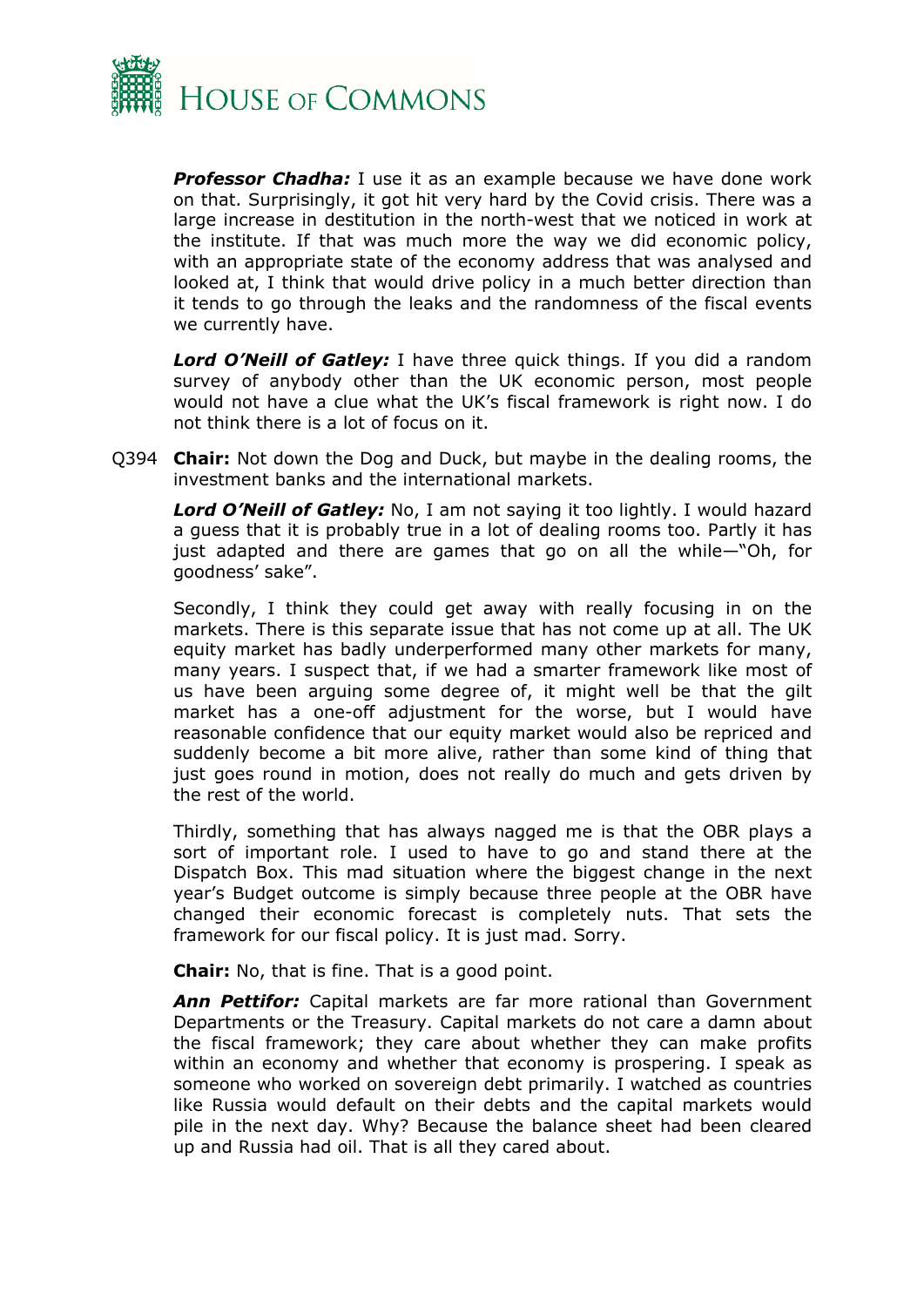

I have seen this happen with other debt cancellations, write-offs and so on. It is very rational, because once the debt has been written off or defaulted on, but there are still assets and there is still income generated, it is a good place to invest. We should learn from capital markets and not rely on these silly ideological fiscal rules. If we have a fiscal rule, it should be to ensure that the economy prospers, but the Chancellor does not have that as a rule, and nor does the Treasury.

*Professor Chadha:* It is an objective.

*Ann Pettifor:* As an objective or even as a rule—no, I would want to make it a rule.

Q395 **Chair:** Capital markets do not care about fiscal targets.

*Lord O'Neill of Gatley:* Personally, I would not go that far.

*Ann Pettifor:* They care about profits and capital gains, and they want to be able to make profits in markets where there is prosperity. You cannot make profits and capital gains in a deflationary environment, which is what we have had for 10 years.

*Roger Bootle:* I think it was the Duke of Wellington who said something like, "No battle plan survives first contact with the enemy". He is probably right. Does that mean you should avoid all planning for battle? I think the answer is no. That is the way I regard fiscal rules. With the experience we have had over the last umpteen years, we know they are not cast in stone, and neither should they be. It is right to adapt.

I think the markets would actually be worried about a Government or a Treasury that did not bother about fiscal rules at all and said, "We are just going to borrow whatever we want to borrow". I think the markets would be concerned about that. We would be on the road to a banana republic.

Having said that, I am struck by what I think is a much greater pessimism in the Treasury institutionally about the position of the UK sovereign as a borrower in markets than exists in markets themselves. At the time of the financial crisis, I recall the Government of David Cameron, in which George Osborne of course was Chancellor, made some very strange noises, backing up their very tight fiscal policy, essentially suggesting that the UK could become Greece and that they were worried about the financial markets not having the appetite for British Government debt. In fact, the markets were falling over themselves to buy British Government debt. It is partly because of the nature of British institutions and partly the history.

I would not go mad about the importance of fiscal rules, but the current setup, although it is less than ideal, is probably the right one. That is to say, we have some fiscal rules, everyone knows that they can be changed and every so often, when it looks as though they are wrong, we change them.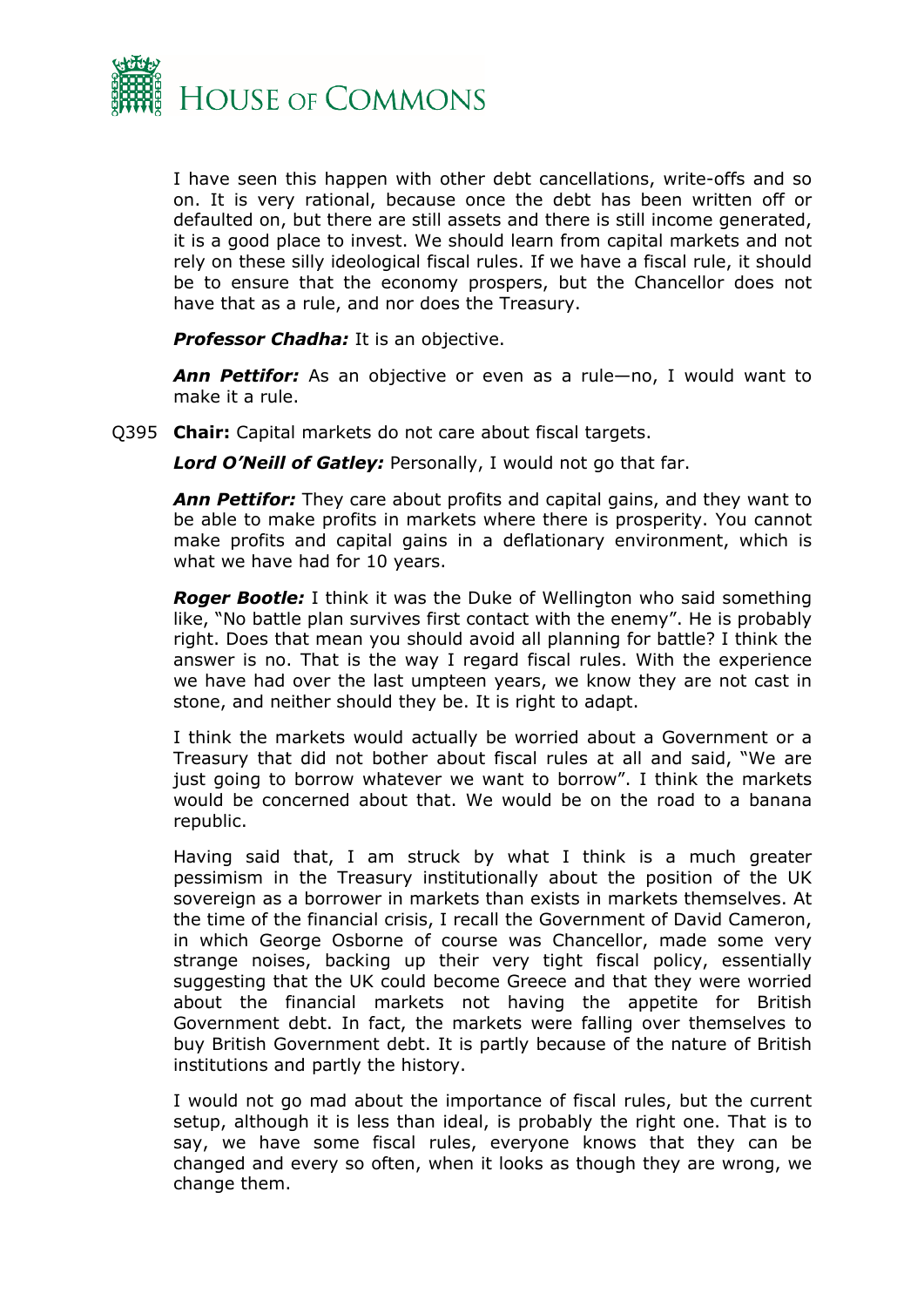

**Chair:** We have certainly been doing that over the years.

Q396 **Alison Thewliss:** I have some questions about net zero and the transition to that. Professor Chadha, the Treasury's net zero review argued that financing additional public spending on net zero financed by borrowing would not be consistent with intergenerational fairness and deviate from the polluter pays principle. You have quite a strong view on this; you called it "balderdash". Can you tell us a bit about why?

*Professor Chadha:* I apologise for my language.

**Alison Thewliss:** Not at all—professionally frank.

**Professor Chadha:** The Treasury's position was that it is the current generation who are polluting and, therefore, who should bear the costs of moving to net zero, but of course it is the future generations who will benefit from net zero, because the planet will be in a better state than it would be otherwise. Those self-same future generations will also benefit from the level of economic growth that we have achieved while we have been polluting, because they will be born and grow up in countries that are richer than they would otherwise have been.

Therefore, it makes absolute sense to lay some of costs on to future generations of the transition to net zero that we are trying to bring around. To imagine that it has to be borne by taxes only on those currently alive fails to understand the benefits that future generations will have from moving to net zero. Because they will be living better lives as a result, they certainly ought to share in the costs of it, so issuing debt in order to meet that is entirely sensible. I just do not understand where that idea has come from at the Treasury.

Q397 **Alison Thewliss:** Do you feel it could be quite manageable?

**Professor Chadha:** Absolutely. I know there are people to my right who are closer to financial markets than I am, but bonds issued on that basis could be very attractive to investors, as they try to change the composition of their portfolio. If they want to have assets in their portfolio that are green, what could be greener than green bonds issued to try to offset net zero? We are missing a trick by not thinking in that way. I also just do not understand why we would not want future generations to pay for the benefits that they will be receiving. It will not be me; I will not be around.

Q398 **Alison Thewliss:** I saw you nodding, Ann. Do you want to come in on this?

*Ann Pettifor:* I agree with what Jagjit just said. The Treasury is confusing stocks and flows here. Stocks of emissions have been built up since the Industrial Revolution, so really we need to address that. There is no reason why those who will benefit from a cleaner environment should not also be able to pay for that.

Q399 **Alison Thewliss:** You have written a book on the case for a green new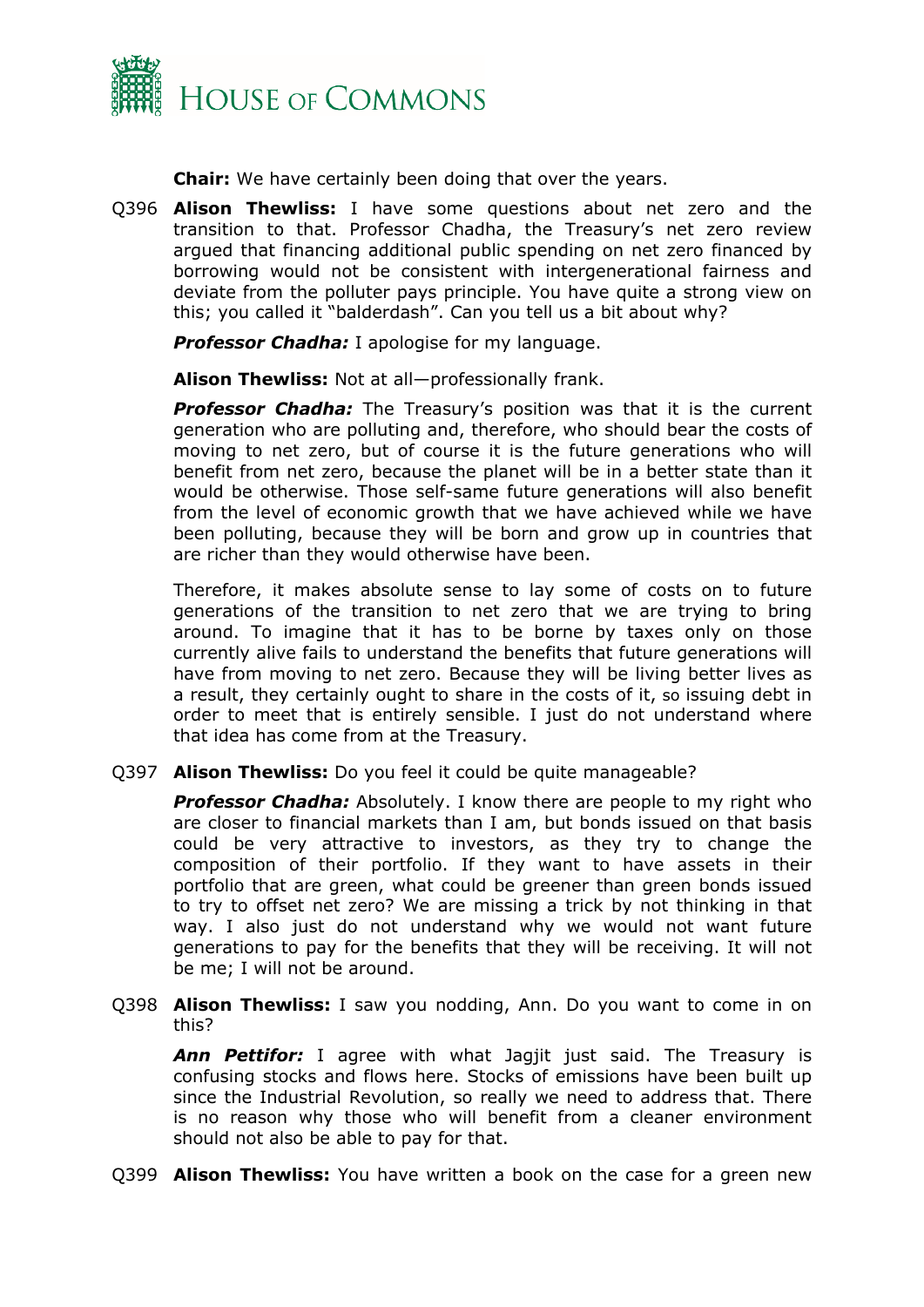

deal. Can you tell us what policy changes you think are required to finance the transition to net zero?

*Ann Pettifor:* Do we have two hours?

**Alison Thewliss:** We probably do not, no.

*Ann Pettifor:* I do not think the Committee wants to hear, because it is a long story, but it goes back to my original comments. The green new deal is about how Roosevelt transformed the economic system in order to be able to tackle a climate crisis, which happened to be the dust bowl. He understood, on the night of his inauguration, that he had to end the gold standard, which was their version of globalisation, in order to be able to empower the Government to invest and to manage both Wall Street and the international economy. My argument, and it must sound utopian to some ears, is that we are going to have to do the same in order to tackle the very grave crisis that is the climate crisis.

**Alison Thewliss:** Given the scale of what we are looking at here.

*Ann Pettifor:* Given the scale what we are looking at. The markets are not going to do this. The markets are too risk-averse. The system is out of control. We have a shadow banking system of \$23 trillion or so that is way beyond the control of any, even the Federal Reserve. The Federal Reserve is in hock to all of those markets. Until we bring those back down to earth and within regulatory frameworks, it is not going to be possible to tackle what is a global crisis, because the climate crisis is global.

Q400 **Alison Thewliss:** Lord O'Neill, you talked earlier about having to do multiple things at once, changing systems and all the rest of it. Where do you feel net zero fits within these objectives?

*Lord O'Neill of Gatley:* I winced a little when I heard the latter part of what Ann said there. Maybe I have given a wrong impression. I do not believe that about financial markets. Financial markets get things wrong quite often, but they are typically smarter than the rest of us who talk about them, from my experience. If you give the right overall incentives to financial markets, they will do stuff.

You can look at certain sectors. To take one popular example, why does Tesla have a market cap bigger than most conventional car producers put together? I am sure there are many reasons. There are plenty of others. It might not be the case, given the scale of things that have gone on in the past month, but certainly for much of last year, there was a battery storage producer in the US that had a higher market cap than Exxon. There is a lot changing in that sense, so I do not entirely agree with that.

If policymakers set the right set of conditions to incentivise the private sector—I often argue about things like the northern powerhouse—the private sector will do it for you, if it really believes you are serious. It will save you money. That is the framework. That is part of the fight against climate change that I would prefer to see slightly better understood,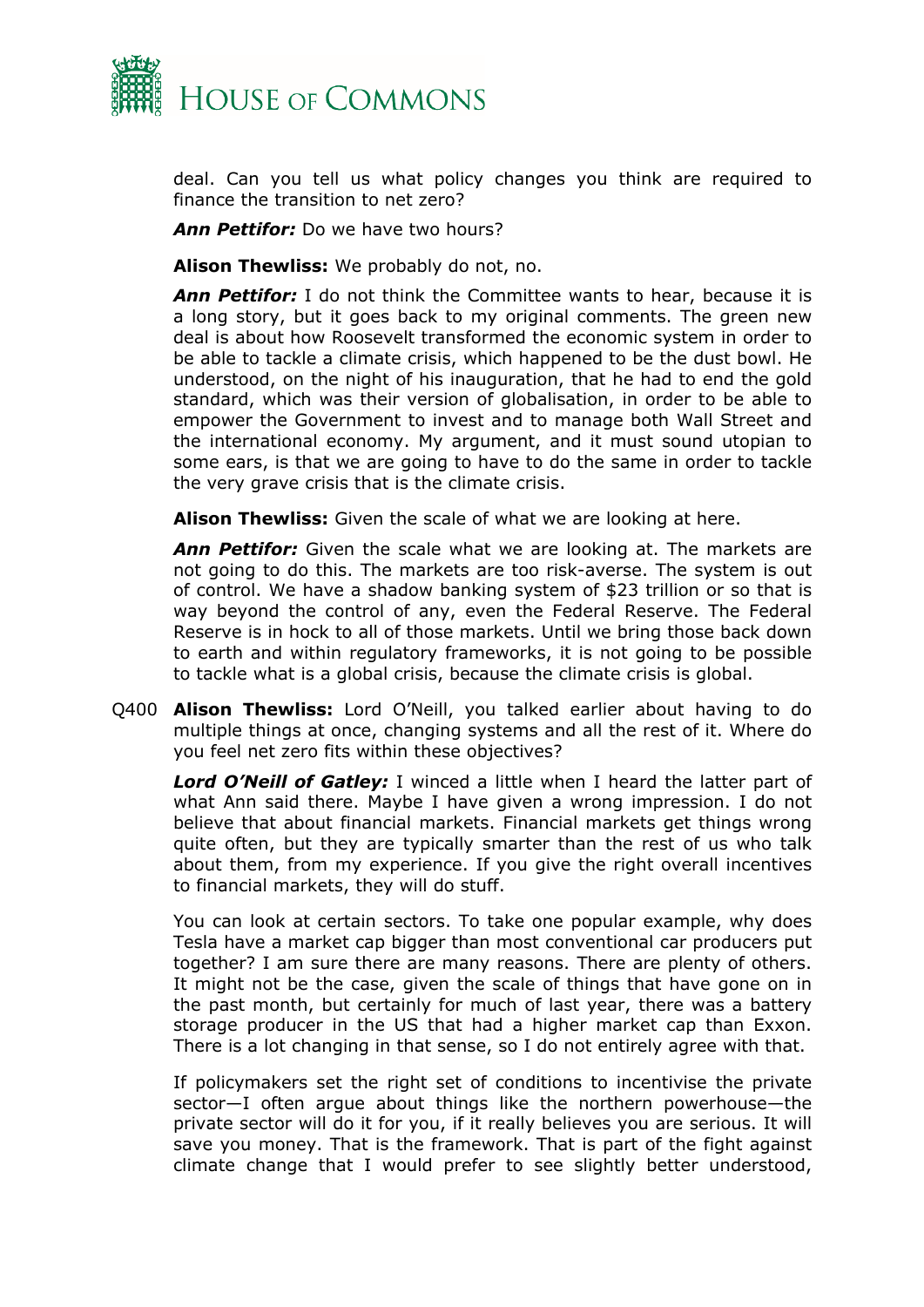

rather than this idea that you have to dictate, control and stop. Financial markets do a lot of daft things, but from my experience they are usually smarter than we all are. Andy Warhol is kind of right there.

On your specific question, again on this energy example, we know for reasonably certain that the end of antibiotics is going to cause more damage than what climate change is probably going to do. There are a lot of things like this out there. On energy specifically, a lot of people alive today are not going to be too fussed about supporting a Government that keeps punishing them unless, through the transition, there is affordable energy to keep them from sitting in a freezing house. It has to be done in the context of these other things, in a much smarter way than this narrow "net zero, net zero—and these other issues are not as important". Guess what? They are.

Q401 **Alison Thewliss:** I will bring you back in, Ann. I just wanted to pick up on one particular thing that you said, Lord O'Neill. You said that the markets have to believe that you are serious. Do you think the markets believe the UK Government are serious on net zero?

*Lord O'Neill of Gatley:* More broadly, there was not really much change in the pricing behaviour of financial markets after the Glasgow summit. There were no new messages that financial markets took on board from that, either here or anywhere else.

Q402 **Alison Thewliss:** Are there more things they need to do, then, to reinforce that?

*Lord O'Neill of Gatley:* It is for another session, but you probably want to invite one of these people. There is a central bank group—you may have had them here—working on changing capital adequacy risk weightings to make financial markets believe even more that this is central to the future. I would welcome that myself, because it would send pretty clearly, "Here are the rules of engagement". People do endless share buybacks because they are pretty cheap to do and the consequences are pretty good for you if you do it. If you change the risk/reward, they shift. That would happen if you went further down that path.

*Ann Pettifor:* I just wanted to come back. I made the case earlier about markets being rational. John Kerry appealed to Wall Street to finance the transition in the United States, in particular to big asset management funds like BlackRock. They have just not been able to do so. They have offered some trivial amount for investment. Why? Because it is so much more profitable to invest in oil and gas. Until that changes, it would be irrational of markets to invest, for example, in green energy and clean energy, which is not as profitable as oil and gas. That is my point.

Q403 **Alison Thewliss:** Roger, I have not brought you in on these issues of net zero. Is there anything you want to contribute?

*Roger Bootle:* I have nothing to add to what has been said, frankly.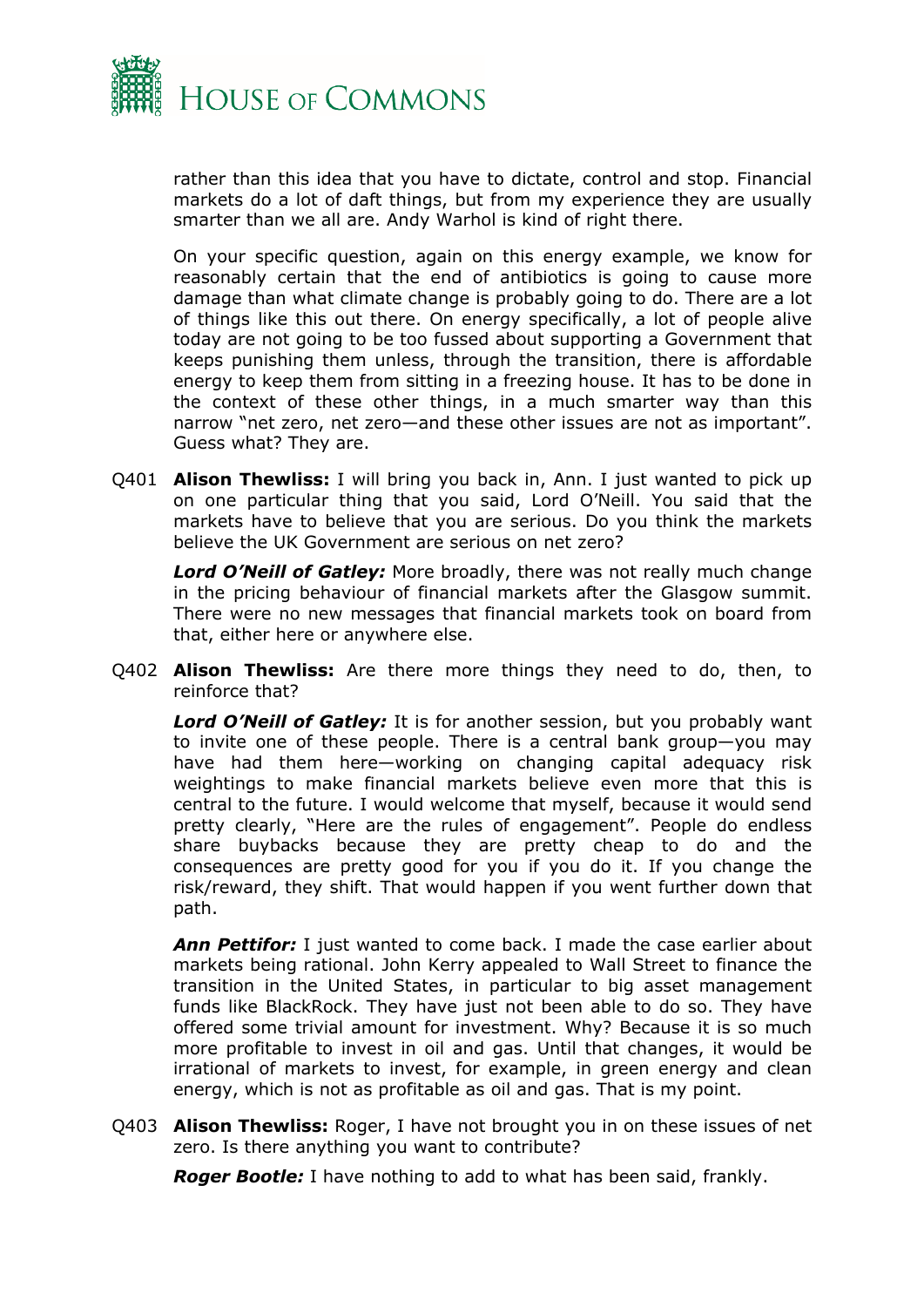

Q404 **Kevin Hollinrake:** Professor Chadha, you described trying to pay for mitigation of climate change through taxation as wrong. In fact, you called it "balderdash".

*Professor Chadha:* Only taxation. You can issue some debt.

**Kevin Hollinrake:** Yes, that is the point. The net cost of getting to net zero is £320 billion, I read somewhere, and £1.4 trillion gross. There are other spending challenges as well: demographics, ageing population, healthcare, social care, pensions. Are we not going to end up in an unsustainable mountain of debt because of all these different things if we do not fund them through taxation to some extent?

*Professor Chadha:* We have had a pretty wide-ranging discussion today, trying to understand all the things that are driving debt up. You have mentioned some of them there. The main concern I have is over the country's ability to become more prosperous over time. I will give you a very simple example. If the level of prosperity in this country had increased in the last 12 years at the same rate as it had prior to the financial crisis, we would be around £5,000 per person better off, which would itself fund a great deal of the taxes that you are talking about.

We can certainly add up the requirements for expenditure, but the denominator of that is our income. If we can focus what we do on growing the size of income in the economy, the tax and debt obligations that we have will themselves become affordable.

Q405 **Kevin Hollinrake:** Do you think that is possible? The OBR central projection is that, if we do not change the tax system and, presumably, if we do not grow much more quickly, debt to GDP is 400% by 2060. That is crazy, is it not?

**Professor Chadha:** You can often come up with scenarios that sound odd, but the idea of projecting such scenarios is to then make some choices as to what we want to do and how we can mitigate against those costs. That is the way scenarios should be treated. They are not necessarily telling you what is going to happen.

It says "If we do nothing". If we do not change the tax system, if we do not address new forms of taxes, if we do not think hard about the expenditures that are required now in order to increase productivity over the medium term, if we do not build up the regions in a particular way, that is where debt to GDP will go. If, on the other hand, we follow a menu of alternative policies, it may not get to those levels. I would think about it within that context, rather than treating it as a deterministic forecast of where we will end up.

**Chair:** That brings us to the end. Wow, that was a really interesting session. Thank you so much.

*Ann Pettifor:* It was hard work.

**Chair:** It was hard work; it should be hard work. You are right. You have